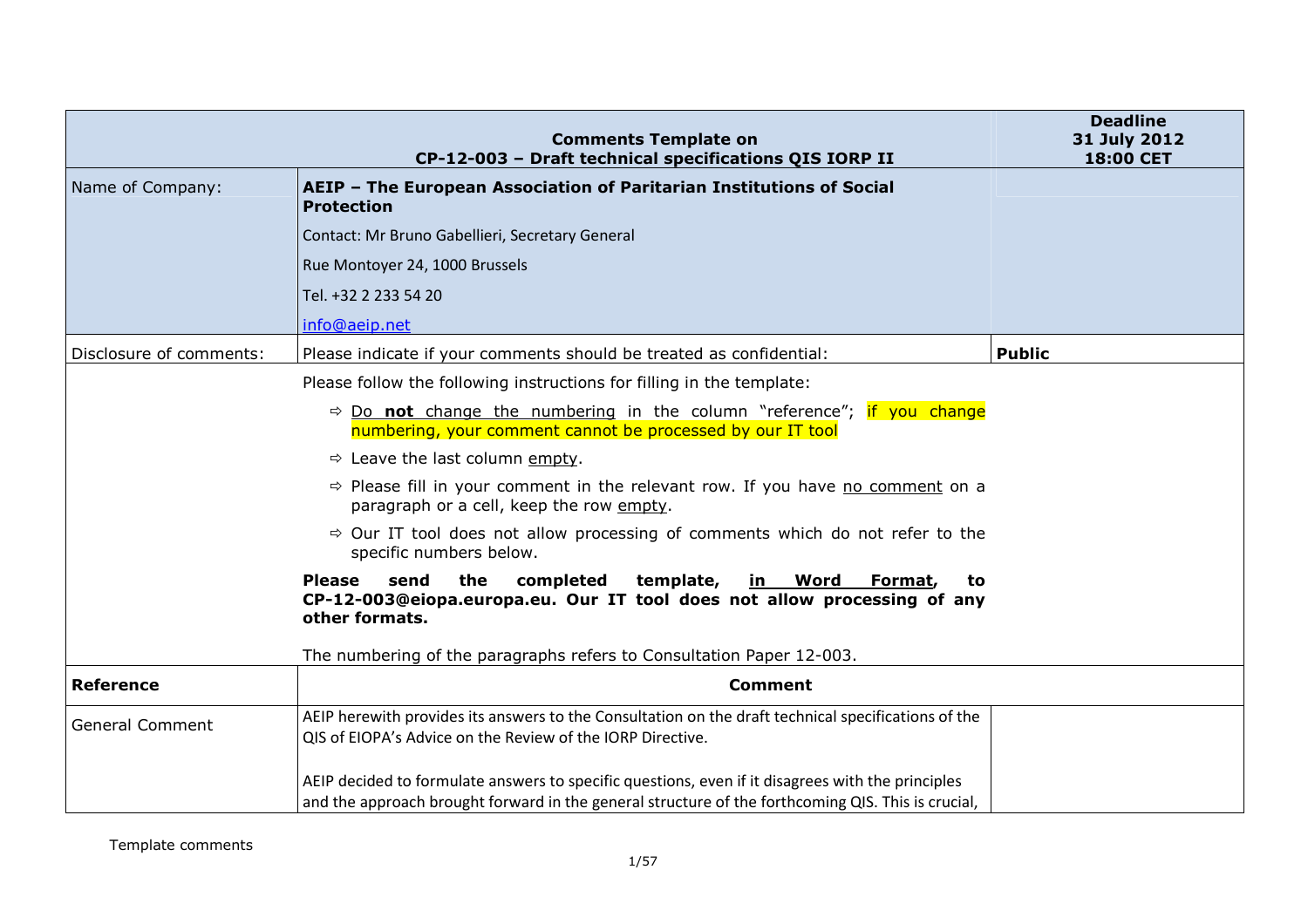| <b>Comments Template on</b>                                                                                                                                                                                                                                                                                                                                                                                                                                                                                                                                                                                                                                                                                                                                                                    | <b>Deadline</b><br>31 July 2012 |
|------------------------------------------------------------------------------------------------------------------------------------------------------------------------------------------------------------------------------------------------------------------------------------------------------------------------------------------------------------------------------------------------------------------------------------------------------------------------------------------------------------------------------------------------------------------------------------------------------------------------------------------------------------------------------------------------------------------------------------------------------------------------------------------------|---------------------------------|
| CP-12-003 - Draft technical specifications QIS IORP II                                                                                                                                                                                                                                                                                                                                                                                                                                                                                                                                                                                                                                                                                                                                         | 18:00 CET                       |
| as AEIP believes a new supervisory regime for IORPs should originate from the IORP directive<br>itself, rather than from the approach used within Solvency II.                                                                                                                                                                                                                                                                                                                                                                                                                                                                                                                                                                                                                                 |                                 |
| AEIP is convinced that the review of the IORP directive cannot be handled separately from other<br>initiatives of the European Commission (EC) with respect to pension policy, as expressed by the<br>holistic approach of the EC White Paper "An agenda for adequate, safe and sustainable pensions".<br>Indeed, the approach adopted by the European Commission for this particular dossier not only<br>touches upon issues related to prudential regulation, but also to national social and labour law<br>(SLL). In a number of Member States, occupational pension schemes are compulsory as a part of<br>the national social and labour law or collective labour agreements.                                                                                                             |                                 |
| AEIP would thus invite the EC to draft a regulation aimed at facilitating and boosting the existence<br>of adequate pension schemes in the second pillar for the European workers and citizens. In a<br>number of Member States occupational pension schemes exist since a long time. They are<br>regulated and function well, and can prove a track record in delivering adequate pensions.                                                                                                                                                                                                                                                                                                                                                                                                   |                                 |
| <b>GENERAL COMMENTS ABOUT THE IORP DIRECTIVE REVIEW PROCEDURE</b><br>AEIP regrets that the timeframe allowed for responding to this consultation is so short and in the<br>middle of the holiday season. A 6-weeks period is inappropriate to tackle such a complex and<br>technical document, which also contains new concepts and methodologies. This is even truer for<br>small IORPs because most of the information and skills to exercise the forthcoming QIS are not<br>needed for planning, controlling or operating an IORP. In addition, such a short timeframe<br>hampers the representativeness of this consultation, forcing many stakeholders to refrain from<br>participating and providing their opinion on extremely delicate issues like long term business<br>expectations. |                                 |
| AEIP also questions the fact that the draft technical specifications of the QIS do not seem to be<br>consistent with the overarching objectives set out by the EC in the review of the IORP Directive.<br>Indeed, the EC aims at (1) proposing measures which simplify the setting-up of cross border<br>pension schemes, (2) introducing a risk-based regulatory and supervisory framework at EU level,                                                                                                                                                                                                                                                                                                                                                                                       |                                 |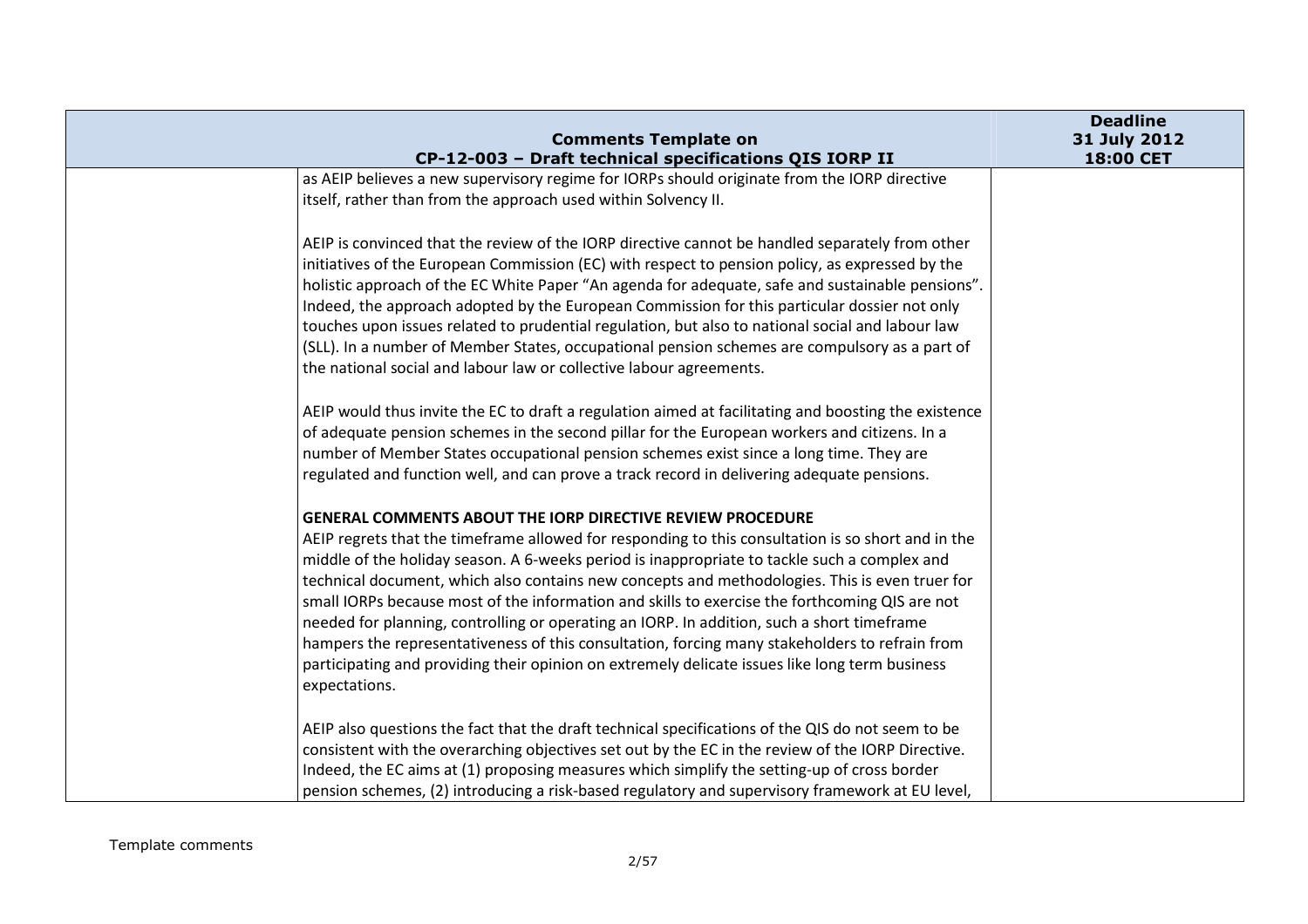| <b>Comments Template on</b>                                                                                                                                                                                                                                                                                                                                                                                                                                                                                                                                                                                                                                                                                                                                                                                                                                                         | <b>Deadline</b><br>31 July 2012 |
|-------------------------------------------------------------------------------------------------------------------------------------------------------------------------------------------------------------------------------------------------------------------------------------------------------------------------------------------------------------------------------------------------------------------------------------------------------------------------------------------------------------------------------------------------------------------------------------------------------------------------------------------------------------------------------------------------------------------------------------------------------------------------------------------------------------------------------------------------------------------------------------|---------------------------------|
| CP-12-003 - Draft technical specifications QIS IORP II                                                                                                                                                                                                                                                                                                                                                                                                                                                                                                                                                                                                                                                                                                                                                                                                                              | 18:00 CET                       |
| (3) securing modernisation of prudential regulation for IORPs which operate DC schemes. Thus, it<br>is not clear why the introduction of a risk-based supervisory regime requires a full harmonisation<br>of the security and confidence levels across all European IORPs.<br>AEIP believes that there is no need for a uniform security level all over the EU, because the<br>security of the pension promise is part of the social and labour law and/or the agreement<br>amongst social partners.<br>In fact, pension security can not only be considered from a second-pillar-pension point of view,<br>but should consider the sustainability and adequacy of the whole pension system of a given<br>country and also take into account the nature of the social contract of the pension promise, since<br>different security levels are accepted within national SLL.         |                                 |
| If the current provisions contained in the proposed technical specifications will be used in the<br>upcoming QIS, it will be a partial exercise. The QIS, as we understand it now, will indeed only<br>focus on the implementation of the Holistic Balance Sheet and the calculation of the SCR and the<br>MCR. Such a QIS would thus not provide insights and eventually test other essential policy<br>elements (i.e. the tiering of assets, recovery periods, recovery plans and any other regulatory<br>reactions and their impact on contributions and pensions). Moreover, since it is an incomplete<br>exercise which will, as we expect, provide incomplete results, it appears the EC will not have<br>enough information to design a new directive. Instead, more policy-related inputs would have<br>been welcome in order to evaluate the impact of the tools proposed. |                                 |
| AEIP regrets that the QIS will not contain any qualitative chapter dedicated to the political impact<br>of such provisions. Indeed, to implement the HBS and the quantitative requirements set out in the<br>QIS will likely have a negative impact on workplace pensions managed via European IORPs, with a<br>risk that the provision of workplace pensions will decrease in Europe, which is the exact opposite<br>of what the EC aims at in its White Paper on Pensions. AEIP therefore urges the EC to take enough<br>time to investigate the social, macro - and micro - economic policy implications of an IORP II<br>Directive before proceeding with the legislative process.                                                                                                                                                                                              |                                 |
| AEIP regrets that the proposed tools and formulas heavily rely on the opinion of credit rating                                                                                                                                                                                                                                                                                                                                                                                                                                                                                                                                                                                                                                                                                                                                                                                      |                                 |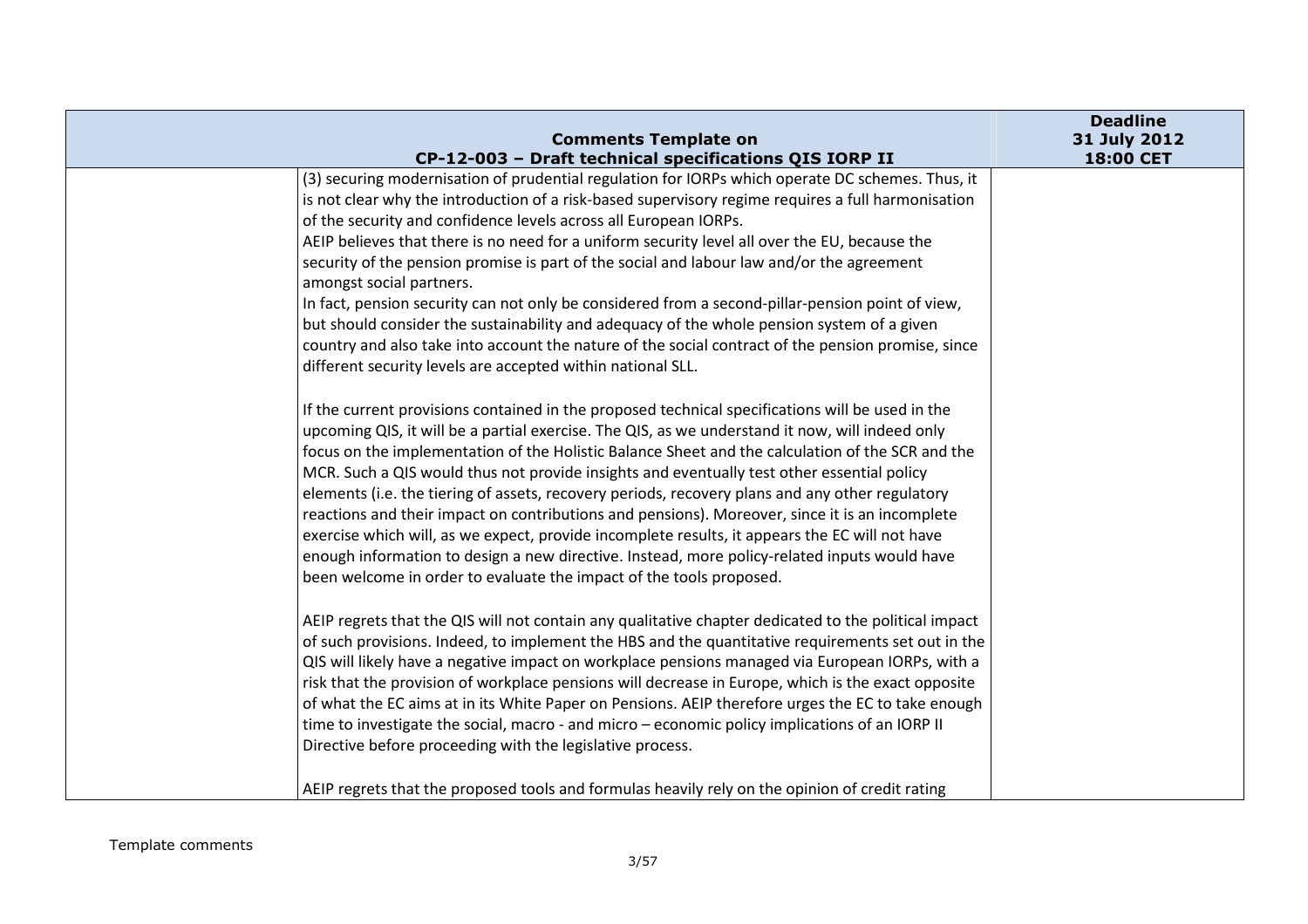|                                                                             | <b>Comments Template on</b>                                                                                                                                                                                                                                                                                                                                                                                                                                                                                                                                                                                                                                                                                                                                                                                                                                                       | <b>Deadline</b><br>31 July 2012 |
|-----------------------------------------------------------------------------|-----------------------------------------------------------------------------------------------------------------------------------------------------------------------------------------------------------------------------------------------------------------------------------------------------------------------------------------------------------------------------------------------------------------------------------------------------------------------------------------------------------------------------------------------------------------------------------------------------------------------------------------------------------------------------------------------------------------------------------------------------------------------------------------------------------------------------------------------------------------------------------|---------------------------------|
|                                                                             | CP-12-003 - Draft technical specifications QIS IORP II                                                                                                                                                                                                                                                                                                                                                                                                                                                                                                                                                                                                                                                                                                                                                                                                                            | 18:00 CET                       |
| regulatory purposes".                                                       | agencies. Indeed, this does not only raise technical issues, such as the unclarity about the<br>valuation of sponsor support in case of multiemployer or industry-wide pension schemes (where<br>the scheme is backed by a whole industry and thus has a very low probability of default that is<br>close to zero), but also will harm the accounts of unrated Small and Medium Enterprises (SMEs) in<br>a time of financial and economic crisis, pushing SMEs and other employers to potentially refrain<br>from providing workplace pensions which would become too expensive.<br>It is quite surprising that the EC seems to be willing to build a supervisory regime highly<br>dependent on the opinion of the credit rating agencies while at the same time the European<br>Parliament ECON Committee stated that "no EU law will be permitted to refer to credit rating for |                                 |
| implement the QIS.                                                          | AEIP stresses that the methodology proposed within the draft technical specifications requires<br>IORPs to make too many assumptions. This gives room to a risk of "pseudo-security" and will<br>eventually hamper the comparability of the results provided by each institution that will                                                                                                                                                                                                                                                                                                                                                                                                                                                                                                                                                                                        |                                 |
| THE HOLISTIC BALANCE SHEET: A LACKING TOOL<br>measures.<br>sponsor default. | The Holistic Balance Sheet is an interesting and intellectually appealing concept, taking in<br>consideration the peculiarities of IORPs. However, the tool seems far from being functional and<br>efficient and there are still many aspects which need to be clarified. We wonder whether the<br>Holistic Balance Sheet needs to be implemented for each pension scheme or for each IORP.<br>EIOPA does not provide enough detail on how to treat multi-employer and industry-wide schemes<br>and it is also not clear how IORPs managing more schemes should implement the proposed<br>Moreover, the items contained in the Holistic Balance Sheet are very (too) much dependent on<br>sponsor strength and rating: sponsor support, loss absorbing capacity of the SCR and SCR for                                                                                            |                                 |
| PROCESS AND TIME CONSTRAINTS                                                | AEIP would like to point out that there are some methodological biases in the way the QIS may be                                                                                                                                                                                                                                                                                                                                                                                                                                                                                                                                                                                                                                                                                                                                                                                  |                                 |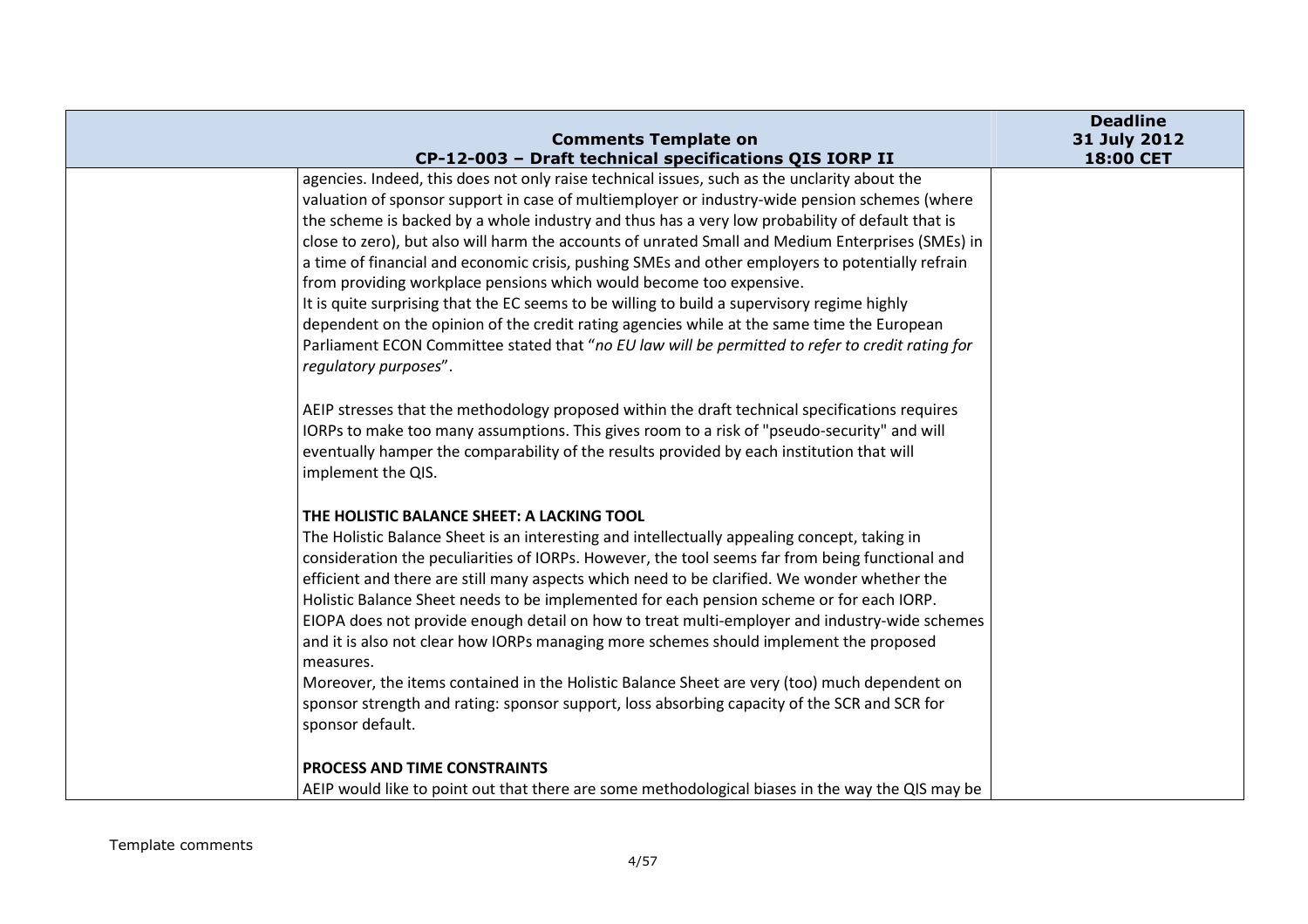|                                                                                                                                                                                                                                                                                                                                                                                                                                                                                                                                                                                                                                                                                                                                                                                                                                                                                                                                                                                                                                                                                                                                                                                                                                                                                                                                                                                                                                                                                                                                                                                                                                                                                                                                                                                                                                                                                                                                                                                                                                              | <b>Deadline</b>           |
|----------------------------------------------------------------------------------------------------------------------------------------------------------------------------------------------------------------------------------------------------------------------------------------------------------------------------------------------------------------------------------------------------------------------------------------------------------------------------------------------------------------------------------------------------------------------------------------------------------------------------------------------------------------------------------------------------------------------------------------------------------------------------------------------------------------------------------------------------------------------------------------------------------------------------------------------------------------------------------------------------------------------------------------------------------------------------------------------------------------------------------------------------------------------------------------------------------------------------------------------------------------------------------------------------------------------------------------------------------------------------------------------------------------------------------------------------------------------------------------------------------------------------------------------------------------------------------------------------------------------------------------------------------------------------------------------------------------------------------------------------------------------------------------------------------------------------------------------------------------------------------------------------------------------------------------------------------------------------------------------------------------------------------------------|---------------------------|
| <b>Comments Template on</b><br>CP-12-003 - Draft technical specifications QIS IORP II                                                                                                                                                                                                                                                                                                                                                                                                                                                                                                                                                                                                                                                                                                                                                                                                                                                                                                                                                                                                                                                                                                                                                                                                                                                                                                                                                                                                                                                                                                                                                                                                                                                                                                                                                                                                                                                                                                                                                        | 31 July 2012<br>18:00 CET |
| carried out in the different Member States (i.e. by one or more IORPs, actuarial firms, supervisory<br>authorities or a combination of actors). Indeed, we believe that the excessive number of<br>assumptions required and the overall complexity of the QIS will allow for unreliable results at this<br>stage. Furthermore, it does not appear clear at all how the results provided by each implementing<br>actor will be projected at national level. We thus doubt the results from each Member State will<br>be comparable with each other (and within themselves).<br>We also question the limited representativeness of EU Member States in this QIS.<br>As for the clarity of the technical specifications, AEIP finds that the calculations and<br>methodologies proposed are too burdensome, complex and often unclear (in particular for small<br>IORPs because huge parts of them do not match the information and skill requirements for<br>planning, controlling and operations processes of IORPs), especially in the chapters related to the<br>original items of the Holistic Balance Sheet. Indeed, almost half of the draft technical<br>specifications text is a substantial copy-paste of the SCR and MCR modules from the Solvency II<br>QIS5 exercise, while the crucial elements for IORPs contained in the Holistic Balance Sheet<br>chapter, such as the valuation of steering mechanisms, need to be further developed/clarified<br>before running the actual QIS.<br>We thus believe that running only one QIS will not be enough to clarify all questions and to allow<br>all stakeholders to fully grasp the impact of the different proposals and to calibrate all options.<br>Therefore AEIP would invite EIOPA and the EC to test the proposed tools more thoroughly before<br>proposing a new directive. Indeed, if this will be the only QIS before adopting the IORP II Directive,<br>then it should tackle all the possible issues and be a complete and inclusive exercise. This is not<br>the case. |                           |
| In addition, a QIS focused on one year accounting data is a faulty exercise which does not allow<br>appreciating how market volatility embedded in the calculations would impact the IORPs balance<br>sheet. AEIP would appreciate if EIOPA would allow considering more years in the QIS to better<br>appreciate the impact of the proposed tools.<br>AEIP regrets that the EIOPA's anticipated spreadsheet for calculating the SCR and other items, and                                                                                                                                                                                                                                                                                                                                                                                                                                                                                                                                                                                                                                                                                                                                                                                                                                                                                                                                                                                                                                                                                                                                                                                                                                                                                                                                                                                                                                                                                                                                                                                    |                           |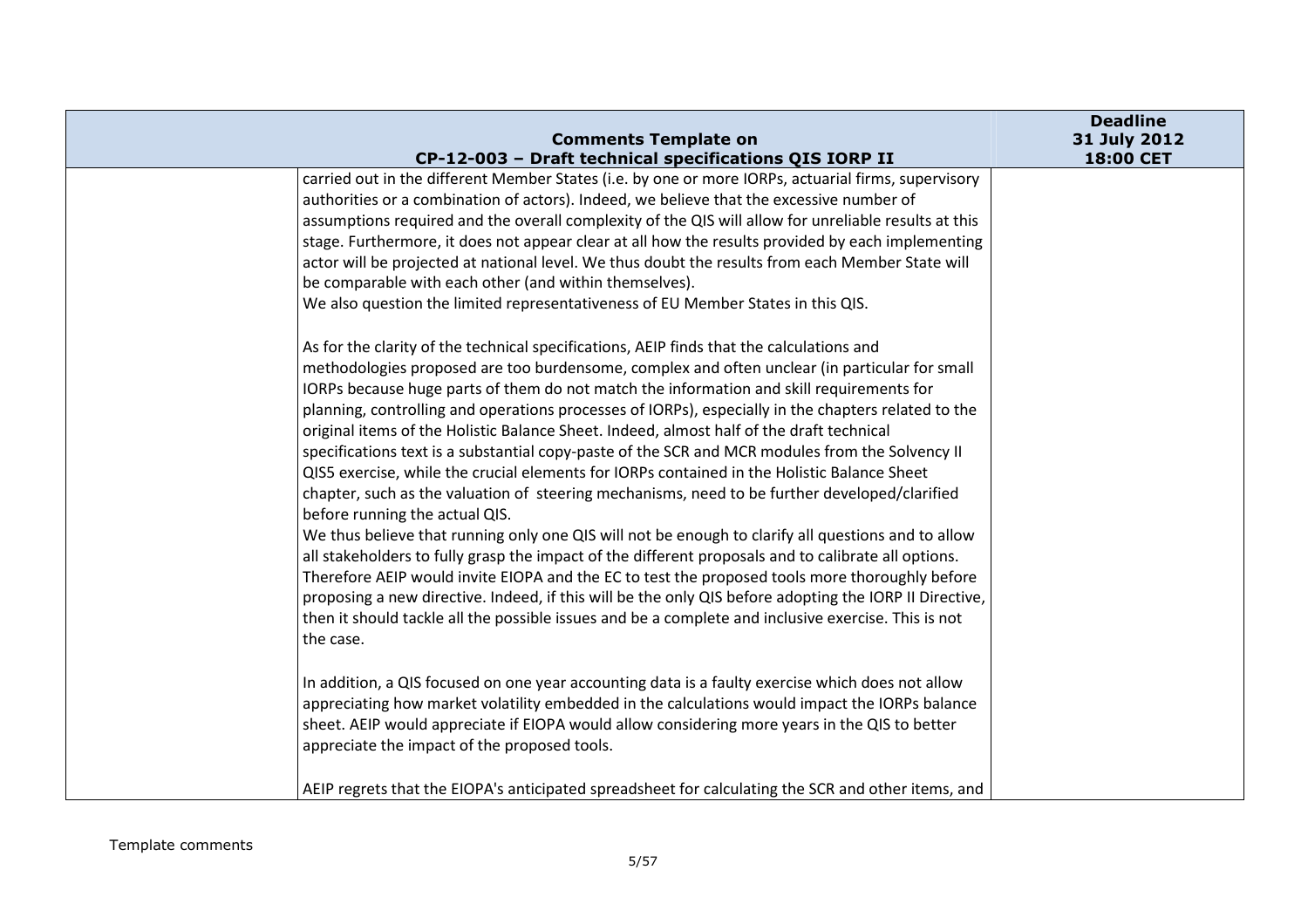|                                                                                          |                                                                                                                                                                                                                                                                                                                                                                                                                                                                                                                                                                                                                                                                                                                                                                                           | <b>Deadline</b>           |
|------------------------------------------------------------------------------------------|-------------------------------------------------------------------------------------------------------------------------------------------------------------------------------------------------------------------------------------------------------------------------------------------------------------------------------------------------------------------------------------------------------------------------------------------------------------------------------------------------------------------------------------------------------------------------------------------------------------------------------------------------------------------------------------------------------------------------------------------------------------------------------------------|---------------------------|
|                                                                                          | <b>Comments Template on</b><br>CP-12-003 - Draft technical specifications QIS IORP II                                                                                                                                                                                                                                                                                                                                                                                                                                                                                                                                                                                                                                                                                                     | 31 July 2012<br>18:00 CET |
| the qualitative questionnaire, are not provided at this stage.                           |                                                                                                                                                                                                                                                                                                                                                                                                                                                                                                                                                                                                                                                                                                                                                                                           |                           |
| <b>PRUDENTIAL AND SOCIAL AND LABOUR LAW: AN UNSOLVED ISSUE</b>                           |                                                                                                                                                                                                                                                                                                                                                                                                                                                                                                                                                                                                                                                                                                                                                                                           |                           |
|                                                                                          | There is a substantial difference between pension schemes and IORPs. We remind the EC and                                                                                                                                                                                                                                                                                                                                                                                                                                                                                                                                                                                                                                                                                                 |                           |
|                                                                                          | EIOPA that pension schemes in many Member States stem from collective bargaining and thus                                                                                                                                                                                                                                                                                                                                                                                                                                                                                                                                                                                                                                                                                                 |                           |
|                                                                                          | have a social nature and are regulated by national social and labour law. The proposed Holistic                                                                                                                                                                                                                                                                                                                                                                                                                                                                                                                                                                                                                                                                                           |                           |
| Balance Sheet mixes prudential regulations and SLL, making things less clear.            |                                                                                                                                                                                                                                                                                                                                                                                                                                                                                                                                                                                                                                                                                                                                                                                           |                           |
| which is codified in civil and commercial law.<br>promises and insurance contracts work. | AEIP stresses that the long-debated "level playing field" between pension provisions is a<br>misleading argument. The social and labour law that applies to workplace pensions (which might<br>be broader then workplace pension managed via IORPs) differs considerably from the legal<br>framework of the contractual agreement between an insurance companies and its consumer<br>Social and labour law might define a variable and adjustable security level, i.e. through steering<br>mechanisms which are based on solidarity (i.e. the adjustment of pension benefits), which<br>insurance contracts might not have. This is a major difference in the way workplace pension<br>Indeed, the social partners might be in position to adjust the technical provisions of the pension |                           |
|                                                                                          | promise managed via an IORP on an ongoing basis thanks to their steering mechanisms. These                                                                                                                                                                                                                                                                                                                                                                                                                                                                                                                                                                                                                                                                                                |                           |
|                                                                                          | steering mechanisms are grounded in the social nature of the relations between the sponsor<br>undertaking and its employees and in principle can work as risk-sharing mechanisms which                                                                                                                                                                                                                                                                                                                                                                                                                                                                                                                                                                                                    |                           |
| contain elements of inter and intra-generation solidarity.                               |                                                                                                                                                                                                                                                                                                                                                                                                                                                                                                                                                                                                                                                                                                                                                                                           |                           |
|                                                                                          | This is not possible for insurance companies, which are bound by the nature of their contractual                                                                                                                                                                                                                                                                                                                                                                                                                                                                                                                                                                                                                                                                                          |                           |
| provisions to have their technical provisions covered at any time.                       |                                                                                                                                                                                                                                                                                                                                                                                                                                                                                                                                                                                                                                                                                                                                                                                           |                           |
| <b>PROPORTIONALITY AND FEASIBILITY ISSUES</b>                                            |                                                                                                                                                                                                                                                                                                                                                                                                                                                                                                                                                                                                                                                                                                                                                                                           |                           |
|                                                                                          | AEIP welcomes the fact that EIOPA considered the fundamental principle of proportionality.                                                                                                                                                                                                                                                                                                                                                                                                                                                                                                                                                                                                                                                                                                |                           |
|                                                                                          | However, we find that the principle of proportionality is not developed in the proper way within                                                                                                                                                                                                                                                                                                                                                                                                                                                                                                                                                                                                                                                                                          |                           |
|                                                                                          | the technical specifications proposed. The calculation proposed are excessively burdensome,                                                                                                                                                                                                                                                                                                                                                                                                                                                                                                                                                                                                                                                                                               |                           |
|                                                                                          | complex and way beyond the average competence of IORPs across Europe due to their shortage                                                                                                                                                                                                                                                                                                                                                                                                                                                                                                                                                                                                                                                                                                |                           |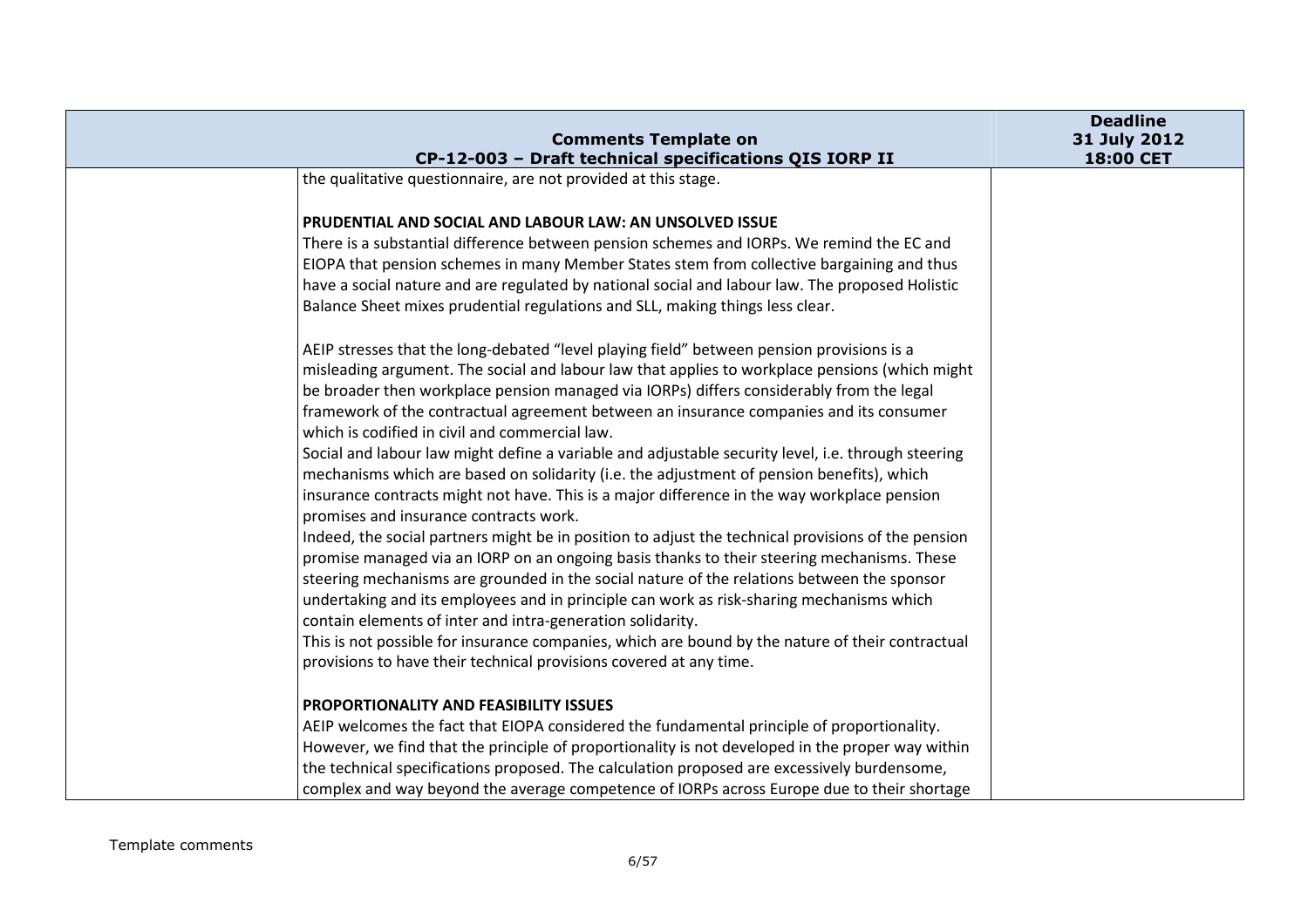| <b>Comments Template on</b>                                                                                                                                                                                                                                                                                                                                                                                                                                                                                                                                                                                                                                                                                                                                                                  | <b>Deadline</b><br>31 July 2012 |
|----------------------------------------------------------------------------------------------------------------------------------------------------------------------------------------------------------------------------------------------------------------------------------------------------------------------------------------------------------------------------------------------------------------------------------------------------------------------------------------------------------------------------------------------------------------------------------------------------------------------------------------------------------------------------------------------------------------------------------------------------------------------------------------------|---------------------------------|
| CP-12-003 - Draft technical specifications QIS IORP II                                                                                                                                                                                                                                                                                                                                                                                                                                                                                                                                                                                                                                                                                                                                       | 18:00 CET                       |
| on comparability to the data IORPs need to run their business. This will in turn hamper the<br>participation and representativeness of the QIS.<br>Moreover, the principle of proportionality in the technical specifications is too uncertain: it does<br>not appear clear when it can be applied (there is actually a need to clarify when simplifications<br>can be applied and when they cannot), and even more surprisingly, the simplifications proposed<br>are often more burdensome than the original calculations.<br>Finally, AEIP is convinced that there is no chance for small and medium IORPs to implement the<br>QIS in the given timeframe without relying on external (expensive) expertise, which will generate<br>additional costs for the IORPs and thus their members. |                                 |
| As for the feasibility of the QIS, AEIP would also point out that the participating IORPs are<br>requested to calculate the EBTDA and the future cash flows of their own sponsor: these are<br>industrial and marketing skills which European IORPs do not necessarily have because they are<br>not needed for their business. Furthermore, in order to calculate sponsors' future cash flows,<br>there is a need to access extremely sensitive data that the sponsor might not be willing to<br>disclose, especially in the case of multi-employer and industry-wide schemes.                                                                                                                                                                                                               |                                 |
| <b>MARKET CONSISTENCY</b><br>AEIP is concerned that market consistent accounting will introduce excessive volatility in the<br>IORPs balance sheets. This problem has not yet been solved in Solvency 2 for long term insurance<br>contracts and the proposed dampener has not solved the problem. We welcome a common<br>holistic approach across EU while calibration should be left to the choices of the MS and social<br>partners, i.e. they should be free to decide if and how to implement this concept since there are<br>2 <sup>nd</sup> pillar pension systems in EU that work well without market consistency valuation. Finally, the<br>introduction of market consistency can be implemented in a number of ways, hampering the<br>comparability of the QIS results.           |                                 |
| We especially regret that within the proposed technical specifications real estate is valued only as<br>asset for sale. Real estate as long term investment provides duration and anti-inflation effects<br>that support IORPs efforts to close the duration gap between fixed income assets and liabilities.                                                                                                                                                                                                                                                                                                                                                                                                                                                                                |                                 |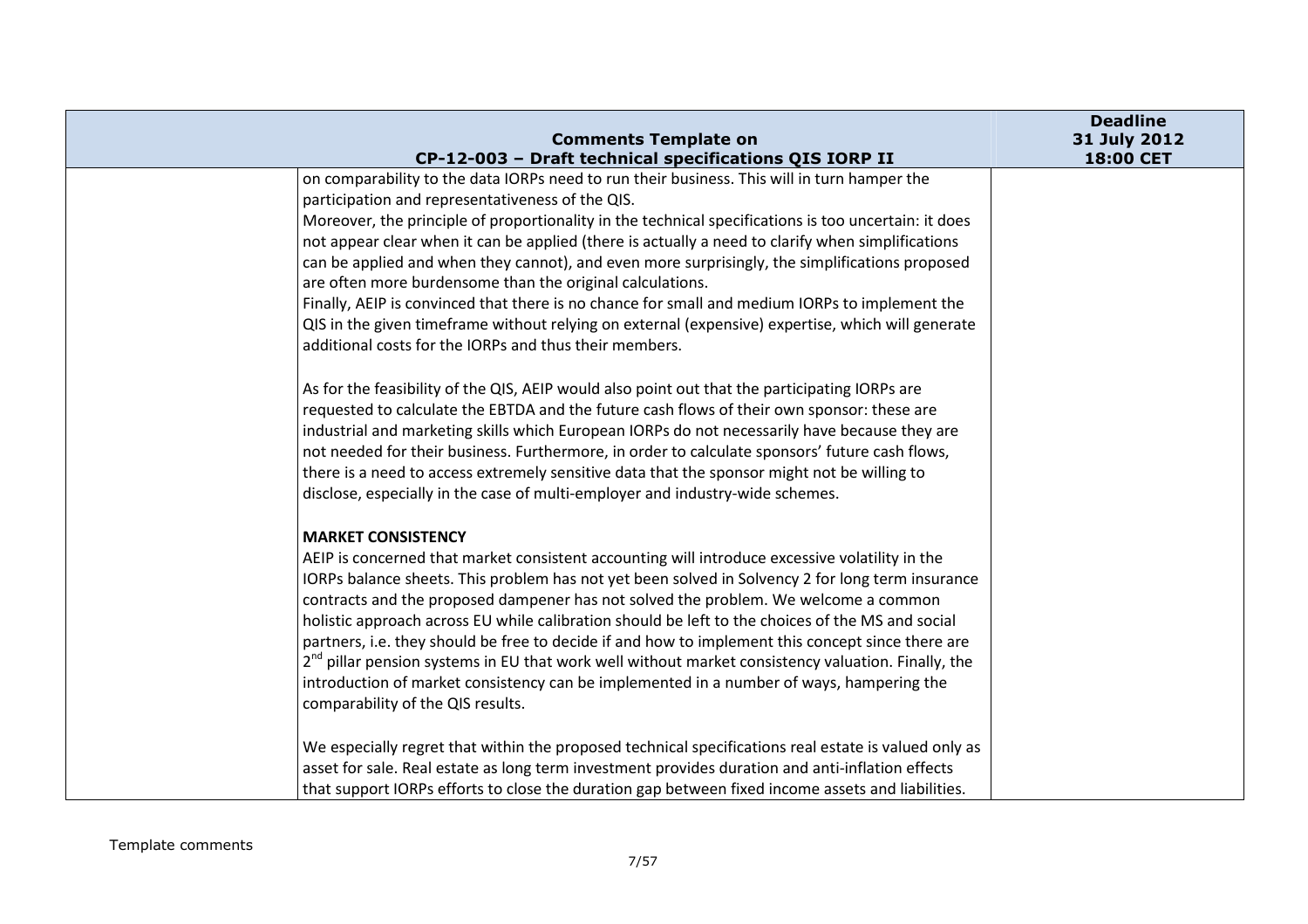|     | <b>Comments Template on</b>                                                                                                                                                                                                                                                                                                                                                                                                                                                                                                                                                                                                                                                                                                                                                                                                                               | <b>Deadline</b><br>31 July 2012 |
|-----|-----------------------------------------------------------------------------------------------------------------------------------------------------------------------------------------------------------------------------------------------------------------------------------------------------------------------------------------------------------------------------------------------------------------------------------------------------------------------------------------------------------------------------------------------------------------------------------------------------------------------------------------------------------------------------------------------------------------------------------------------------------------------------------------------------------------------------------------------------------|---------------------------------|
|     | CP-12-003 - Draft technical specifications QIS IORP II                                                                                                                                                                                                                                                                                                                                                                                                                                                                                                                                                                                                                                                                                                                                                                                                    | 18:00 CET                       |
|     | Further on we will comment that in detail.                                                                                                                                                                                                                                                                                                                                                                                                                                                                                                                                                                                                                                                                                                                                                                                                                |                                 |
|     |                                                                                                                                                                                                                                                                                                                                                                                                                                                                                                                                                                                                                                                                                                                                                                                                                                                           |                                 |
| Q1. | No, AEIP does not agree with the general set-up of the QIS exercise as put forward in the<br>introduction.                                                                                                                                                                                                                                                                                                                                                                                                                                                                                                                                                                                                                                                                                                                                                |                                 |
|     | As already mentioned in the General Remarks, AEIP regrets that the timeframe allowed for<br>responding to this consultation is so short and in the middle of the holiday season. A 6-weeks<br>period seems completely inappropriate to tackle such a complex and technical document, which<br>also contains original concepts and methodologies. This is even truer for small IORPs because<br>most of the information and skills to exercise this QIS are not needed for planning, controlling or<br>operating an IORP. Indeed, such a short timeframe hampers the representativeness of this<br>consultation, forcing many stakeholders to refrain from participating and providing their opinion<br>on extremely delicate issues like long term business expectations.                                                                                 |                                 |
|     | If the current provisions contained in the proposed technical specifications will be used in the<br>upcoming QIS, it will be a partial exercise. The QIS, as we understand it now, will indeed only<br>focus on the implementation of the Holistic Balance Sheet and the calculation of the SCR and the<br>MCR. Such a QIS would thus not provide insights and testing for other essential policy elements<br>(i.e. tiering of assets, recovery periods and recovery plans and any other regulatory action and<br>their impact on contributions and pensions). Moreover, since it is an incomplete exercise which<br>will provide partial results, it appears the EC will not have enough information to design a new<br>directive. Instead, more policy-related inputs would have been welcome in order to evaluate the<br>impact of the tools proposed. |                                 |
|     | As for the clarity of the technical specifications, AEIP finds that the calculations and<br>methodologies proposed are too burdensome, too complex and often unclear (in particular for<br>small IORPs), especially in the chapters related to the original items of the Holistic Balance Sheet.<br>Indeed, almost half of the draft technical specifications text is a substantial copy-paste of the SCR<br>and MCR modules from the Solvency II QIS5 exercise, while the crucial elements contained in the<br>Holistic Balance Sheet chapter, like the valuation of steering mechanisms of IORPs or the link with                                                                                                                                                                                                                                       |                                 |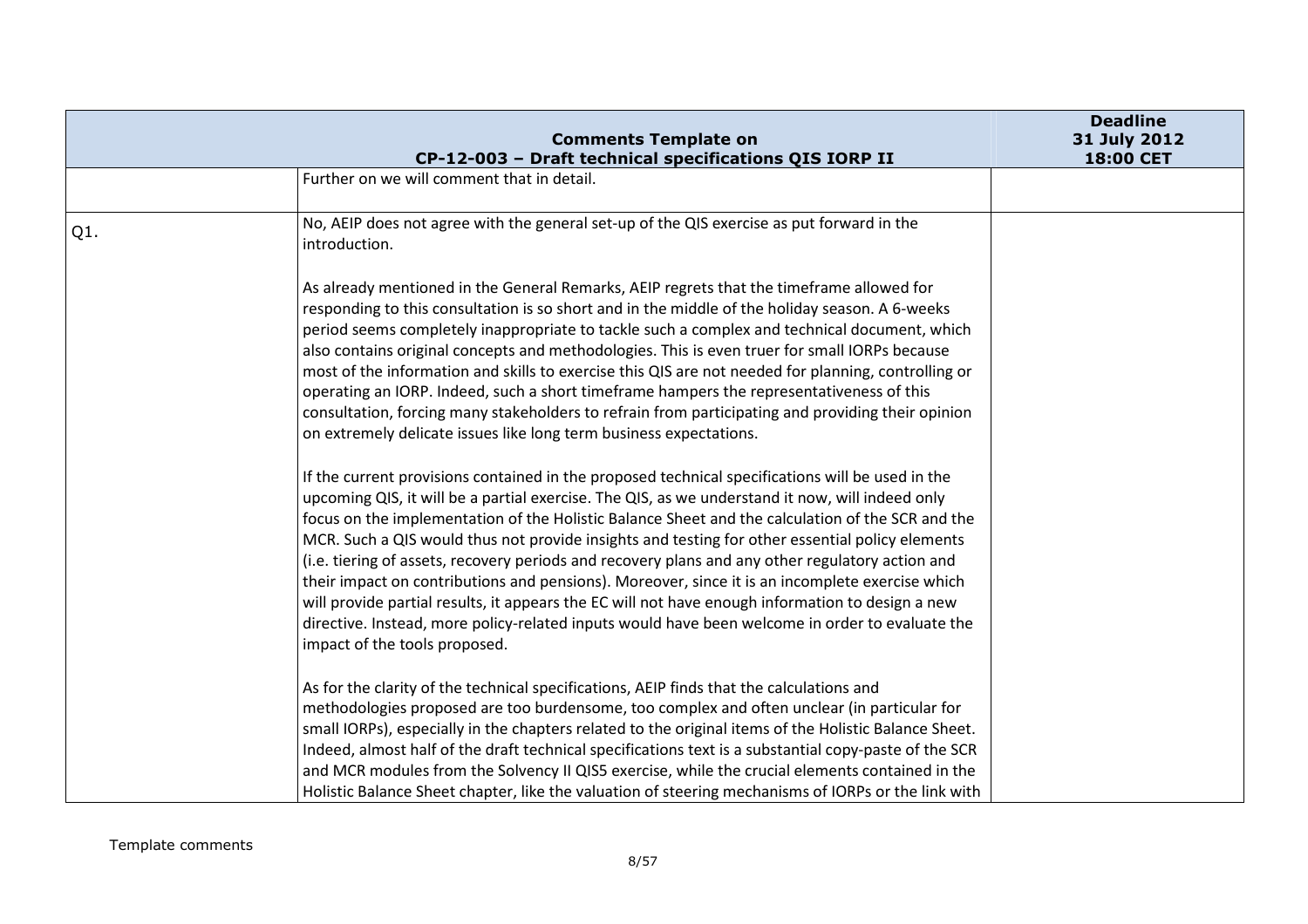| <b>Comments Template on</b>                                                                                                                                                                                                                                                                                                                                                                                                                                                                                                                                                                                                                                                                                                                                                                                                                                                                                                    | <b>Deadline</b><br>31 July 2012 |
|--------------------------------------------------------------------------------------------------------------------------------------------------------------------------------------------------------------------------------------------------------------------------------------------------------------------------------------------------------------------------------------------------------------------------------------------------------------------------------------------------------------------------------------------------------------------------------------------------------------------------------------------------------------------------------------------------------------------------------------------------------------------------------------------------------------------------------------------------------------------------------------------------------------------------------|---------------------------------|
| CP-12-003 - Draft technical specifications QIS IORP II                                                                                                                                                                                                                                                                                                                                                                                                                                                                                                                                                                                                                                                                                                                                                                                                                                                                         | 18:00 CET                       |
| social and labour law, need to be further developed/clarified before running the actual QIS.<br>It would be preferable at this stage to start with a simpler QIS and then progressively increase the<br>complexity of the calculations in further QISs.                                                                                                                                                                                                                                                                                                                                                                                                                                                                                                                                                                                                                                                                        |                                 |
| AEIP also stresses that the methodology proposed within the draft technical specifications<br>requires IORPs to make to too many assumptions. This gives room to "pseudo-security" and<br>model risk and will eventually hamper the comparability of the results provided by each<br>institution that will run the QIS.                                                                                                                                                                                                                                                                                                                                                                                                                                                                                                                                                                                                        |                                 |
| As for the Holistic Balance Sheet proposed, it does not appears clear why IORPs will be required to<br>calculate either Level A and Level B technical provisions when only Level A TP are needed to<br>calculate the risk margin and the SCR module.                                                                                                                                                                                                                                                                                                                                                                                                                                                                                                                                                                                                                                                                           |                                 |
| Concerning the risk margin we find no necessity to introduce such security mechanism within the<br>regulatory model. The risk margin is considered to level out the additional burden on the capital's<br>return expectations of shareholders if an IORP takes over the liabilities of another IORP in times of<br>distress. Since in continental Europe there are no markets of that kind and since non-for-profit<br>IORPs have no shareholders with capital return expectations calculating a risk margin delivers only<br>an unnecessary additional buffer to be financed by the sponsor.                                                                                                                                                                                                                                                                                                                                  |                                 |
| The argument of the usefulness of any additional buffers does not provide economic sense<br>neither: to require sponsor undertakings to finance additional capital buffers would not only<br>interfere with their business investments, i.e. R&D and machinery investments, hampering their<br>productivity and financial results, but, on a larger scale, such impact might cause even greater<br>concerns. Indeed the proposed rule would push IORPs to invest their money in an economically<br>inefficient manner, with a preference (in the current sovereign bond crisis) for low interest rate<br>bearing bonds. This might have a serious impact at EU level, making the EU2020 goals even more<br>difficult to attain.<br>But even if we would consider a risk margin as appropriate, we do question why it has to be<br>calculated with a fixed element of 8%. In such a complex exercise as the proposed QIS, where |                                 |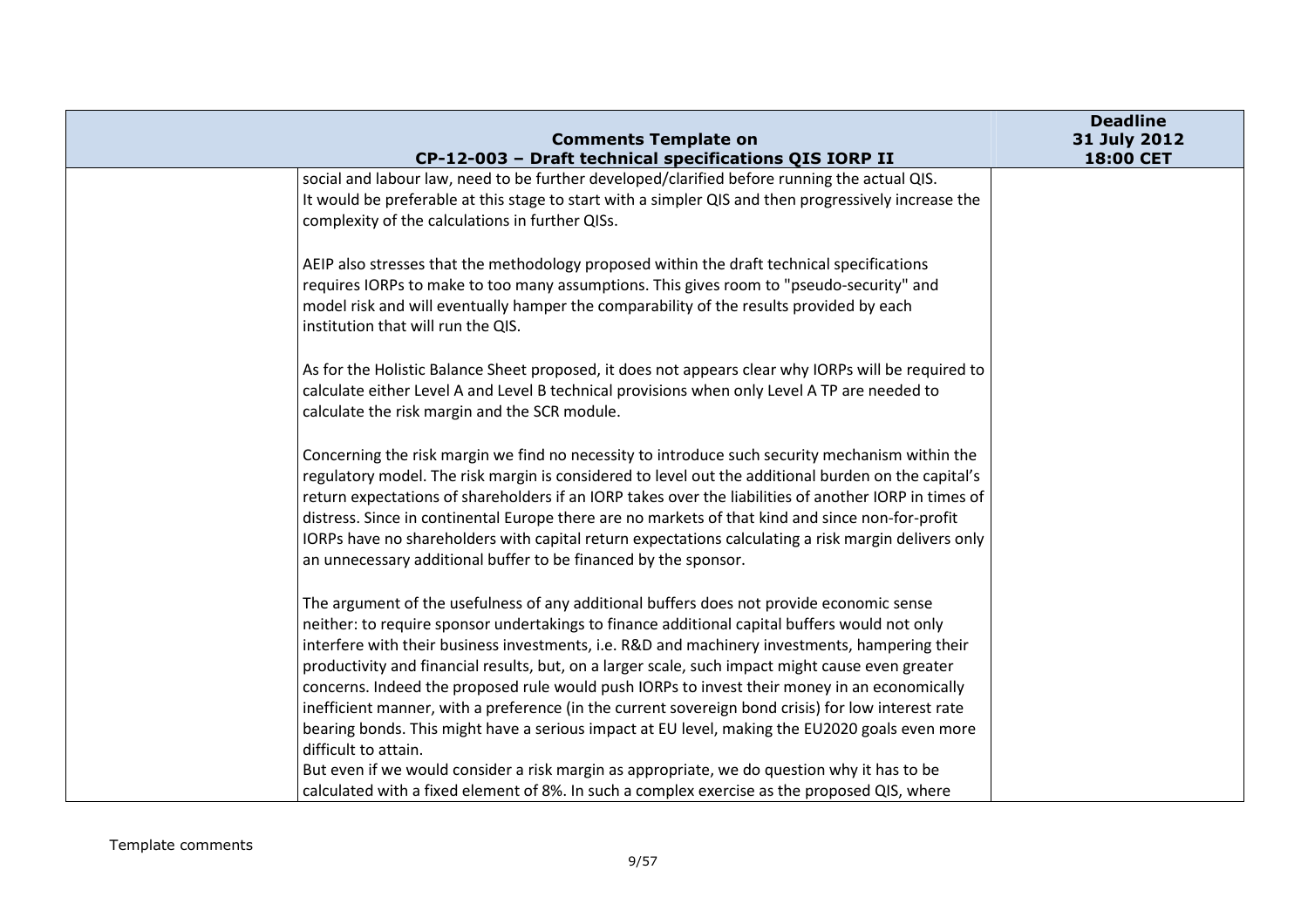|                  | <b>Comments Template on</b>                                                                                                                                                                                                                                                                                                                                                                                                                                                                                                                                                                                                                                                            | <b>Deadline</b><br>31 July 2012 |
|------------------|----------------------------------------------------------------------------------------------------------------------------------------------------------------------------------------------------------------------------------------------------------------------------------------------------------------------------------------------------------------------------------------------------------------------------------------------------------------------------------------------------------------------------------------------------------------------------------------------------------------------------------------------------------------------------------------|---------------------------------|
|                  | CP-12-003 - Draft technical specifications QIS IORP II<br>every element has to be consistent with market values, it seems surprising fixed elements<br>proposed are not justified. The same concept applies to the fixed inflation and salary growth<br>assumptions.                                                                                                                                                                                                                                                                                                                                                                                                                   | 18:00 CET                       |
|                  | The Holistic Balance Sheet also introduces the risk of financial contamination between IORPs and<br>employers. We thus invite the EIOPA to reflect if it is needed to evaluate the sponsor support with<br>a hard figure rather than using it as closing element of the Holistic Balance Sheet.                                                                                                                                                                                                                                                                                                                                                                                        |                                 |
|                  | AEIP regrets that the QIS will not contain any qualitative chapter dedicated to the political impact<br>of such provisions. Indeed, to implement the HBS and the quantitative requirements set out in the<br>QIS will likely have a negative impact on workplace pensions managed via European IORPs, with a<br>risk that the provision of workplace pensions will decrease in Europe, which is the exact opposite<br>of what the EC aims at in its White Paper on Pensions. AEIP therefore urges the EC to take enough<br>time to investigate the social, macro - and micro - economic policy implications of an IORP II<br>Directive before proceeding with the legislative process. |                                 |
| Q <sub>2</sub> . | No, AEIP does not believe that the adjustment and security mechanisms IORPs dispose of are<br>taken into account adequately.<br>We believe the valuation of the adjustment and security mechanisms are understudied and are<br>too cumbersome to work with. As the results are also strongly assumption driven this might lead<br>to a questionable (parameter sensible) outcome.                                                                                                                                                                                                                                                                                                      |                                 |
|                  | AEIP proposes that within the actual QIS IORPs should deliver an overview of the legal framework<br>of their operations if they consider this relevant for assessing their security level properly. This<br>regards the whole system of security mechanism including the possibilities and mechanisms that<br>social partners dispose of to raise contribution, adjust (in some jurisdictions) accrued rights and<br>reduce as a last resort benefit.<br>This legal framework is codified in national social and labour law. The social and labour law that<br>applies to workplace pensions differs considerably from the legal framework of the contractual                          |                                 |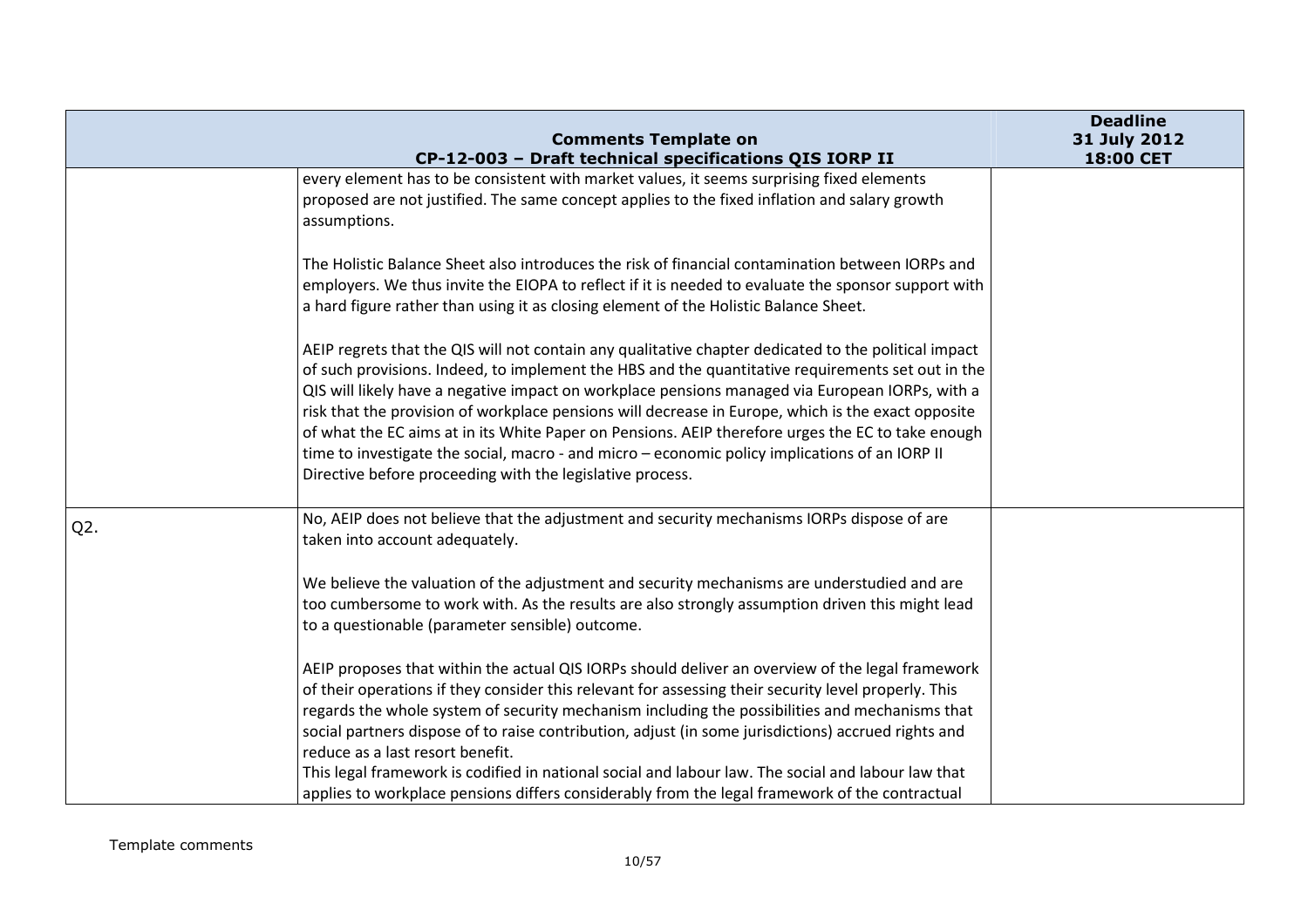| <b>Comments Template on</b>                                                                                                                                                                                                                                                                                                                                                                                                                                                                                                                                                                                                                                                                                                                                                                                                                                                                                                                                                                                                                                                                                                                                                                                                                                                                                                                                                                        | <b>Deadline</b><br>31 July 2012 |
|----------------------------------------------------------------------------------------------------------------------------------------------------------------------------------------------------------------------------------------------------------------------------------------------------------------------------------------------------------------------------------------------------------------------------------------------------------------------------------------------------------------------------------------------------------------------------------------------------------------------------------------------------------------------------------------------------------------------------------------------------------------------------------------------------------------------------------------------------------------------------------------------------------------------------------------------------------------------------------------------------------------------------------------------------------------------------------------------------------------------------------------------------------------------------------------------------------------------------------------------------------------------------------------------------------------------------------------------------------------------------------------------------|---------------------------------|
| CP-12-003 - Draft technical specifications QIS IORP II                                                                                                                                                                                                                                                                                                                                                                                                                                                                                                                                                                                                                                                                                                                                                                                                                                                                                                                                                                                                                                                                                                                                                                                                                                                                                                                                             | 18:00 CET                       |
| agreement between an insurance companies and its consumer which is codified in civil and<br>commercial law.<br>Especially jointly managed (paritarian) pension funds whose schemes are based on collective<br>bargaining agreements provide a well-balanced security for scheme sponsors (the employers) as<br>well as scheme beneficiaries. The pension promise itself, the conditions to gain a pension, the<br>contribution rate, any raises of latter and even benefit reductions are agreed during collective<br>bargaining processes. They are decided upon in the best interest of sponsors and beneficiaries to<br>provide a long-lasting equilibrium between productivity of the sponsors on the one hand and<br>wage and fringe benefit justice for the beneficiaries on the other hand. The powers to fix and $-$ if<br>needed due to cases of distress - adjust these conditions of the schemes stem from the collective<br>bargaining powers of the social partners as laid down in national social and labour law too.<br>Therefore the degree of freedom to adjust scheme conditions, contribution rates and benefit<br>reductions is higher for paritarian IORPs than for IORPs that dispose only of a "normal"<br>restructuring clause or "normal" sponsor support. The QIS should provide opportunities to<br>transport and value this kind of information.                      |                                 |
| Moreover, restricting sponsor support (especially in multi-employer schemes) to a one year<br>default case is not adequate. Sponsor support in cases of underfunding works by raising the<br>contribution rate and recovering over a longer period (sometimes more than ten years).<br>Within paritarian IORPs every raise of the pension funds contribution is part of this above<br>mentioned equilibrium: the result of the almost yearly happening bargaining process is a package<br>that consists of wage raises, pension funds contribution rates, working time, fringe benefits etc.<br>Normally in total the parts are limited by the productivity progress within the industry to allow<br>the companies' (the sponsors) long-lasting survival and the sponsoring companies shareholders'<br>adequate profit. Sometimes there are minor adjustments which reflect the bargaining powers of<br>one of the social partners but normally they level out in the long run. So every raise of pension<br>funds' contribution is financed not only by the sponsoring enterprises but economically by the<br>employees too because the latter refrain from getting possible wage raises or fringe benefit<br>improvements or decide to raise productivity (by longer working hours for example).<br>Sponsor support can not only be measured against financial resources of a sponsoring company |                                 |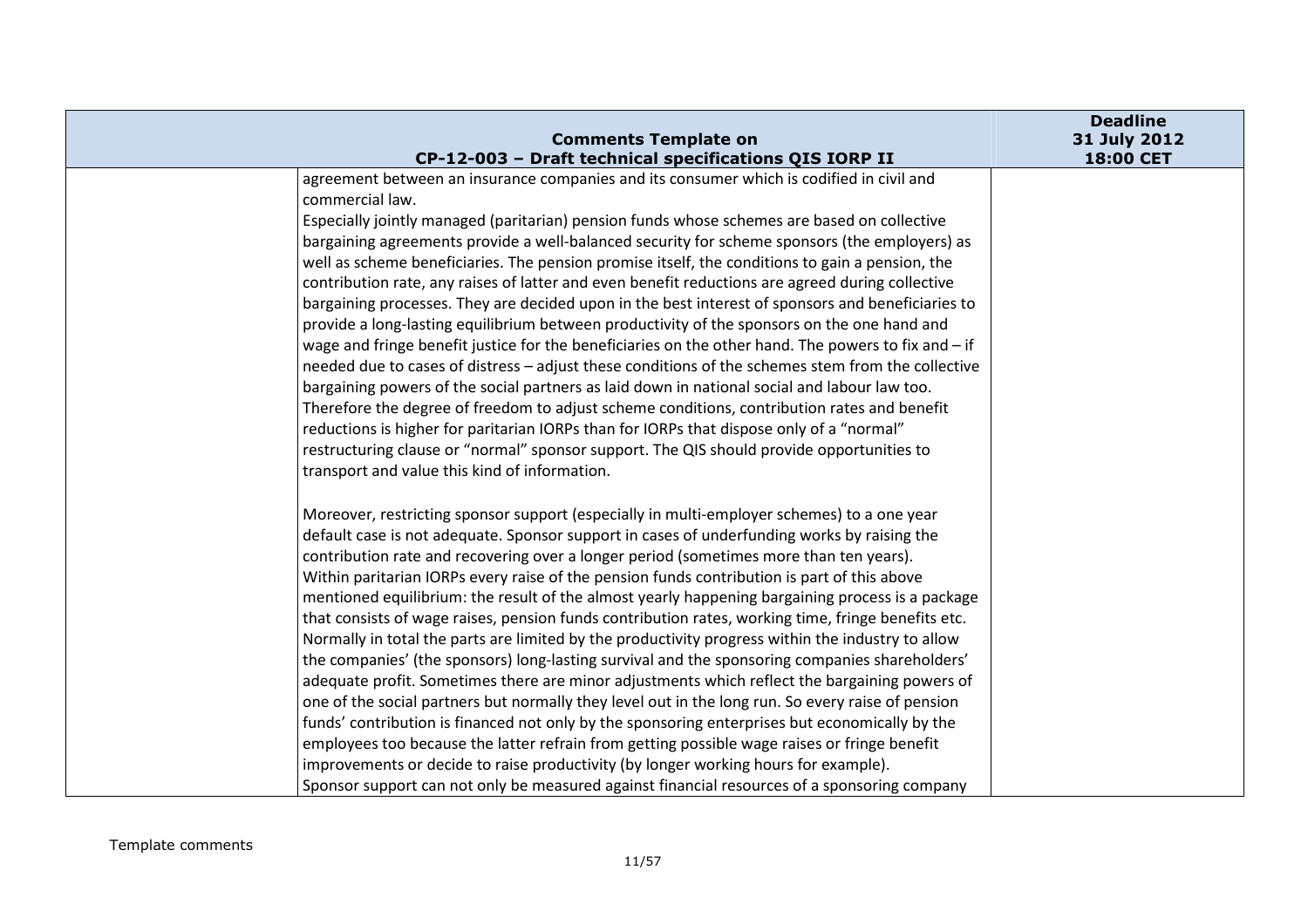| <b>Comments Template on</b>                                                                                                                                                                                                                                                                                                                                                                                                                                                                                                                                                                                                                                                                                                                                                                                                                                                                                             | <b>Deadline</b><br>31 July 2012 |
|-------------------------------------------------------------------------------------------------------------------------------------------------------------------------------------------------------------------------------------------------------------------------------------------------------------------------------------------------------------------------------------------------------------------------------------------------------------------------------------------------------------------------------------------------------------------------------------------------------------------------------------------------------------------------------------------------------------------------------------------------------------------------------------------------------------------------------------------------------------------------------------------------------------------------|---------------------------------|
| CP-12-003 - Draft technical specifications QIS IORP II                                                                                                                                                                                                                                                                                                                                                                                                                                                                                                                                                                                                                                                                                                                                                                                                                                                                  | 18:00 CET                       |
| but has to acknowledge that - especially in industry-wide IORPs - the whole industry - employers<br>and employees - support the scheme.                                                                                                                                                                                                                                                                                                                                                                                                                                                                                                                                                                                                                                                                                                                                                                                 |                                 |
| Drawing on this, AEIP reiterates that the timing set out in the "next steps" section of the<br>consultation documents seems extremely short and challenging in order to address all the<br>technical issues and unclarities that have been brought forward. AEIP considers that it is<br>necessary to run different QISs before drafting the Level 1 texts in order to allow all actors and<br>stakeholders to gain the relevant practical understanding and more insights on the impact of the<br>proposed framework.                                                                                                                                                                                                                                                                                                                                                                                                  |                                 |
| More clarity is also needed about the way the Holistic Balance Sheet will incorporate the security<br>mechanisms of IORPs. It is likely that in some countries many Holistic Balance Sheets won't be<br>balanced: security mechanisms are calculated to fill the gap between the market value of invested<br>assets and level A technical provisions (HBS.6.42), thus, by construction a deficit equal to safety<br>buffers is possible. Net SCR is not covered by any asset (where there is no PPS, there is no loss<br>absorbing capacity for sponsor default) and the impact of the risk margin is unclear:<br>either the risk margin is included in level A TP and sponsor support includes capitalizing an<br>$\sim$<br>insurance company<br>or it is not included in level A TP and as long as there are less invested assets than TP, the<br>HBS will be in deficit.<br>How will EIOPA interpret such a deficit? |                                 |
| EIOPA's base assumption in the way the Holistic Balance Sheet is conceived is to consider that the<br>sponsor can recover a possible surplus against level A technical provisions. In this case, a surplus<br>of invested assets is a liability for the IORP, so it does not improve the deficit and does not allow<br>facing risk margin and capital requirements.<br>Moreover, the way the sponsor support is valuated is way too dependent on the credit rating and<br>we do not see any reason why unrated sponsor undertaking (like most of SMEs) should be<br>automatically rated at 'junk' level.                                                                                                                                                                                                                                                                                                                |                                 |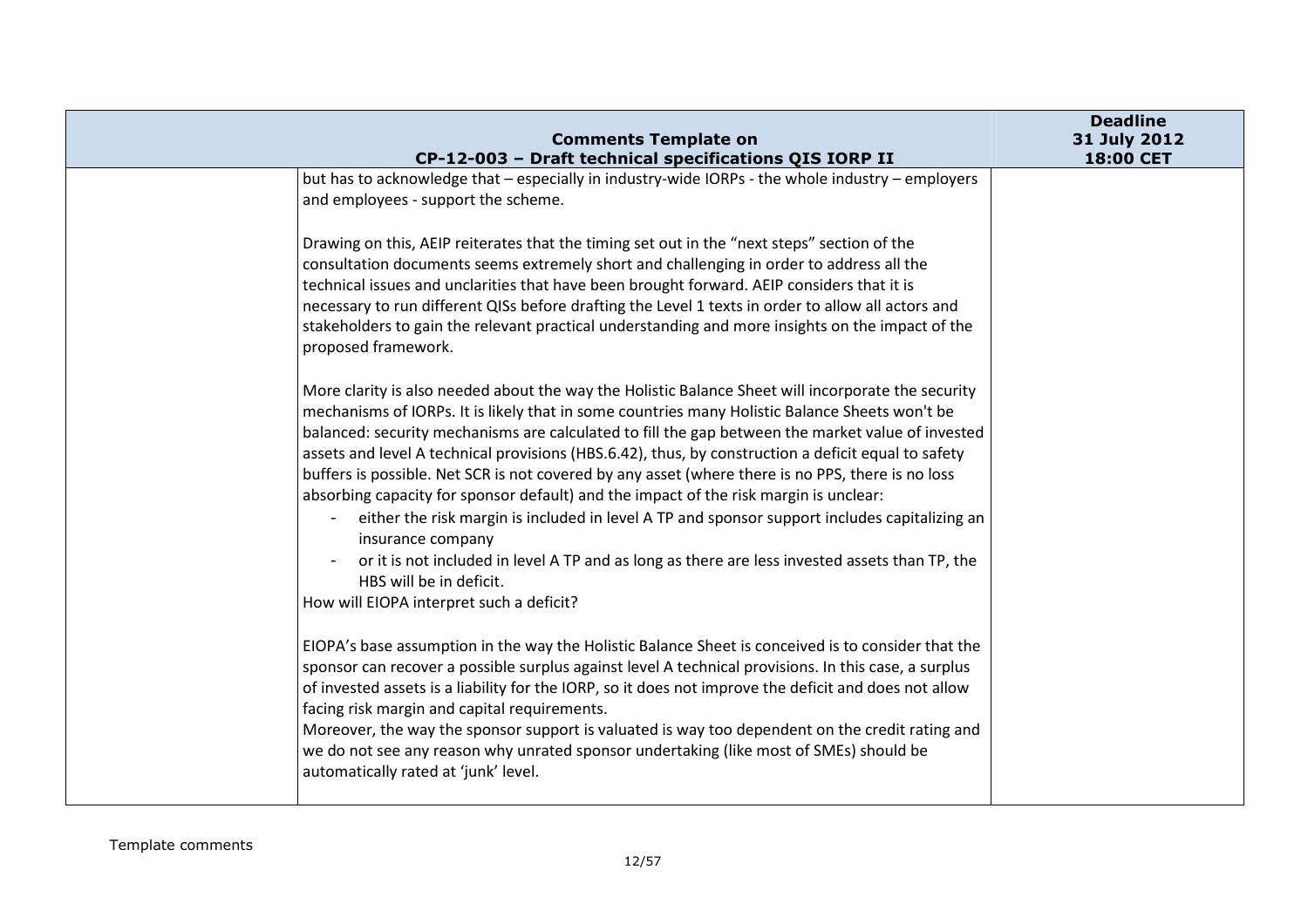|                  | <b>Comments Template on</b>                                                                                                                                                                                                                                                                                                                                                                                                                                                                                                                                                                                                                                       | <b>Deadline</b><br>31 July 2012 |
|------------------|-------------------------------------------------------------------------------------------------------------------------------------------------------------------------------------------------------------------------------------------------------------------------------------------------------------------------------------------------------------------------------------------------------------------------------------------------------------------------------------------------------------------------------------------------------------------------------------------------------------------------------------------------------------------|---------------------------------|
|                  | CP-12-003 - Draft technical specifications QIS IORP II                                                                                                                                                                                                                                                                                                                                                                                                                                                                                                                                                                                                            | 18:00 CET                       |
|                  | EIOPA also does not provide enough detail on how to treat multi-employer and industry-wide<br>schemes, cases where one sponsor supports several IORPs, or cases where the sponsor is a local<br>subsidiary of a larger (stronger) international group and has its implicit support or it is a non-for-<br>profit or public organisation. The proposed model actually suits only cases where there is one<br>sponsor for a single pension scheme.                                                                                                                                                                                                                  |                                 |
|                  | AEIP would urge EIOPA to take into consideration other elements to treat the sponsor support,<br>such as the legal and contractual obligations they have towards IORPs. We cannot accept the very<br>need for hard figures for this item of the Holistic Balance Sheet. We see the danger that somehow<br>this once-in-two-hundred-years event contaminates the balance sheet of the sponsor. This would<br>evaporate the willingness of sponsors to make any more pension promises.                                                                                                                                                                              |                                 |
| Q <sub>3</sub> . | No, AEIP does not believe that the draft technical specifications provide enough information and<br>are sufficiently clear and understandable.                                                                                                                                                                                                                                                                                                                                                                                                                                                                                                                    |                                 |
|                  | There is a substantial difference between the first part, dedicated to the implementation of the<br>Holistic Balance Sheet, and the second part, dedicated to the SCR and MCR calculations.<br>AEIP stresses that the latter is sufficiently clear, but this is so because it is directly taken from the<br>Solvency II QIS5, which is the results of several years of analysis and evaluations.<br>On the other hand, the information provided in the chapters dedicated to the Holistic Balance<br>Sheet is too unclear and needs to be further improved. Indeed, too many assumptions need to be<br>made, with a great risk of pseudo-security and model risk. |                                 |
|                  | In some Member States some specifications might be even difficult to apply, as they cross the<br>split between prudential and SLL.                                                                                                                                                                                                                                                                                                                                                                                                                                                                                                                                |                                 |
|                  | The draft technical specifications do not provide information concerning PAYG elements that<br>some IORPs dispose of.                                                                                                                                                                                                                                                                                                                                                                                                                                                                                                                                             |                                 |
|                  | Although in general, AEIP regards the market-consistent approach as inappropriate for IORPs, we                                                                                                                                                                                                                                                                                                                                                                                                                                                                                                                                                                   |                                 |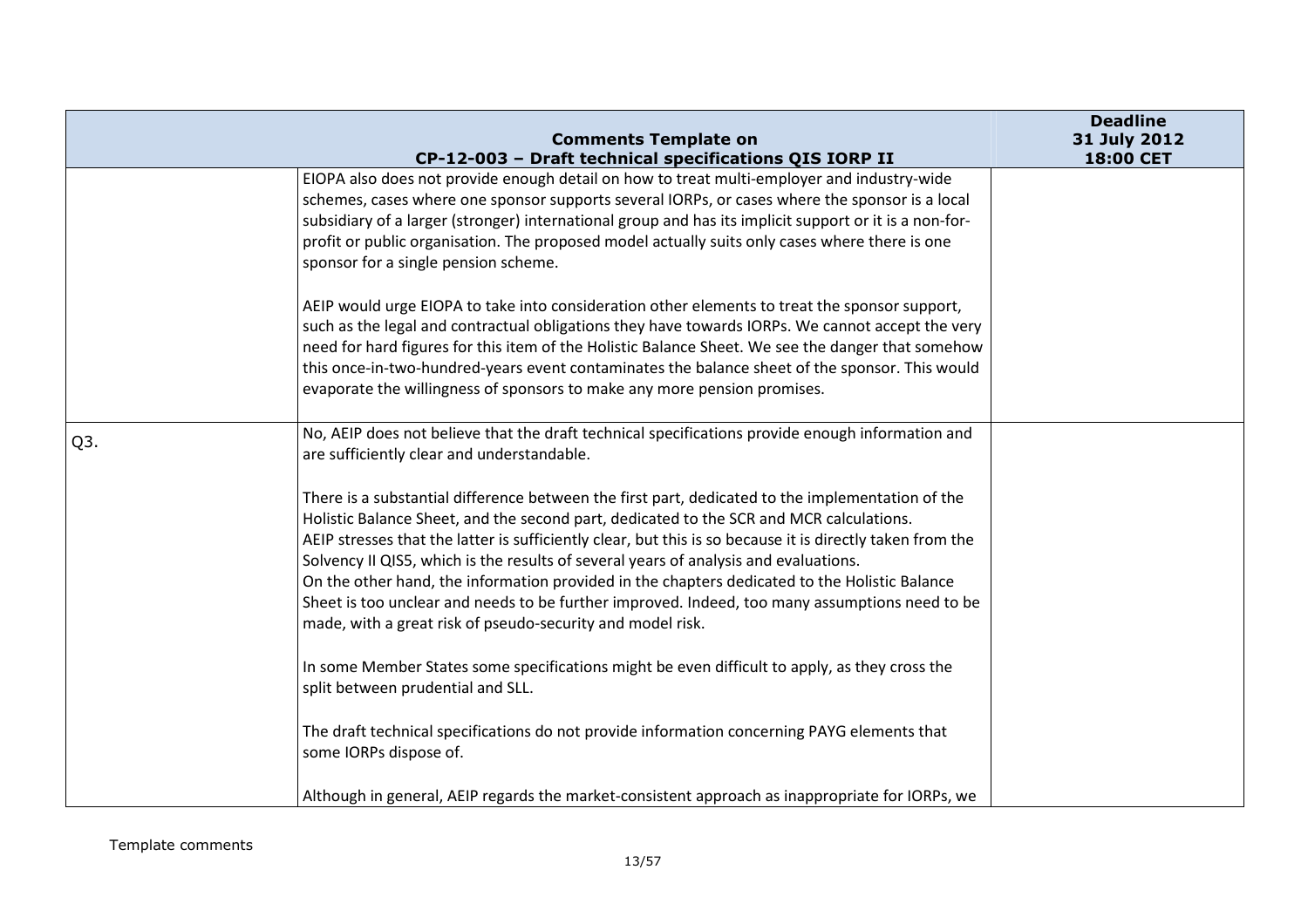|     | <b>Comments Template on</b>                                                                                                                                                                                                                                                                                                                                                                                                                                                                                                                                                                                                                                                                                                                                                                                                                                                                                                                                                                                                                                                                                                                                                                                                                                                                                                                                                                                                                                                                                                                                                                                                                                                                                                                                                                                                                                                                                                                                                                                                                                                                                                                                                                                                                                                                                                                                                                                                                    | <b>Deadline</b><br>31 July 2012 |
|-----|------------------------------------------------------------------------------------------------------------------------------------------------------------------------------------------------------------------------------------------------------------------------------------------------------------------------------------------------------------------------------------------------------------------------------------------------------------------------------------------------------------------------------------------------------------------------------------------------------------------------------------------------------------------------------------------------------------------------------------------------------------------------------------------------------------------------------------------------------------------------------------------------------------------------------------------------------------------------------------------------------------------------------------------------------------------------------------------------------------------------------------------------------------------------------------------------------------------------------------------------------------------------------------------------------------------------------------------------------------------------------------------------------------------------------------------------------------------------------------------------------------------------------------------------------------------------------------------------------------------------------------------------------------------------------------------------------------------------------------------------------------------------------------------------------------------------------------------------------------------------------------------------------------------------------------------------------------------------------------------------------------------------------------------------------------------------------------------------------------------------------------------------------------------------------------------------------------------------------------------------------------------------------------------------------------------------------------------------------------------------------------------------------------------------------------------------|---------------------------------|
|     | CP-12-003 - Draft technical specifications QIS IORP II                                                                                                                                                                                                                                                                                                                                                                                                                                                                                                                                                                                                                                                                                                                                                                                                                                                                                                                                                                                                                                                                                                                                                                                                                                                                                                                                                                                                                                                                                                                                                                                                                                                                                                                                                                                                                                                                                                                                                                                                                                                                                                                                                                                                                                                                                                                                                                                         | 18:00 CET                       |
|     | criticize the design of the ultimate forward rate in particular. We believe that the speed of<br>convergence to the ultimate forward rate of 4.2% is too slow. Referring to point HBS.8.7 starting<br>from the last liquid point in the yield curve it will last up to 40 years to be sufficiently close to the<br>UFR. Since the last liquid point in the EUR yield curve is the 20yr bucket this implies that the<br>forward rates of the yield curve will be sufficiently close to the UFR not until 60 years.<br>We would like to point out that this is not in line with the way IORPs invest money. The maximum<br>maturity of assets usually available to IORPs in the EUR zone is between 20 and 30 years.<br>Therefore investing our money today we will have to return to the capital markets and reinvest<br>this money in at most 30 years. And of course these reinvestments will be done at the yield, which<br>will be valid in 30 years.<br>Furthermore we believe that the level and the volatilities of the risk neutral forward rates<br>bootstrapped from the yield curve are bad approximations for the real expected values of the<br>rates and their volatilities, which we will find in the capital markets in 30 years. For this reason we<br>think that the extrapolation of the yield curve should start at the 20yrs bucket and result in<br>forward rates which are close to the UFR at the 30yr bucket.<br>Concerning the ultimate forward rate and the adjustment spread for market illiquidity and credit<br>risk exaggeration we suggest the following argument: the liabilities of IORPSs should usually be<br>more "illiquid" than the liabilities of life insurance companies. Therefore the level of these rates<br>should also be higher than the corresponding rates for insurance companies.<br>E.g. we suggest a matching/counter-cyclical premium of 0.8% instead of 0.5% given the current<br>situation at the capital markets and a UFR of 4.5% instead of 4.2%.<br>As mentioned already, AEIP finally proposes that within the QIS, IORPs should deliver an overview<br>of the legal framework of their operations if they consider this relevant for assessing their security<br>level properly. This regards the whole system of security mechanism including their possibilities<br>and mechanisms of contribution raises, adjustment of accrued rights and last resort benefit<br>reductions. |                                 |
| Q4. | No, AEIP does not believe that the calculations proposed in the technical specifications are<br>feasible at appropriate costs and with appropriate accuracy within the given timeframe for the                                                                                                                                                                                                                                                                                                                                                                                                                                                                                                                                                                                                                                                                                                                                                                                                                                                                                                                                                                                                                                                                                                                                                                                                                                                                                                                                                                                                                                                                                                                                                                                                                                                                                                                                                                                                                                                                                                                                                                                                                                                                                                                                                                                                                                                 |                                 |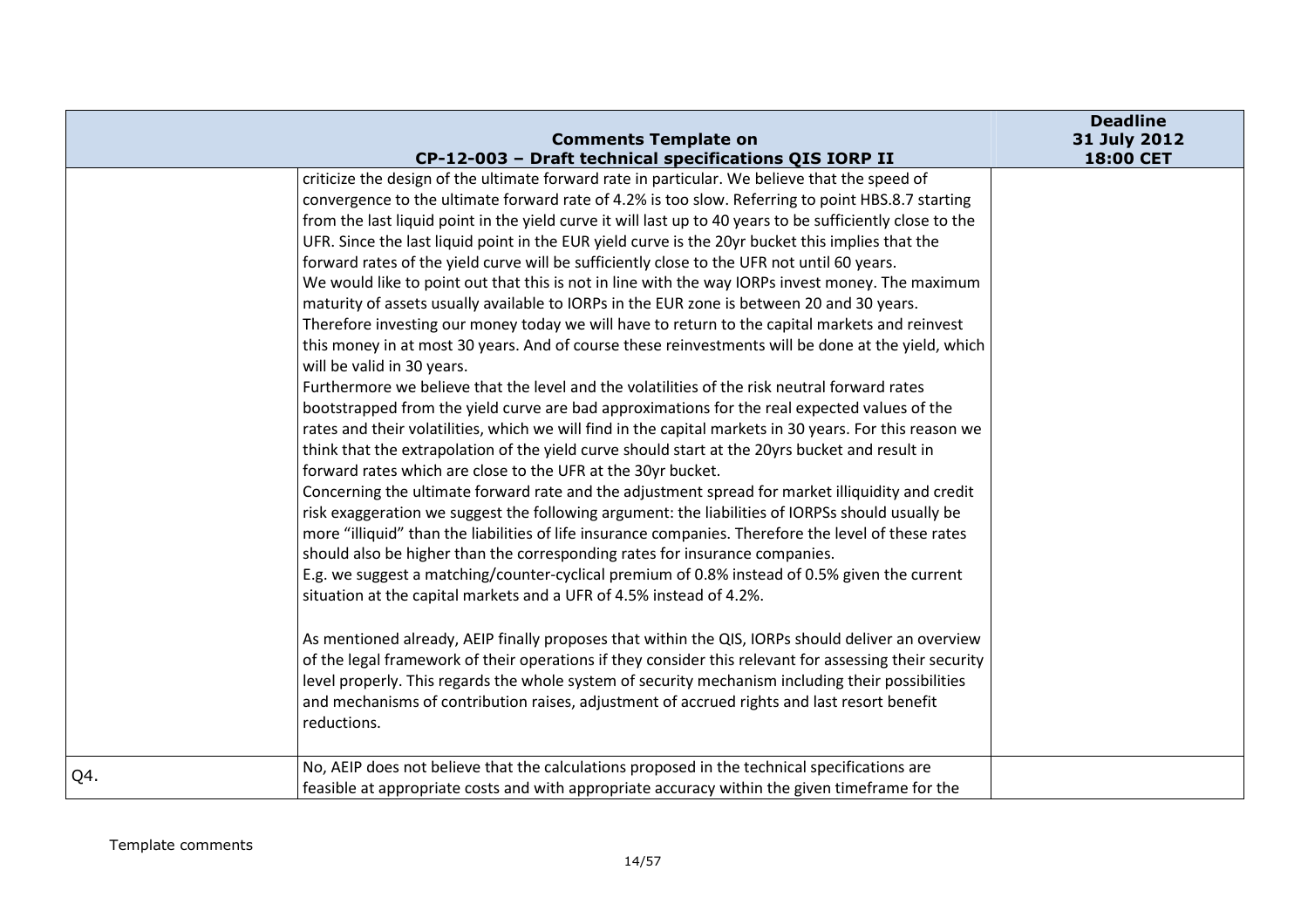|     | <b>Comments Template on</b>                                                                                                                                                                                                                                                                                                                                                                                                                                                                                                                                                                                                            | <b>Deadline</b><br>31 July 2012 |
|-----|----------------------------------------------------------------------------------------------------------------------------------------------------------------------------------------------------------------------------------------------------------------------------------------------------------------------------------------------------------------------------------------------------------------------------------------------------------------------------------------------------------------------------------------------------------------------------------------------------------------------------------------|---------------------------------|
|     | CP-12-003 - Draft technical specifications QIS IORP II                                                                                                                                                                                                                                                                                                                                                                                                                                                                                                                                                                                 | 18:00 CET                       |
|     | QIS.                                                                                                                                                                                                                                                                                                                                                                                                                                                                                                                                                                                                                                   |                                 |
|     | First of all, AEIP suggests that this QIS is much more complex than those implemented for<br>Solvency II, because it adds many new elements which need to be tested and are still too unclear.<br>Moreover, European IORPs are not used to perform most of the calculation proposed and are<br>neither prepared nor skilled and equipped to run such a QIS.                                                                                                                                                                                                                                                                            |                                 |
|     | As already mentioned above, since the costs to run the QIS will be very high, the participation to<br>the QIS will be low and eventually bias the representativeness of the results gathered by the<br>EIOPA (especially from small IORPs) - only the biggest IORPs will be able to afford the resources to<br>implement the calculation. Furthermore, the extra cost of doing this exercise is detrimental to<br>current benefits managed by IORPs, as it will add to their expenses.<br>It would be wiser to begin with a simpler QIS and progressively increase the complexity of the<br>concepts and calculations in further QISs. |                                 |
|     | Moreover, even where a given IORP might be skilled enough and ready to run the QIS, the<br>accuracy of the results will not be guaranteed because of the excessive number of assumptions to<br>make (pseudo security risk) and the fact that stochastic models with such low guidance will not be<br>comparable.                                                                                                                                                                                                                                                                                                                       |                                 |
|     | AEIP regrets that the EIOPA's anticipated spreadsheet for calculating the SCR and other items has<br>not been provided at this stage.                                                                                                                                                                                                                                                                                                                                                                                                                                                                                                  |                                 |
| Q5. | No, AEIP does not believe that the draft technical specifications provide enough guidance on how<br>to set up and value the Holistic Balance Sheet.                                                                                                                                                                                                                                                                                                                                                                                                                                                                                    |                                 |
|     | The Holistic Balance Sheet is an interesting and intellectually appealing concept, taking in<br>consideration the peculiarities of IORPs. However, the tool seems far from being functional and<br>efficient.                                                                                                                                                                                                                                                                                                                                                                                                                          |                                 |
|     | It is likely that in some countries many Holistic Balance Sheets will not be balanced: security                                                                                                                                                                                                                                                                                                                                                                                                                                                                                                                                        |                                 |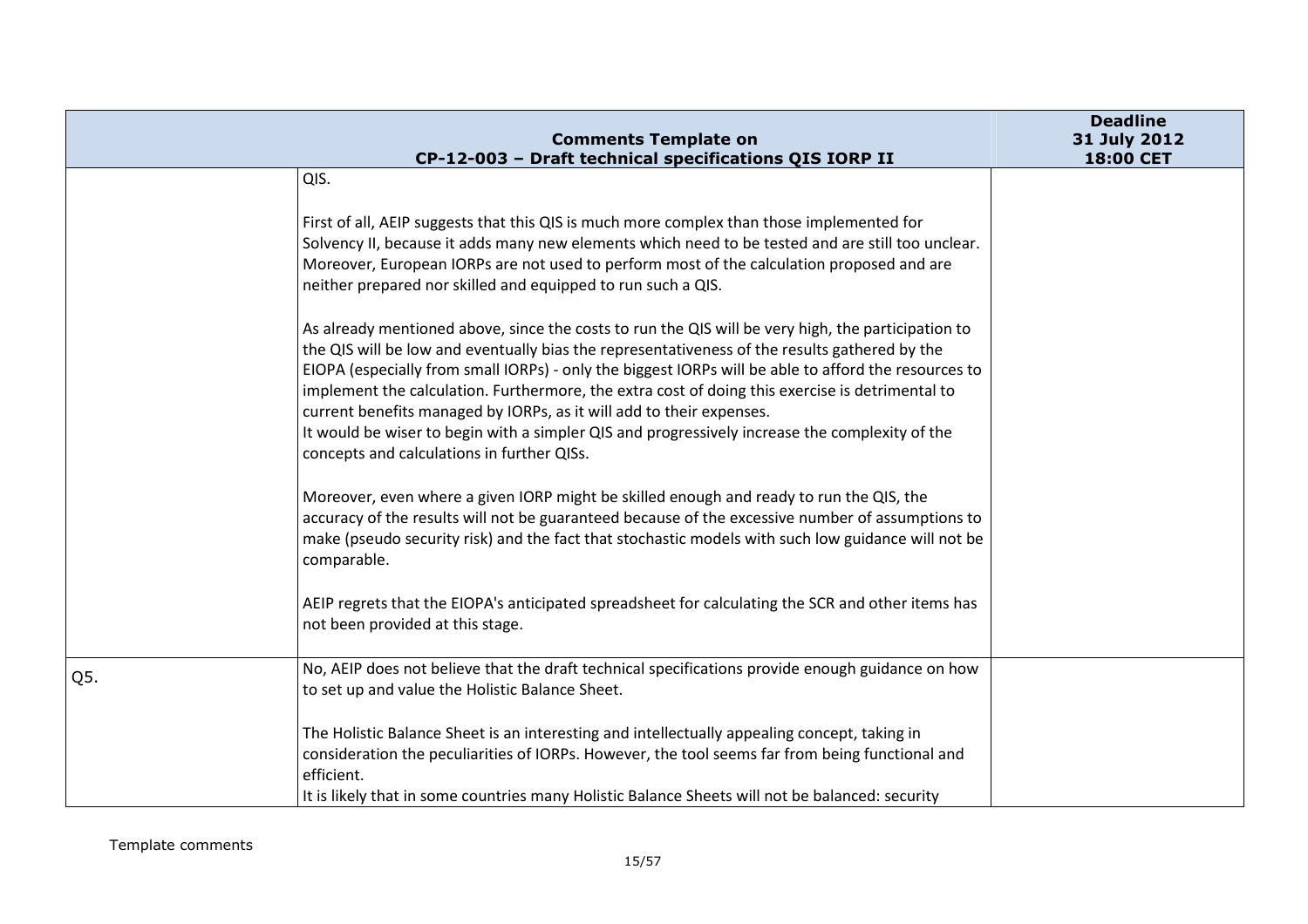| <b>Comments Template on</b>                                                                                                                                                                                                                                                                                                                                                                                                                                                                                                                                                                                                                                                                                                                                                                                                                                                                                                                                                                                                                                                                                                                        | <b>Deadline</b><br>31 July 2012 |
|----------------------------------------------------------------------------------------------------------------------------------------------------------------------------------------------------------------------------------------------------------------------------------------------------------------------------------------------------------------------------------------------------------------------------------------------------------------------------------------------------------------------------------------------------------------------------------------------------------------------------------------------------------------------------------------------------------------------------------------------------------------------------------------------------------------------------------------------------------------------------------------------------------------------------------------------------------------------------------------------------------------------------------------------------------------------------------------------------------------------------------------------------|---------------------------------|
| CP-12-003 - Draft technical specifications QIS IORP II                                                                                                                                                                                                                                                                                                                                                                                                                                                                                                                                                                                                                                                                                                                                                                                                                                                                                                                                                                                                                                                                                             | 18:00 CET                       |
| mechanisms are calculated to fill the gap between the market value of invested assets and level A<br>technical provisions (HBS.6.42), thus, by construction a deficit equal to safety buffers is possible.<br>Net SCR is not covered by any asset (where there is no PPS, there is no loss absorbing capacity for<br>sponsor default) and the impact of the risk margin is unclear:<br>either the risk margin is included in level A TP and sponsor support includes capitalizing an<br>insurance company<br>or it is not included in level A TP and as long as there are less invested assets than TP, the<br>HBS will be in deficit.                                                                                                                                                                                                                                                                                                                                                                                                                                                                                                             |                                 |
| How will EIOPA interpret such a deficit?                                                                                                                                                                                                                                                                                                                                                                                                                                                                                                                                                                                                                                                                                                                                                                                                                                                                                                                                                                                                                                                                                                           |                                 |
| EIOPA's base assumption in the way the Holistic Balance Sheet is conceived is to consider that the<br>sponsor can recover a possible surplus against level A technical provisions (HBS.6.21.iii and<br>deterministic valuation, HBS.6.47). In this case, a surplus of invested assets is a liability for the<br>IORP, so it does not improve the deficit and does not allow facing risk margin and capital<br>requirements.<br>Indeed, the only way to meet the risk margin and the SCR is bringing invested assets to a higher<br>level than level A technical provisions and prevent the sponsor to recover any surplus, which<br>means the sponsor pays more contributions than it is committed to (that is, paying pensions and<br>only pensions, no irrecoverable solvency buffer in addition to that).<br>As long as invested assets do not cover level A technical provisions, the improvement to the net<br>balance sheet is close to zero since any rise in invested assets is compensated by a lower sponsor<br>support. As a consequence, there is no incentive to accelerate funding to a level below level A<br>technical provisions. |                                 |
| Finally, all the conclusions are very (too) much dependent on sponsor strength and rating<br>everywhere in the HBS: sponsor support, loss absorbing capacity of the SCR and SCR for sponsor<br>default. It is all the more important as the HBS conceived by EIOPA does not provide enough<br>detail on how to treat multi-employer and industry-wide schemes, cases where one sponsor<br>supports several IORPs, or cases where the sponsor is a subsidiary of a larger (stronger) group and<br>has its implicit support.                                                                                                                                                                                                                                                                                                                                                                                                                                                                                                                                                                                                                         |                                 |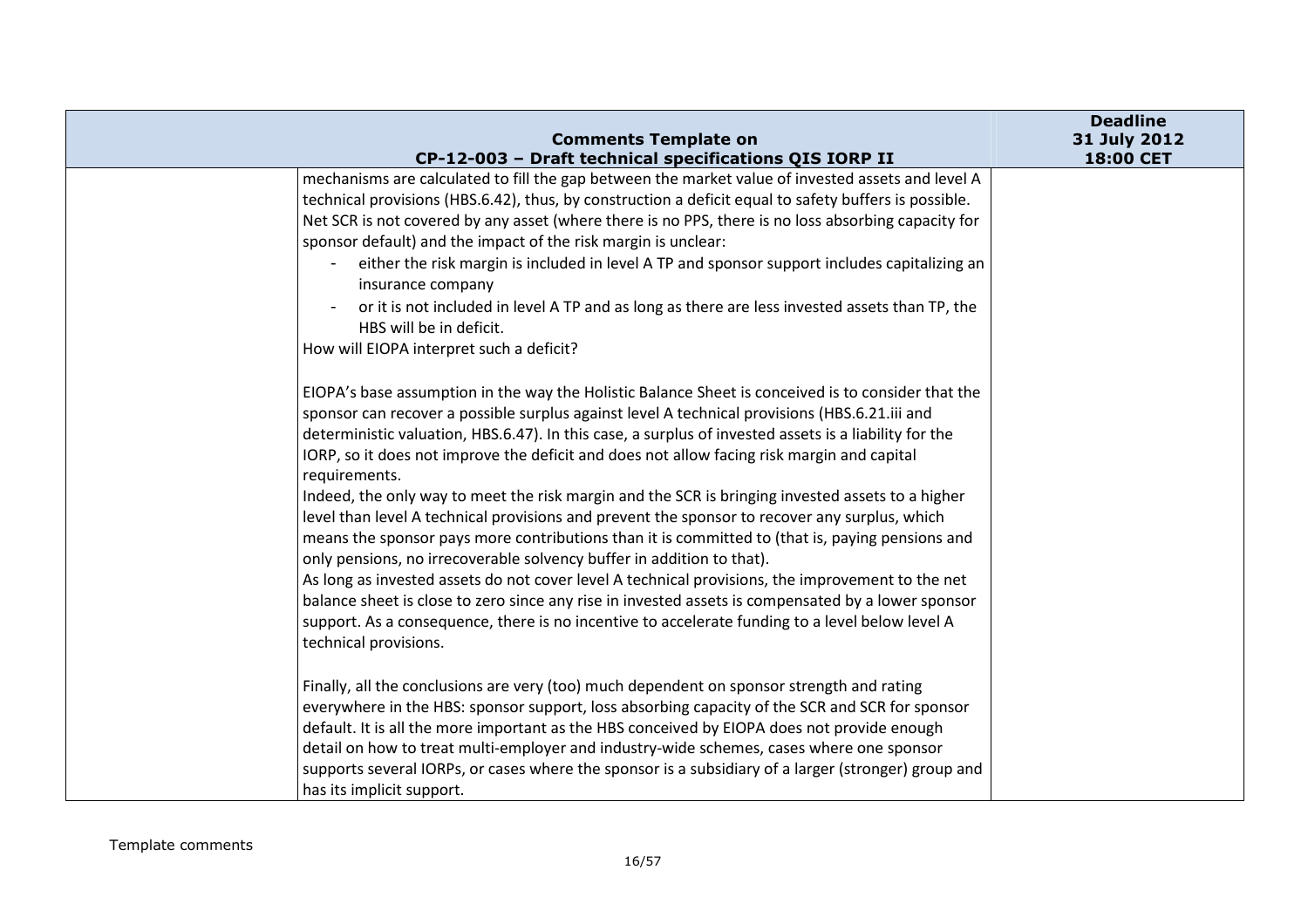| <b>Comments Template on</b>                                                                                                                                                                             | <b>Deadline</b><br>31 July 2012 |
|---------------------------------------------------------------------------------------------------------------------------------------------------------------------------------------------------------|---------------------------------|
| CP-12-003 - Draft technical specifications QIS IORP II                                                                                                                                                  | 18:00 CET                       |
| We would also like to remind the European Commission and the EIOPA that there are over                                                                                                                  |                                 |
| 150.000 IORPs in the EU, mostly supported by unrated sponsors (most of the times SMEs).                                                                                                                 |                                 |
| It is not clear why IORPs will be required to calculate either Level A and Level B technical                                                                                                            |                                 |
| provisions when only Level A TP are needed to calculate the risk margin and the SCR module.                                                                                                             |                                 |
| Concerning the risk margin we find no necessity to introduce such security mechanism within the                                                                                                         |                                 |
| regulatory model. The risk margin is considered to level out the additional burden on the capital's                                                                                                     |                                 |
| return expectations of shareholders if an IORP takes over the liabilities of another IORP in times of                                                                                                   |                                 |
| distress. Since in continental Europe there are no markets of that kind and since non-for-profit<br>IORPs have no shareholders with capital return expectations calculating a risk margin delivers only |                                 |
| an unnecessary additional buffer to be financed by the sponsor.                                                                                                                                         |                                 |
|                                                                                                                                                                                                         |                                 |
| The argument of the usefulness of any additional buffers does not provide economic sense                                                                                                                |                                 |
| neither: to require sponsor undertakings to finance additional capital buffers would not only                                                                                                           |                                 |
| interfere with their business investments, i.e. R&D and machinery investments, hampering their                                                                                                          |                                 |
| productivity and financial results, but, on a larger scale, such impact might cause even greater                                                                                                        |                                 |
| concerns. Indeed the proposed rule would push IORPs to invest their money in an economically                                                                                                            |                                 |
| inefficient manner, with a preference (in the current sovereign bond crisis) for low interest rate                                                                                                      |                                 |
| bearing bonds. This might have a serious impact at EU level, making the EU2020 goals even more<br>difficult to attain.                                                                                  |                                 |
| But even if we would consider a risk margin as appropriate, we do question why it has to be                                                                                                             |                                 |
| calculated with a fixed element of 8%. In such a complex exercise as the proposed QIS, where                                                                                                            |                                 |
| every element has to be consistent with market values, it seems surprising fixed elements                                                                                                               |                                 |
| proposed are not justified. The same concept applies to the fixed inflation and salary growth                                                                                                           |                                 |
| assumptions                                                                                                                                                                                             |                                 |
| AEIP also stresses that the methodology to build the Holistic Balance Sheet proposed within the                                                                                                         |                                 |
| draft technical specifications requires IORPs to make too many assumptions. This gives room to                                                                                                          |                                 |
| "pseudo-security" and model risk and will eventually hamper the comparability of the results                                                                                                            |                                 |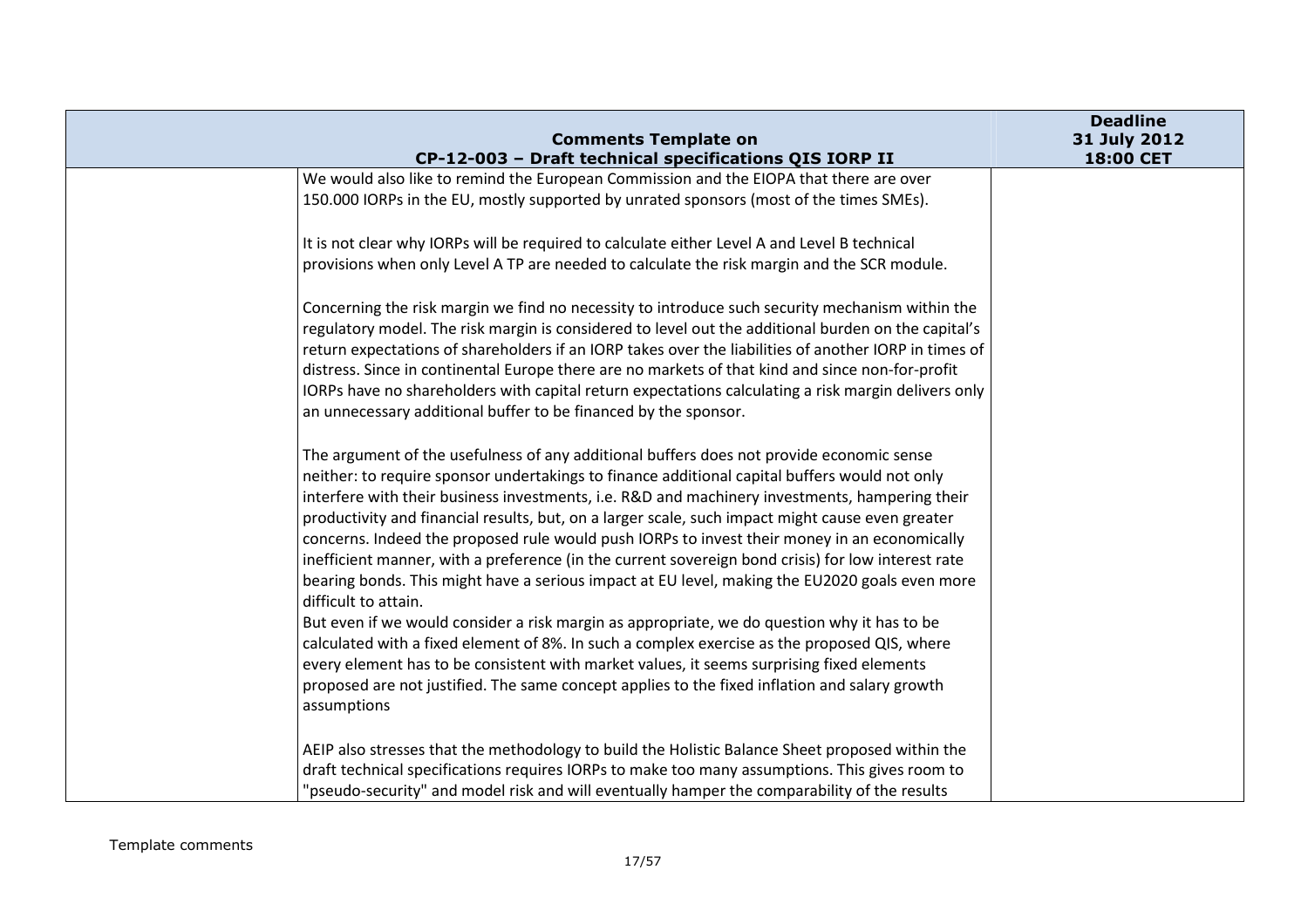|     |                                                                                                                                                                                                                                                                                                                                                                                                                                                                                                                                                                  | <b>Deadline</b>           |
|-----|------------------------------------------------------------------------------------------------------------------------------------------------------------------------------------------------------------------------------------------------------------------------------------------------------------------------------------------------------------------------------------------------------------------------------------------------------------------------------------------------------------------------------------------------------------------|---------------------------|
|     | <b>Comments Template on</b><br>CP-12-003 - Draft technical specifications QIS IORP II                                                                                                                                                                                                                                                                                                                                                                                                                                                                            | 31 July 2012<br>18:00 CET |
|     | provided by each institution that will implement the QIS.<br>AEIP also finds that the way the whole Holistic Balance Sheet is conceived involves a high model<br>risk. Indeed, any discrepancy in the calculation of the technical provisions (i.e. the way to consider<br>the conditional/discretionary/ and mixed benefits, the valuation of the ex-post benefit reductions)<br>- and also possible mistakes - will reverberate in the calculation of the risk margin and eventually<br>the SCR, hampering the credibility of the tool even further.           |                           |
|     | AEIP proposes that within the actual QIS IORPs should deliver an overview of the legal framework<br>of their operations if they consider this relevant for assessing their security level properly. This<br>regards the whole system of security mechanism including their possibilities and mechanisms of<br>contribution raises, adjustment of accrued rights and last resort benefit reductions. This might<br>support the European Commission and EIOPA in better appreciating the current safety and<br>adjustment mechanisms available for European IORPs. |                           |
|     | AEIP would also suggest EIOPA to run more than one QIS, since further QISs might be useful to<br>take into account management actions and reactions to the proposed new framework. To run<br>only one QIS would instead provide a "static" picture of the situation of an IORP.                                                                                                                                                                                                                                                                                  |                           |
| Q6. | No, even though AEIP welcomes the fact that EIOPA proposed some simplifications, it does not<br>consider the proposed simplifications for the valuation of the Holistic Balance Sheet adequate.                                                                                                                                                                                                                                                                                                                                                                  |                           |
|     | AEIP stresses that the proposed simplifications are still too complex (sometimes even more<br>complex than default methodology) for many IORPs to perform and further simplification is<br>needed.                                                                                                                                                                                                                                                                                                                                                               |                           |
|     | AEIP does also believe that there is actually a need to clarify when simplifications can be applied<br>and when they cannot, since this is not clear within the technical specifications.                                                                                                                                                                                                                                                                                                                                                                        |                           |
|     | Regarding the risk margin item in the Holistic Balance Sheet, we do not see any relevance of a risk<br>margin as suggested. We do not support the link between the risk margin and a Cost of Capital                                                                                                                                                                                                                                                                                                                                                             |                           |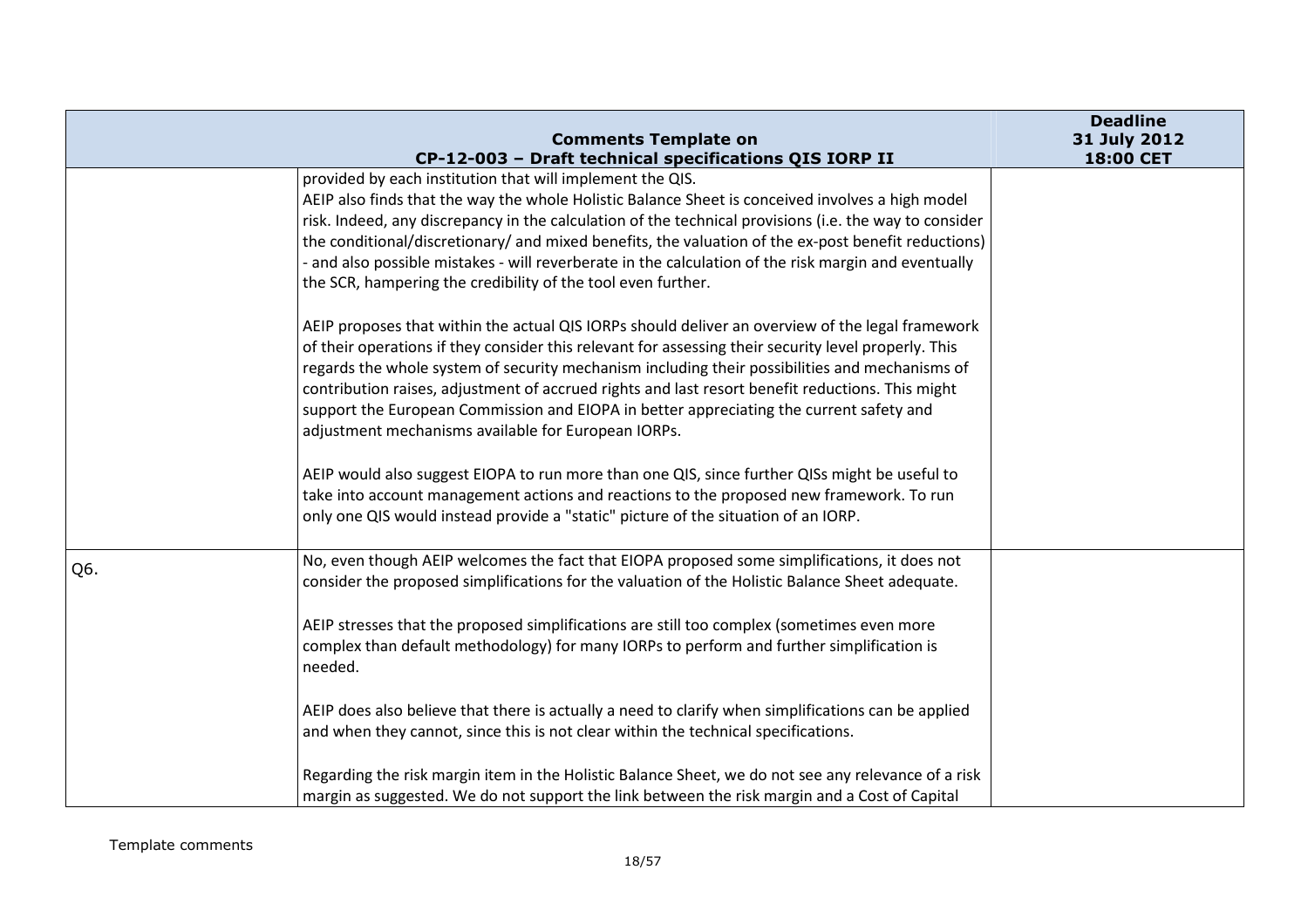|     | <b>Comments Template on</b>                                                                                                                                                                                                                                                                                                                                                                                                                                                                                                                                                                                                                                                                                                                                                                                                                                                                                                                                                                                                                                                                 | <b>Deadline</b><br>31 July 2012 |
|-----|---------------------------------------------------------------------------------------------------------------------------------------------------------------------------------------------------------------------------------------------------------------------------------------------------------------------------------------------------------------------------------------------------------------------------------------------------------------------------------------------------------------------------------------------------------------------------------------------------------------------------------------------------------------------------------------------------------------------------------------------------------------------------------------------------------------------------------------------------------------------------------------------------------------------------------------------------------------------------------------------------------------------------------------------------------------------------------------------|---------------------------------|
|     | CP-12-003 - Draft technical specifications QIS IORP II<br>(taken from Solvency II) in case of not for profit IORPs.                                                                                                                                                                                                                                                                                                                                                                                                                                                                                                                                                                                                                                                                                                                                                                                                                                                                                                                                                                         | 18:00 CET                       |
|     |                                                                                                                                                                                                                                                                                                                                                                                                                                                                                                                                                                                                                                                                                                                                                                                                                                                                                                                                                                                                                                                                                             |                                 |
|     | In the determination of the risk margin, the link to Cost of Capital is totally irrelevant in the                                                                                                                                                                                                                                                                                                                                                                                                                                                                                                                                                                                                                                                                                                                                                                                                                                                                                                                                                                                           |                                 |
|     | context of not for profit occupational pensions. Any reference to "transfer value to an insurance                                                                                                                                                                                                                                                                                                                                                                                                                                                                                                                                                                                                                                                                                                                                                                                                                                                                                                                                                                                           |                                 |
|     | company" seems arbitrary as it is not clear to us why an insurance solution should be the                                                                                                                                                                                                                                                                                                                                                                                                                                                                                                                                                                                                                                                                                                                                                                                                                                                                                                                                                                                                   |                                 |
|     | reference point.                                                                                                                                                                                                                                                                                                                                                                                                                                                                                                                                                                                                                                                                                                                                                                                                                                                                                                                                                                                                                                                                            |                                 |
|     | As for the sponsor support valuation, we welcome the fact that EIOPA recognizes the importance<br>of sponsor support, but AEIP is convinced that this has not yet been developed and studied in<br>enough detail to deal with multi-employer and industry-wide schemes, cases where one sponsor<br>supports several IORPs, or cases where the sponsor is a subsidiary of a larger (stronger) group and<br>has its implicit support or it is a non-for-profit or public organisation. The proposed model suits<br>only cases where there is only one sponsor for a single pension scheme.                                                                                                                                                                                                                                                                                                                                                                                                                                                                                                    |                                 |
|     | Moreover, restricting sponsor support to a one year default case is not adequate. Sponsor<br>support in cases of underfunding works by raising the contribution and recovering over a longer<br>period (up to ten years). The contribution and any raises of the contribution in industry wide<br>pension schemes based on collective agreements are decided upon using collective bargaining.<br>Therefore every raise of the pension funds contribution is part of a package that consists of wage<br>raises, pension funds contribution, working time etc. In total the parts sum up to the productivity<br>progress within the industry modified by the bargaining powers of social partners. Every raise of a<br>pension fund contribution is financed not only by the sponsoring enterprises but by the<br>employees too because the latter refrain from getting salary growth of the same amount.<br>Therefore sponsor support cannot be measured only against financial resources but has to<br>acknowledge that the whole industry - employers and employees - support the scheme. |                                 |
| Q7. | Yes, AEIP does believe that IORPs should be able to take into account the future trend in mortality<br>rates.                                                                                                                                                                                                                                                                                                                                                                                                                                                                                                                                                                                                                                                                                                                                                                                                                                                                                                                                                                               |                                 |
|     | However, AEIP reminds that for the moment on the market not all IORPs have access to this kind                                                                                                                                                                                                                                                                                                                                                                                                                                                                                                                                                                                                                                                                                                                                                                                                                                                                                                                                                                                              |                                 |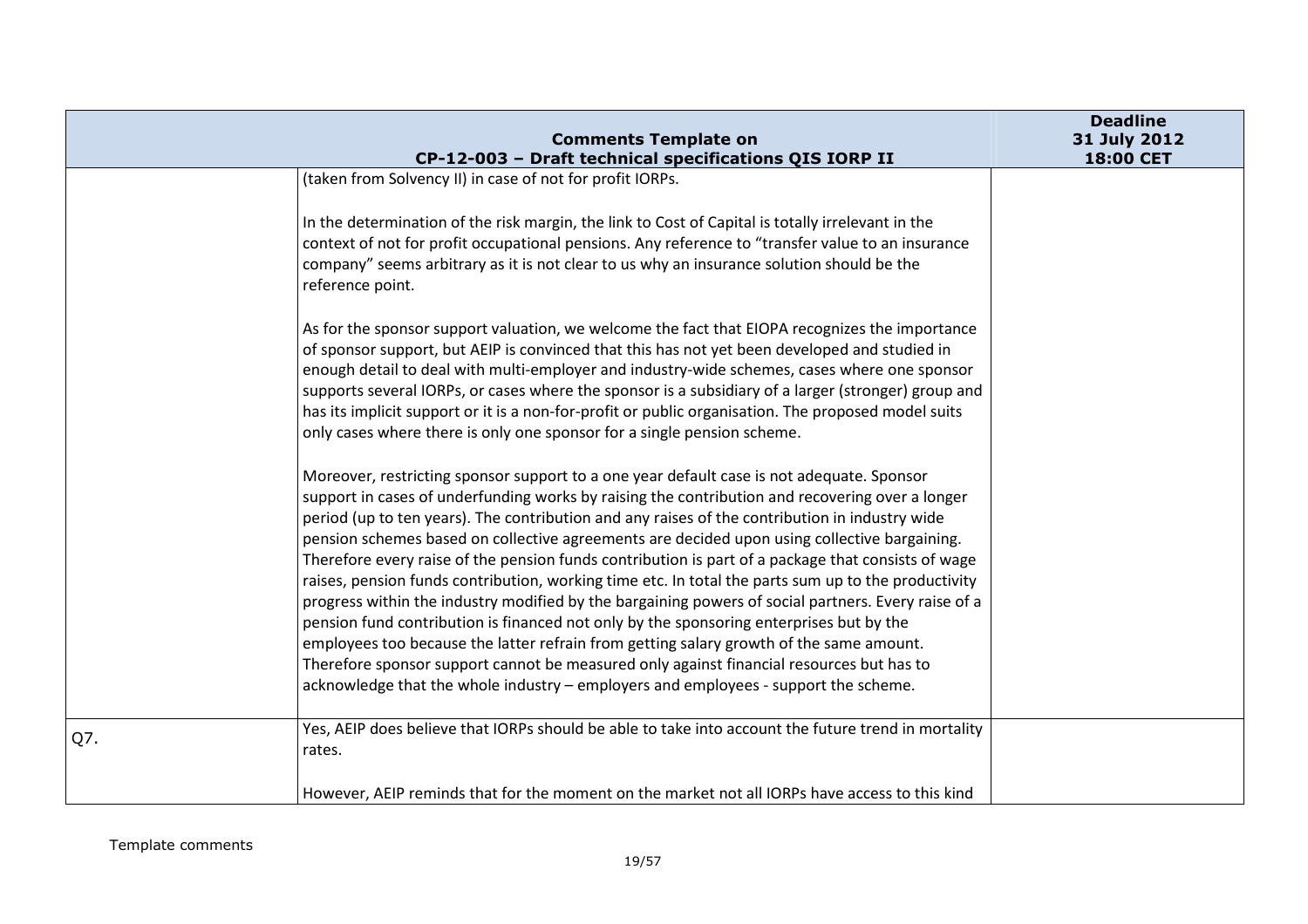|     | <b>Comments Template on</b><br>CP-12-003 - Draft technical specifications QIS IORP II                                                                                                                                                                                                                                                                                                                                                                                                                                                                                  | <b>Deadline</b><br>31 July 2012<br>18:00 CET |
|-----|------------------------------------------------------------------------------------------------------------------------------------------------------------------------------------------------------------------------------------------------------------------------------------------------------------------------------------------------------------------------------------------------------------------------------------------------------------------------------------------------------------------------------------------------------------------------|----------------------------------------------|
|     | of information.                                                                                                                                                                                                                                                                                                                                                                                                                                                                                                                                                        |                                              |
|     | AEIP would also invite EIOPA to assess what kind of impact the introduction of future trend in<br>mortality rates might have on the technical provisions of IORPs who currently do not use it.                                                                                                                                                                                                                                                                                                                                                                         |                                              |
| Q8. | No, the technical specifications do not provide enough guidance regarding what cash flows should<br>be taken into account in the calculation of the best estimate and how the projections should be<br>made.                                                                                                                                                                                                                                                                                                                                                           |                                              |
|     | AEIP would invite EIOPA to clarify the concepts of conditional/discretionary/mixed benefits and<br>other references from social and labour law which impact the rules of the pension plan, which do<br>result difficult to implement at this stage in the forthcoming QIS.                                                                                                                                                                                                                                                                                             |                                              |
|     | There is also a need to clarify the cash flows related to the expenses borne by the IORP.                                                                                                                                                                                                                                                                                                                                                                                                                                                                              |                                              |
|     | AEIP does indeed finds that the cash flows that have to be taken care of within the QIS are not<br>sufficiently identified, i.e. in the case where IORPs do have cash flows related to PAYG elements.                                                                                                                                                                                                                                                                                                                                                                  |                                              |
| Q9. | AEIP does agree that ex-post benefit reductions are taken in consideration in the QIS, even when<br>the sponsor support is not backed by a pension protection scheme.                                                                                                                                                                                                                                                                                                                                                                                                  |                                              |
|     | As mentioned in Q2, the pension promise itself, the conditions to gain a pension, the contribution<br>rate, any raises of latter and even benefit reductions are agreed upon during collective bargaining<br>processes. The powers to fix and - if needed due to cases of distress - adjust these conditions of<br>the schemes stem from the collective bargaining powers of the social partners as laid down in<br>national social and labour law too.<br>AEIP stresses that the QIS should provide opportunities to transport and value this kind of<br>information. |                                              |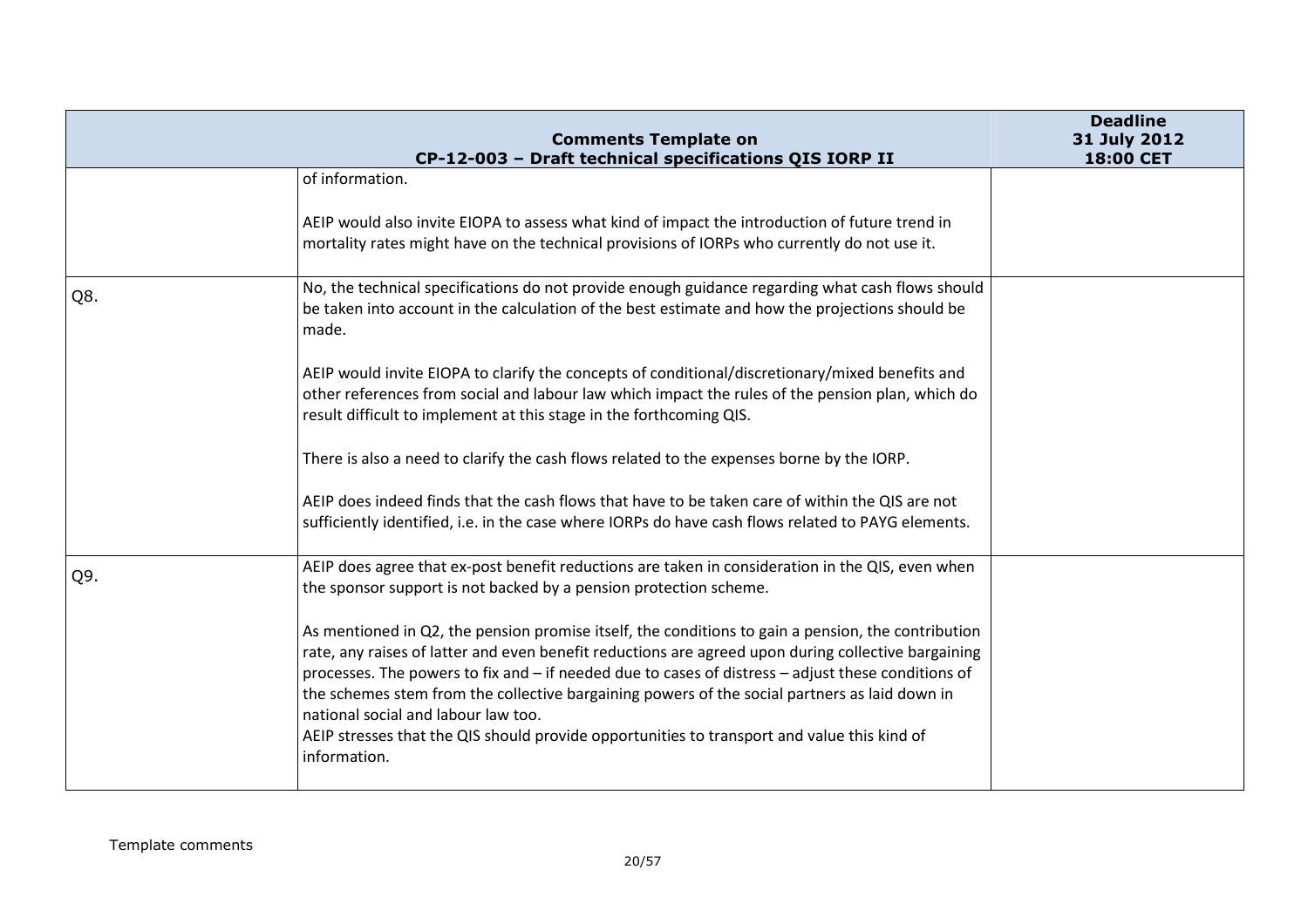|      | <b>Comments Template on</b>                                                                                                                                                                                                                                                                                                                                                                                                                                                                                                                                                                                                                                                                                                                                                                                                                                                                 | <b>Deadline</b><br>31 July 2012 |
|------|---------------------------------------------------------------------------------------------------------------------------------------------------------------------------------------------------------------------------------------------------------------------------------------------------------------------------------------------------------------------------------------------------------------------------------------------------------------------------------------------------------------------------------------------------------------------------------------------------------------------------------------------------------------------------------------------------------------------------------------------------------------------------------------------------------------------------------------------------------------------------------------------|---------------------------------|
|      | CP-12-003 - Draft technical specifications QIS IORP II                                                                                                                                                                                                                                                                                                                                                                                                                                                                                                                                                                                                                                                                                                                                                                                                                                      | 18:00 CET                       |
| Q10. | No, AEIP does not think such a market consistent valuation of the sponsor support and the<br>pension protection scheme is adequate.                                                                                                                                                                                                                                                                                                                                                                                                                                                                                                                                                                                                                                                                                                                                                         |                                 |
|      | First of all, to evaluate the sponsor support only through its discounted future cash flows is a<br>limited and partial, as well as very complex and burdensome exercise. Moreover, such a<br>methodology does not take into consideration the bargaining process between the social<br>partners, which is crucial in guaranteeing sponsor support.                                                                                                                                                                                                                                                                                                                                                                                                                                                                                                                                         |                                 |
|      | AEIP would also point out that to calculate the EBTDA and the future cash flows of sponsor<br>undertakings require industrial and marketing information and skills which European IORPs do not<br>necessarily have because they are not needed for their business operations. Furthermore, in<br>order to calculate sponsors' future cash flows, there is a need to access extremely sensitive data<br>that the sponsor might not be willing to disclose, especially in the case of multi-employer and<br>industry-wide schemes.                                                                                                                                                                                                                                                                                                                                                            |                                 |
|      | Moreover, the proposed methodology does not clarify how multiemployer, industry-wide IORPs<br>that could consist of tens of thousands of enterprises should evaluate their sponsor support. Since<br>only a small minority of the sponsoring undertakings are listed most of the data is not available<br>even for the sponsors themselves. The same problem applies to IORPs backed by not-for-profit or<br>public organisations.                                                                                                                                                                                                                                                                                                                                                                                                                                                          |                                 |
|      | As already mentioned above, the contribution and any raises of the contribution in industry wide<br>pension schemes based on collective agreements are decided upon during collective bargaining.<br>Therefore every raise of the pension funds contribution is part of package that consists of wage<br>raises, pension funds contribution, working time etc. In total the parts sum up to the productivity<br>progress within the industry modified by the bargaining powers of social partners. Every raise of<br>pension funds contribution is financed not only by the sponsoring enterprises but by the<br>employees too because the latter refrain from getting salary growth of the same amount.<br>Therefore sponsor support cannot only be measured against financial resources but has to<br>acknowledge that the whole industry - employers and employees - support the scheme. |                                 |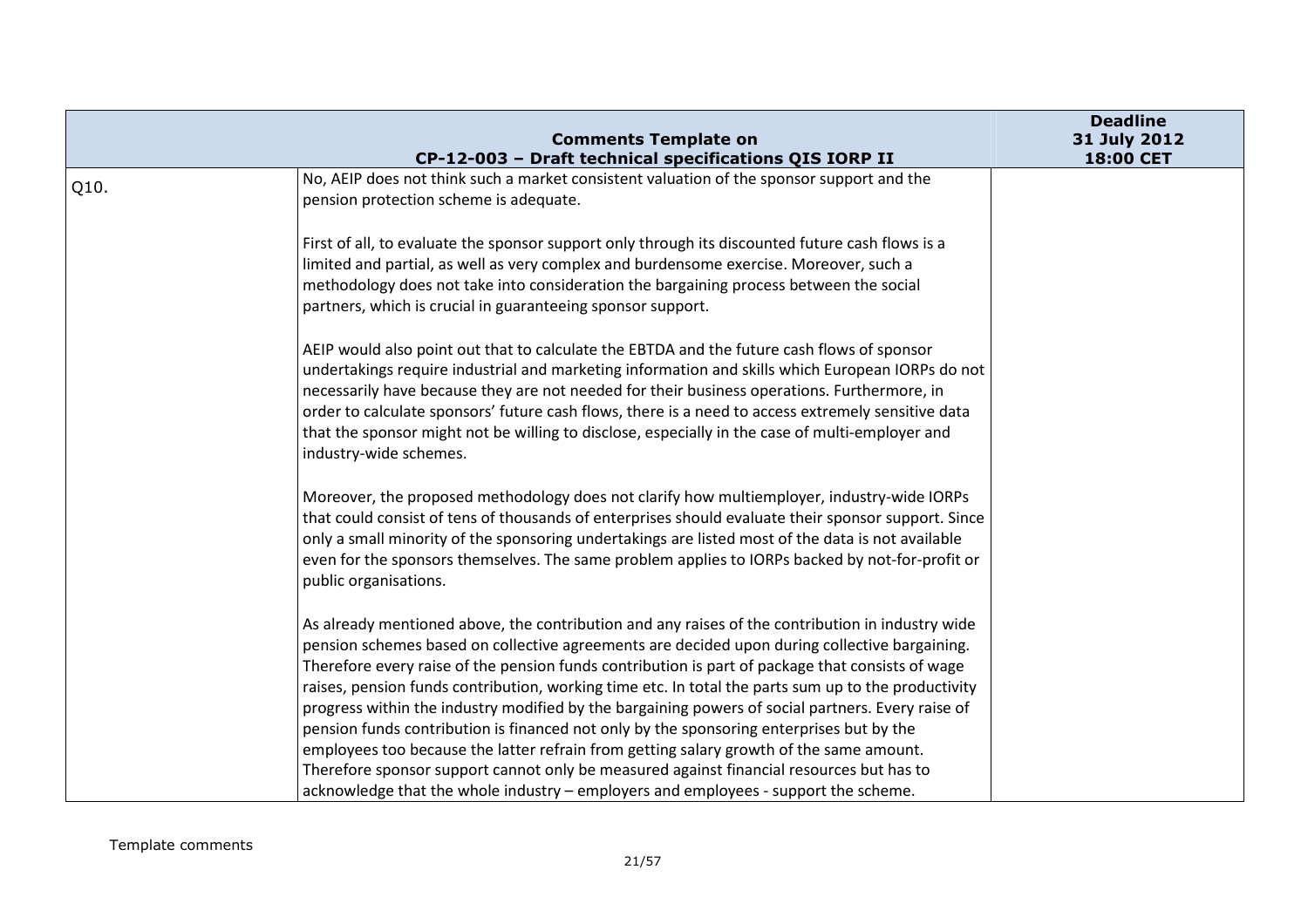|      | <b>Comments Template on</b>                                                                                                                                                                                                                                                                                                                                                                                                                                                                                                                                       | <b>Deadline</b><br>31 July 2012 |
|------|-------------------------------------------------------------------------------------------------------------------------------------------------------------------------------------------------------------------------------------------------------------------------------------------------------------------------------------------------------------------------------------------------------------------------------------------------------------------------------------------------------------------------------------------------------------------|---------------------------------|
|      | CP-12-003 - Draft technical specifications QIS IORP II                                                                                                                                                                                                                                                                                                                                                                                                                                                                                                            | 18:00 CET                       |
|      | The Holistic Balance Sheet introduces also the risk of financial contamination between IORPs and<br>employers. We see the danger that somehow this once-in-two-hundred-years event finds its way<br>in the balance sheet of the sponsor. This would evaporate the willingness of sponsors to make<br>pension promises any more. We thus invite the EIOPA to reflect if it is needed to evaluate the<br>sponsor support, together with the pension protection scheme, with a hard figure. We suggest<br>using it as closing element of the Holistic Balance Sheet. |                                 |
| Q11. | We refer to our answer to Q10.                                                                                                                                                                                                                                                                                                                                                                                                                                                                                                                                    |                                 |
| Q12. | We refer to our answer to Q10.                                                                                                                                                                                                                                                                                                                                                                                                                                                                                                                                    |                                 |
| Q13. | No, AEIP does not agree with this approach to take into account the long-term nature of pension<br>liabilities.                                                                                                                                                                                                                                                                                                                                                                                                                                                   |                                 |
|      | AEIP would like to remind that the calibration of the counter cyclical premium and the matching<br>premium for Solvency II is still under discussion and that IORPs have not been formally consulted<br>in this discussion. We thus believe it is difficult to agree with the approach proposed.                                                                                                                                                                                                                                                                  |                                 |
|      | Moreover, it is not clear if the dampener proposed would be effective and if 50bp would actually<br>be enough.                                                                                                                                                                                                                                                                                                                                                                                                                                                    |                                 |
|      | As there is no market deep enough for pension liabilities in Europe, we invite EIOPA to further<br>reflect on that and be careful to use market rates because there is risk to distort the market and<br>to push pension funds in hedging those risks, thus distorting the markets even further.                                                                                                                                                                                                                                                                  |                                 |
| Q14. | Although in general AEIP regards the market-consistent approach as inappropriate for IORPs we<br>welcome the possibility for IORPs to calculate Level B technical provision based on the expected<br>return of strategic asset allocation if it comes to this kind of regulation.<br>However, we find the way to derive the Level B discount rate faulty.                                                                                                                                                                                                         |                                 |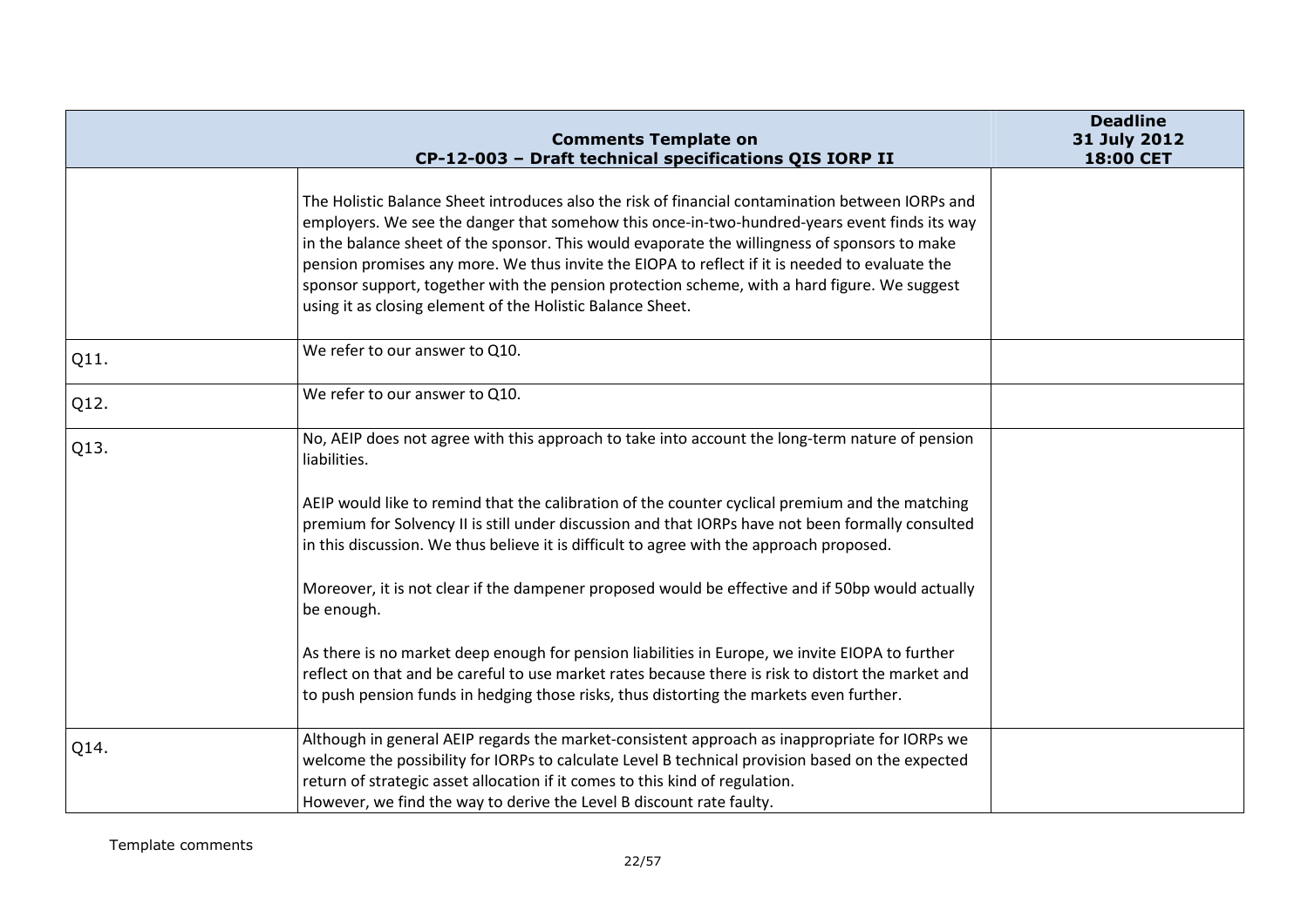|      | <b>Comments Template on</b><br>CP-12-003 - Draft technical specifications QIS IORP II                                                                                                                                                                                  | <b>Deadline</b><br>31 July 2012<br>18:00 CET |
|------|------------------------------------------------------------------------------------------------------------------------------------------------------------------------------------------------------------------------------------------------------------------------|----------------------------------------------|
|      | The assets used to match the duration of the liabilities should not necessarily consist of fixed<br>income but property and real estate should be allowed too to offset any existing duration gap<br>between assets and liabilities.                                   |                                              |
|      | Finally, we would like EIOPA to clarify the use of Level B technical provision within the proposed<br>Holistic Balance Sheet since only Level A TP are needed to calculate the risk margin and the SCR<br>module.                                                      |                                              |
| Q15. | No, AEIP does not agree with the proposed fixed values for the inflation rate and the salary<br>growth.                                                                                                                                                                |                                              |
|      | Although in general AEIP regards the market-consistent approach as inappropriate for IORPs we<br>are surprised that such crucial elements for this exercise are proposed as fixed assumptions while<br>all other elements are based on "market-consistent" values.     |                                              |
|      | However, AEIP believes that a fixed inflation rate provision might be accepted, but only if adapted<br>to the actual economic situation for each Member State. We would refrain from using market<br>rates as there is a high risk of distortion for inflation market. |                                              |
|      | Regarding the fixed percentage proposed for salary growth, this seems to be not justifiable and<br>does not reflect reality. We would thus prefer to give IORPs and Member States the opportunity<br>to apply real values.                                             |                                              |
| Q16. | No, AEIP does not believe that the description of the SCR is sufficiently clear and understandable,<br>especially to small IORPs.                                                                                                                                      |                                              |
|      | The SCR concept and calculations are way too complex and burdensome to be implemented by<br>small IORPs.                                                                                                                                                               |                                              |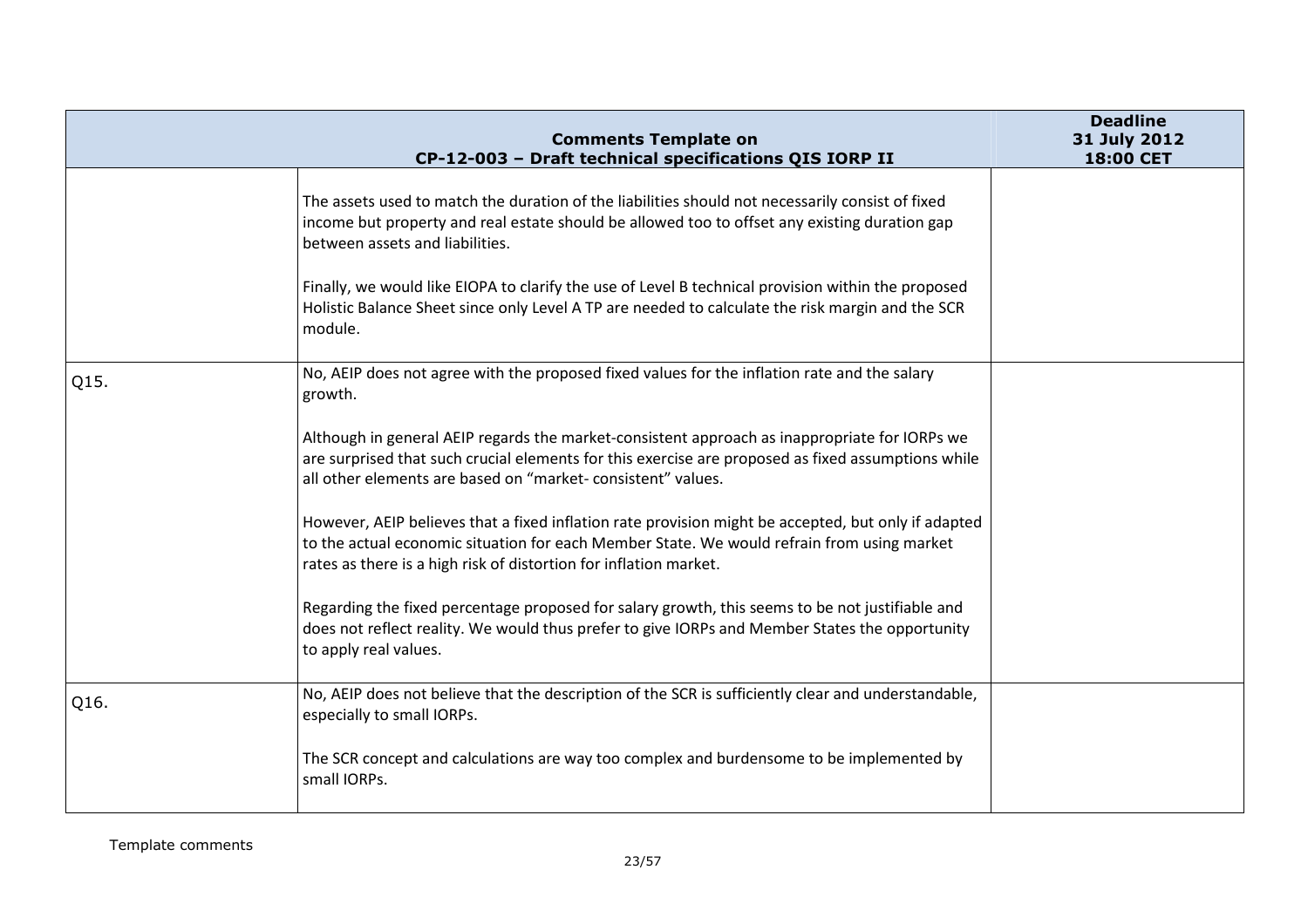|      | <b>Comments Template on</b>                                                                                                                                                                                                                                  | <b>Deadline</b><br>31 July 2012 |
|------|--------------------------------------------------------------------------------------------------------------------------------------------------------------------------------------------------------------------------------------------------------------|---------------------------------|
|      | CP-12-003 - Draft technical specifications QIS IORP II                                                                                                                                                                                                       | 18:00 CET                       |
|      | It is assumed that the calculations required to valuate the SCR will be performed by the                                                                                                                                                                     |                                 |
|      | spreadsheet EIOPA is currently preparing and that will be provided within the QIS package.                                                                                                                                                                   |                                 |
|      | While this would enable IORPs to calculate their SCR, we question whether the proposed                                                                                                                                                                       |                                 |
|      | spreadsheet will enable participating IORPs to understand and appreciate the calculation behind<br>the results they will receive.                                                                                                                            |                                 |
|      | Finally, we would have preferred the spreadsheet to be provided at this stage.                                                                                                                                                                               |                                 |
| Q17. | No, AEIP does not believe that the risks IORPs are facing are adequately reflected in the<br>calculation of the SCR and MCR.                                                                                                                                 |                                 |
|      | Indeed, as mentioned in Q2, AEIP believes the security level of occupational pension to be specific<br>of the pension scheme and linked to the SLL of each Member State.                                                                                     |                                 |
|      | Even though we do reject the need of a SCR for IORPs especially if based on a market consistent<br>regulatory regime, we hereby provide our comments on some of the risk modules detailed in the<br>technical specifications.                                |                                 |
|      | <b>MARKET RISK</b>                                                                                                                                                                                                                                           |                                 |
|      | The proposed framework would provide an incentive to invest mostly in risk-free bonds and<br>reduce the allocation of resources for alternative and equity investments. This is a very sensitive<br>issue, given the current European sovereign debt crisis. |                                 |
|      | <b>PENSION LONGEVITY RISK</b>                                                                                                                                                                                                                                |                                 |
|      | As this risk is embedded in the actuarial valuation of the technical provisions, we do believe this<br>risk does not need to be included in the SCR.                                                                                                         |                                 |
|      | <b>MARKET PROPERTY RISK</b>                                                                                                                                                                                                                                  |                                 |
|      | We regret that within the draft Technical specifications real estate is valued only as asset for sale.                                                                                                                                                       |                                 |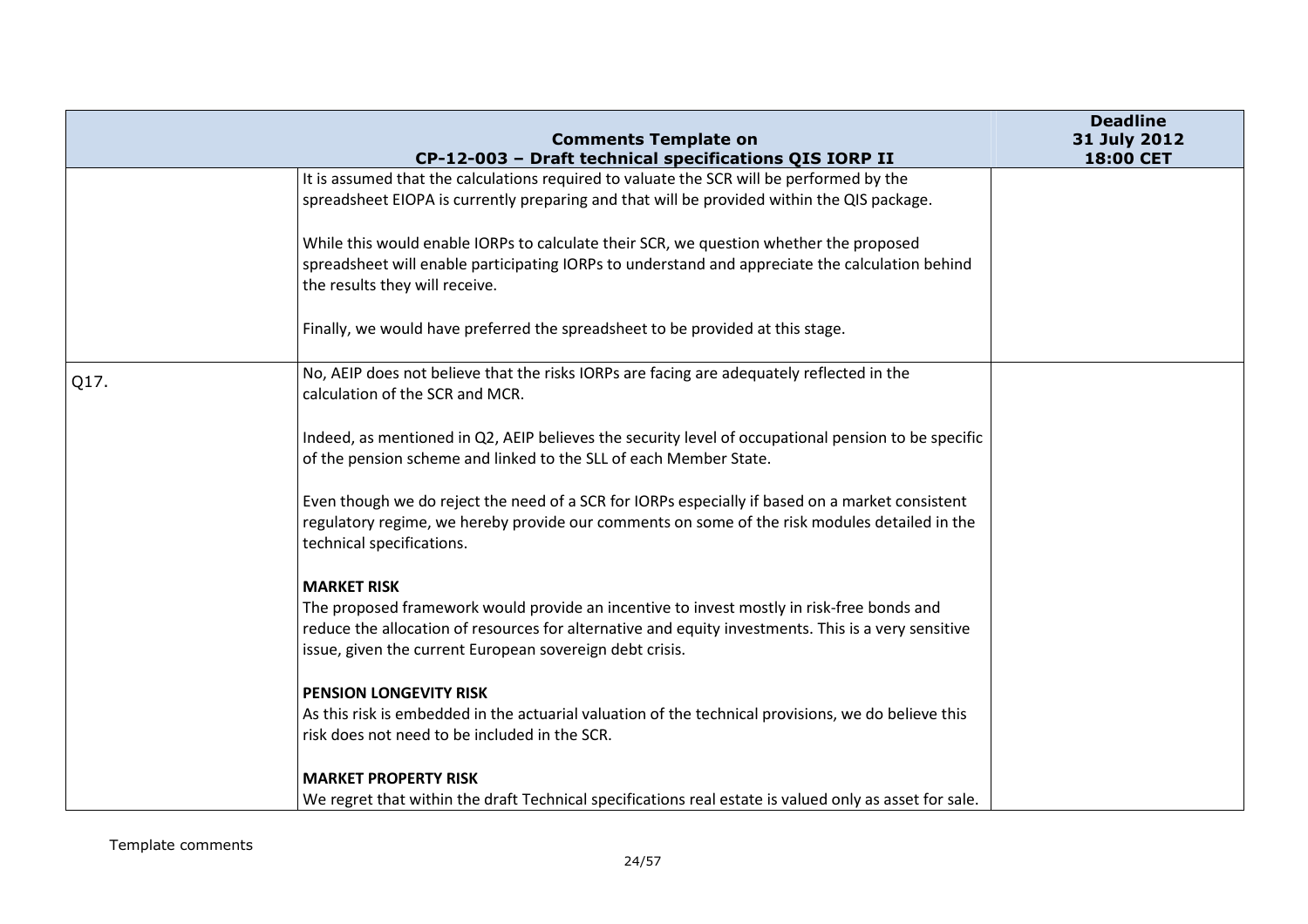|      | <b>Comments Template on</b>                                                                                                                                                                                                                                                                                                                                                                                                                                                                                                                                                                                                                                                                                                                                                                                                                                                                                                                                                                                                                                                                                                                                                                                                                                                                                                                                                                                                                                                                                                                                                                                                                                                                                                                                                                                                                                                                                                                                                                                                                                                                                                                                                                                                                                                               | <b>Deadline</b><br>31 July 2012 |
|------|-------------------------------------------------------------------------------------------------------------------------------------------------------------------------------------------------------------------------------------------------------------------------------------------------------------------------------------------------------------------------------------------------------------------------------------------------------------------------------------------------------------------------------------------------------------------------------------------------------------------------------------------------------------------------------------------------------------------------------------------------------------------------------------------------------------------------------------------------------------------------------------------------------------------------------------------------------------------------------------------------------------------------------------------------------------------------------------------------------------------------------------------------------------------------------------------------------------------------------------------------------------------------------------------------------------------------------------------------------------------------------------------------------------------------------------------------------------------------------------------------------------------------------------------------------------------------------------------------------------------------------------------------------------------------------------------------------------------------------------------------------------------------------------------------------------------------------------------------------------------------------------------------------------------------------------------------------------------------------------------------------------------------------------------------------------------------------------------------------------------------------------------------------------------------------------------------------------------------------------------------------------------------------------------|---------------------------------|
|      | CP-12-003 - Draft technical specifications QIS IORP II<br>Real estate as long term investment provides duration and anti-inflation effects that support<br>IORPs efforts to close the duration gap between fixed income assets and liabilities. In the<br>framework proposed, a simple downshift of 25% in the value of investments in real estate<br>together with a fixed correlation of 50% to the interest rate risk part can seriously overestimate<br>the capital requirement of the IORPs in these assets.<br>We believe the approach of the calculation of the capital requirement for market property risk to<br>be too simple minded.<br>We suggest that the following alternative should be available to the IORPs: If the IORP is able to<br>calculate the market value of investments in real estate via discounted cash flow models, it should<br>also be allowed to use these models in the calculation of the capital requirement for the<br>corresponding risk. The risk should at least be divided in a part arising from the discounting of the<br>cash flows and a part arising from the volatility of the cash flows. The first part should be included<br>in the calculation of the capital requirement for interest rate risk and only the second part should<br>be handled as property risk. Furthermore we believe the general downshift of 25% to be too<br>large. There should at least be different shift-levels for investments in residential real estate and<br>investments in commercial real estates.<br>AEIP does finally believe that for this QIS, most of the other risk modules should not be included<br>in the calculation of the SCR as they are not likely to be material: operational risk, pension revision<br>risk, pension catastrophe risk, health risk, intangible asset risk, pension disability-morbidity risk,<br>counterparty-default risk.<br>Finally AEIP regrets that the proposed formulas heavily rely on credit rating agencies opinion. It is<br>quite surprising the EC is willing to build a supervisory regime highly dependent on the opinion of<br>the credit rating agencies when the European Parliament ECON Committee stated that "no EU law<br>will be permitted to refer to credit rating for regulatory purposes". | 18:00 CET                       |
| Q18. | No, AEIP does not believe that the loss-absorbing capacity of the adjustment mechanisms and<br>security mechanisms are adequately taken into account in the SCR calculation.                                                                                                                                                                                                                                                                                                                                                                                                                                                                                                                                                                                                                                                                                                                                                                                                                                                                                                                                                                                                                                                                                                                                                                                                                                                                                                                                                                                                                                                                                                                                                                                                                                                                                                                                                                                                                                                                                                                                                                                                                                                                                                              |                                 |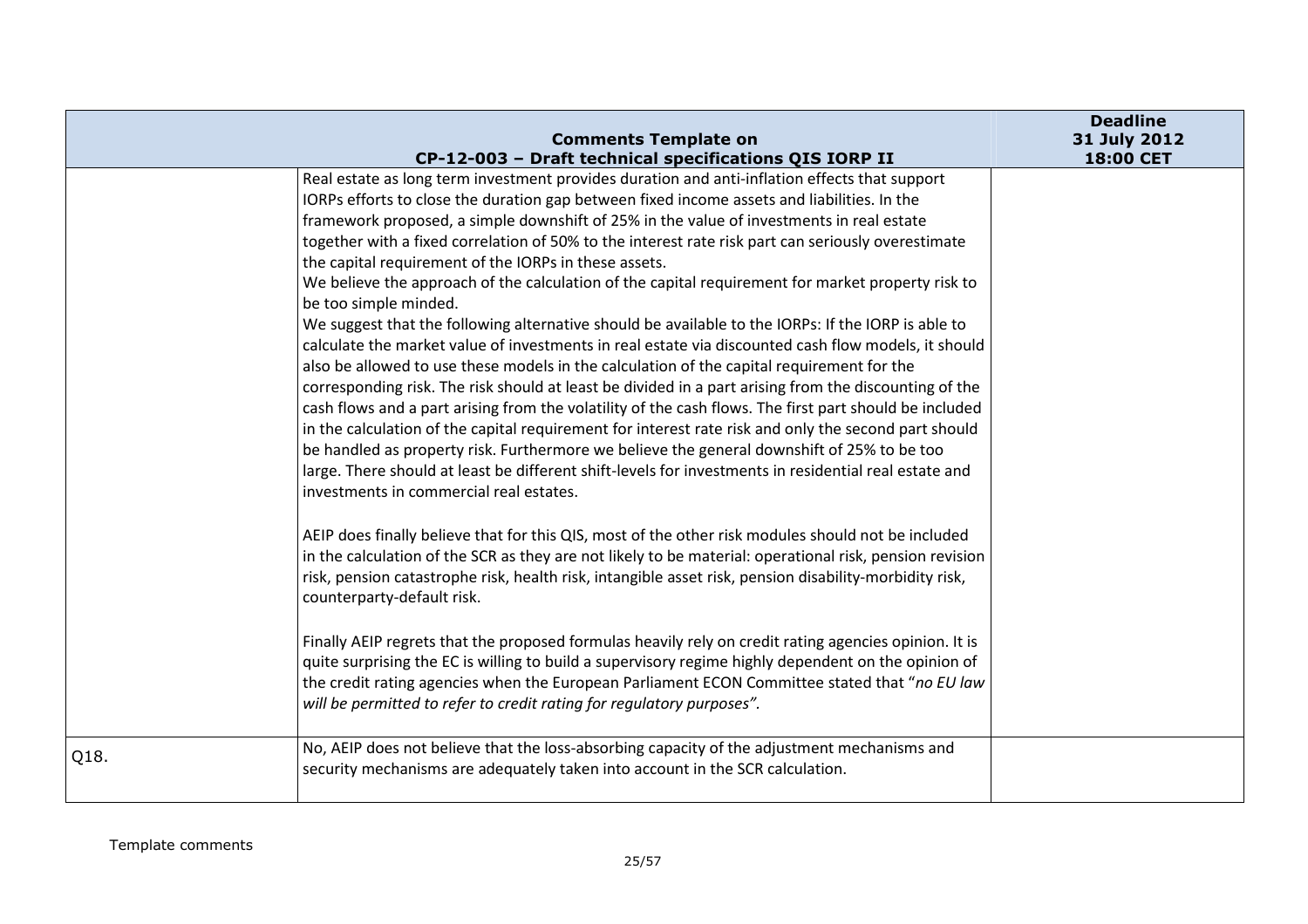|      | <b>Comments Template on</b>                                                                                                                                                                                                                                                 | <b>Deadline</b><br>31 July 2012 |
|------|-----------------------------------------------------------------------------------------------------------------------------------------------------------------------------------------------------------------------------------------------------------------------------|---------------------------------|
|      | CP-12-003 - Draft technical specifications QIS IORP II                                                                                                                                                                                                                      | 18:00 CET                       |
|      | First of all we find the formula proposed too difficult and complex for small IORPs to follow.                                                                                                                                                                              |                                 |
|      | Secondly, we also point out that in the technical specifications there seems to be missing parts for<br>this formula, namely the nBSCR(TP) and the nBSCR(SM) elements.                                                                                                      |                                 |
|      | Thirdly, the formula proposed seems also to be too dependent on the rating of the sponsor<br>(unrated sponsor would have very poor loss absorbing capacity). See also our response to Q17.                                                                                  |                                 |
|      | Finally, under full absorbing capacity in case of a complete pension contract, the SCR will equal to<br>0, making the SCR an element of uncertain use to evaluate the solvency position of IORPs.                                                                           |                                 |
| Q19. | No, AEIP does not believe that the calculation of SCR in the operational risk module is adequate<br>for IORPs.                                                                                                                                                              |                                 |
|      | We find the formula proposed too difficult, complex and burdensome for small IORPs to follow.                                                                                                                                                                               |                                 |
|      | AEIP would suggest that operational risk might be ignored in this first QIS, especially where good<br>governance models are already in place. Otherwise, EIOPA might consider proposing a<br>simplification, i.e. a fixed number.                                           |                                 |
|      | Furthermore, it seems also questionable if there is actually a need for a very complex calculation<br>of the operational risk when the pillar II and III of a Solvency-II-like approach, which aim at good<br>governance and transparency, might be implemented by IORP II. |                                 |
| Q20. | No, AEIP does not believe that the simplifications provided for the calculation of the SCR are<br>adequate.                                                                                                                                                                 |                                 |
|      | We find the formula proposed, even where simplifications are suggested, to be too difficult,<br>complex and burdensome for small IORPs to follow at this stage.                                                                                                             |                                 |
|      | AEIP does believe that for the upcoming QIS, most of the other risk modules should not be                                                                                                                                                                                   |                                 |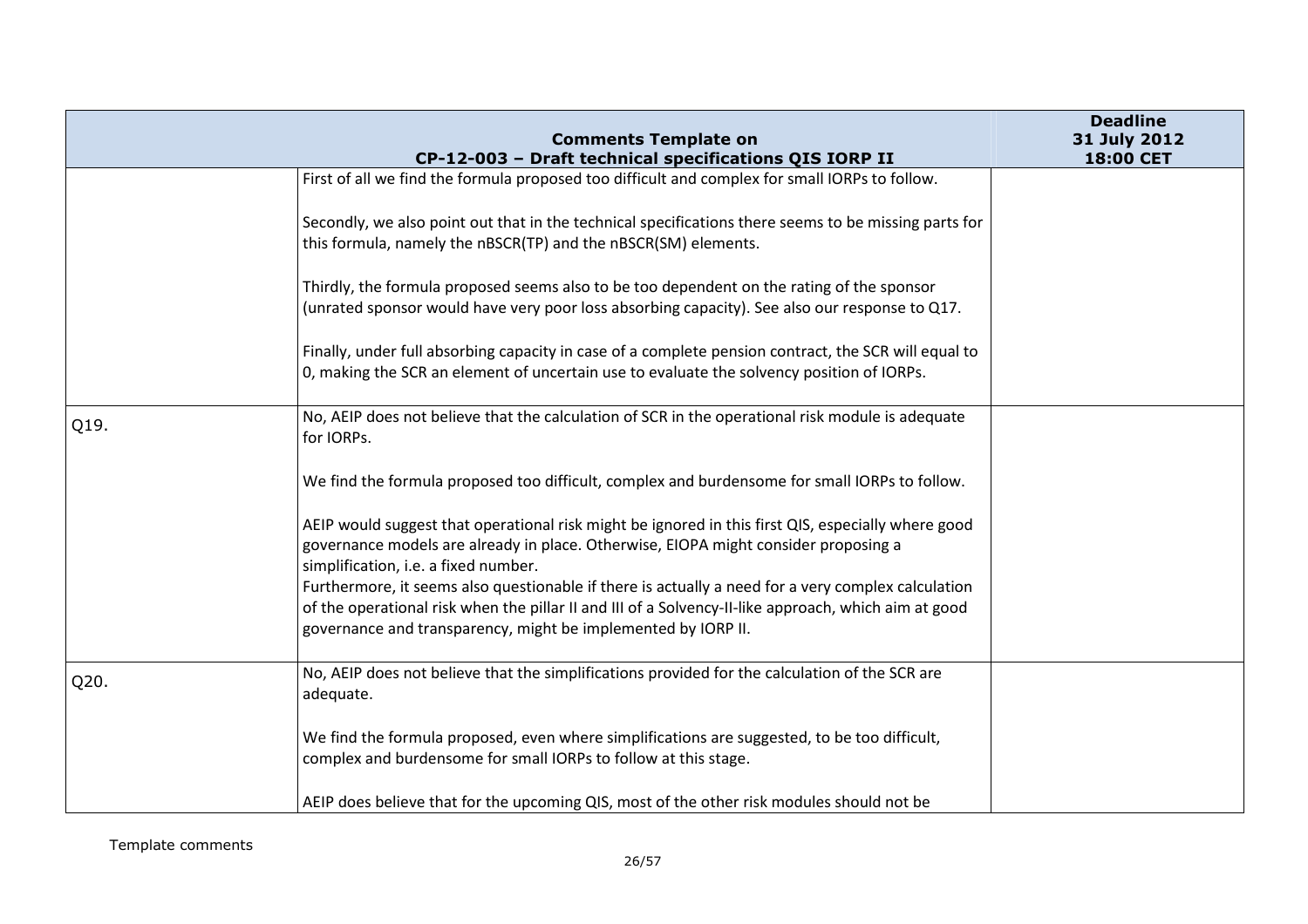|        | <b>Comments Template on</b>                                                                                                                                                                                                  | <b>Deadline</b><br>31 July 2012 |
|--------|------------------------------------------------------------------------------------------------------------------------------------------------------------------------------------------------------------------------------|---------------------------------|
|        | CP-12-003 - Draft technical specifications QIS IORP II<br>included in the calculation of the SCR as they are not likely to be material: operational risk,                                                                    | 18:00 CET                       |
|        | pension revision risk, pension catastrophe risk, health risk, intangible asset risk, pension disability-<br>morbidity risk, counterparty-default risk.                                                                       |                                 |
| Q21.   | No, AEIP does not believe that the treatment of sponsor default risk in the counterparty default<br>risk module of the SCR calculation is appropriate.                                                                       |                                 |
|        | We find the formula proposed are too difficult, complex and burdensome for small IORPs to<br>follow at this stage.                                                                                                           |                                 |
|        | We question the need to evaluate the sponsor default risk if this is already taken care of in the<br>valuation of the sponsor support. We thus invite EIOPA to remove this element from the SCR<br>calculation.              |                                 |
|        | AEIP regrets that the proposed formulas heavily rely on the opinion of credit rating agencies.                                                                                                                               |                                 |
|        | Moreover, the proposed methodology does not clarify how multiemployer, industry-wide IORPs<br>should evaluate their sponsor support. The same problem applies to IORPs backed by not-for-<br>profit or public organisations. |                                 |
| Q22.   | No, AEIP does not believe that the calculation of SCR in the benefit option risk sub-module is<br>adequate for IORPs as this is likely not to materialize and should be ignored at this stage.                               |                                 |
| Q23.   | No, AEIP does not believe that the descriptions of financial and insurance risk mitigation are<br>sufficiently clear, adequate and understandable for IORPs.                                                                 |                                 |
| I.1.1. |                                                                                                                                                                                                                              |                                 |
| I.1.2. |                                                                                                                                                                                                                              |                                 |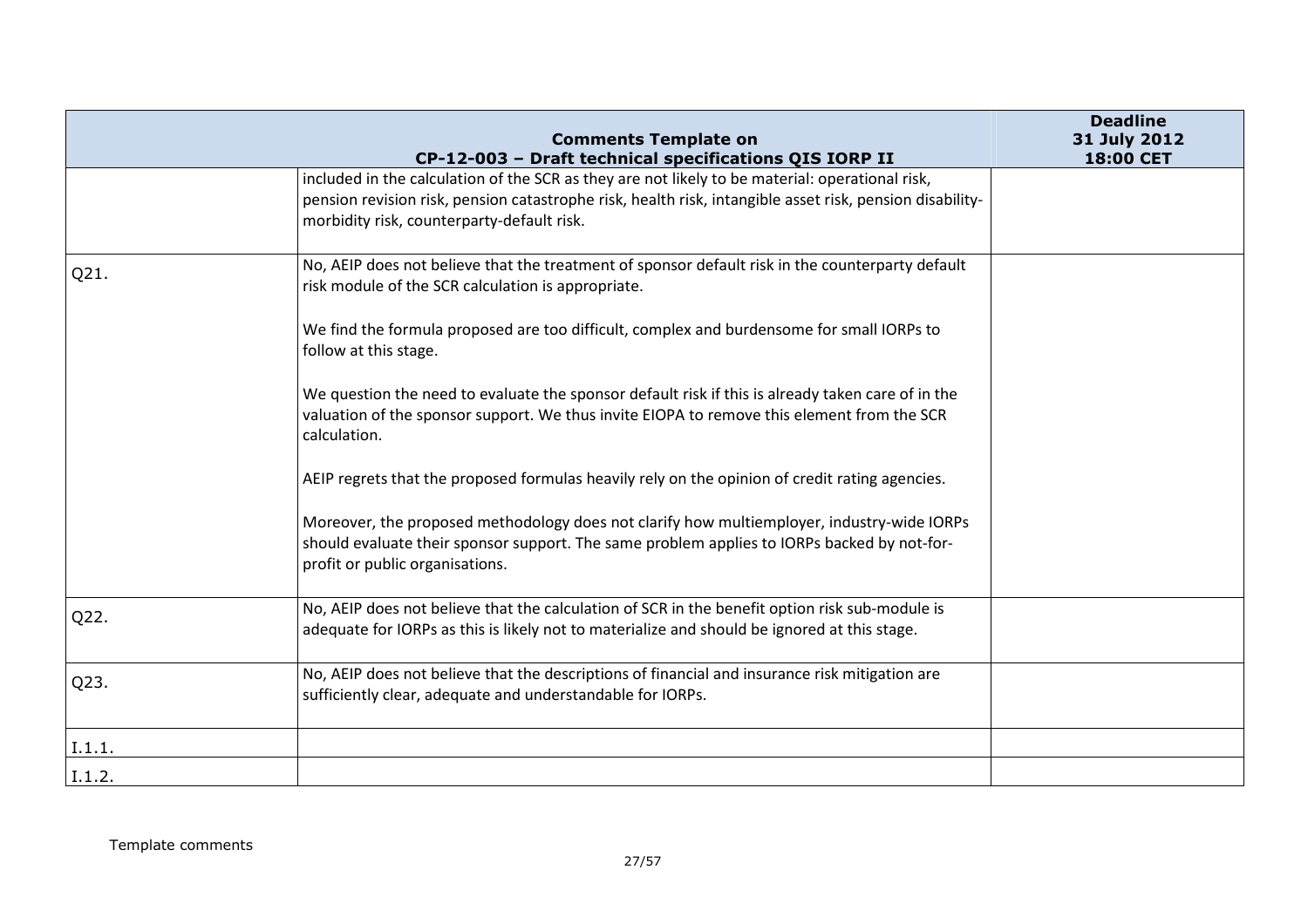|         | <b>Comments Template on</b>                            | <b>Deadline</b><br>31 July 2012 |
|---------|--------------------------------------------------------|---------------------------------|
|         | CP-12-003 - Draft technical specifications QIS IORP II | 18:00 CET                       |
| I.1.3.  |                                                        |                                 |
| I.1.4.  |                                                        |                                 |
| I.1.5.  |                                                        |                                 |
| I.2.1.  |                                                        |                                 |
| I.2.2.  |                                                        |                                 |
| I.2.3.  |                                                        |                                 |
| I.2.4.  |                                                        |                                 |
| I.2.5.  |                                                        |                                 |
| I.2.6.  |                                                        |                                 |
| I.3.1.  |                                                        |                                 |
| I.3.2.  |                                                        |                                 |
| I.4.1.  |                                                        |                                 |
| I.4.2.  |                                                        |                                 |
| I.4.3.  |                                                        |                                 |
| I.4.4.  |                                                        |                                 |
| I.4.5.  |                                                        |                                 |
| I.4.6.  |                                                        |                                 |
| I.4.7.  |                                                        |                                 |
| I.4.8.  |                                                        |                                 |
| I.4.9.  |                                                        |                                 |
| I.4.10. |                                                        |                                 |
| I.4.11. |                                                        |                                 |
| I.4.12. |                                                        |                                 |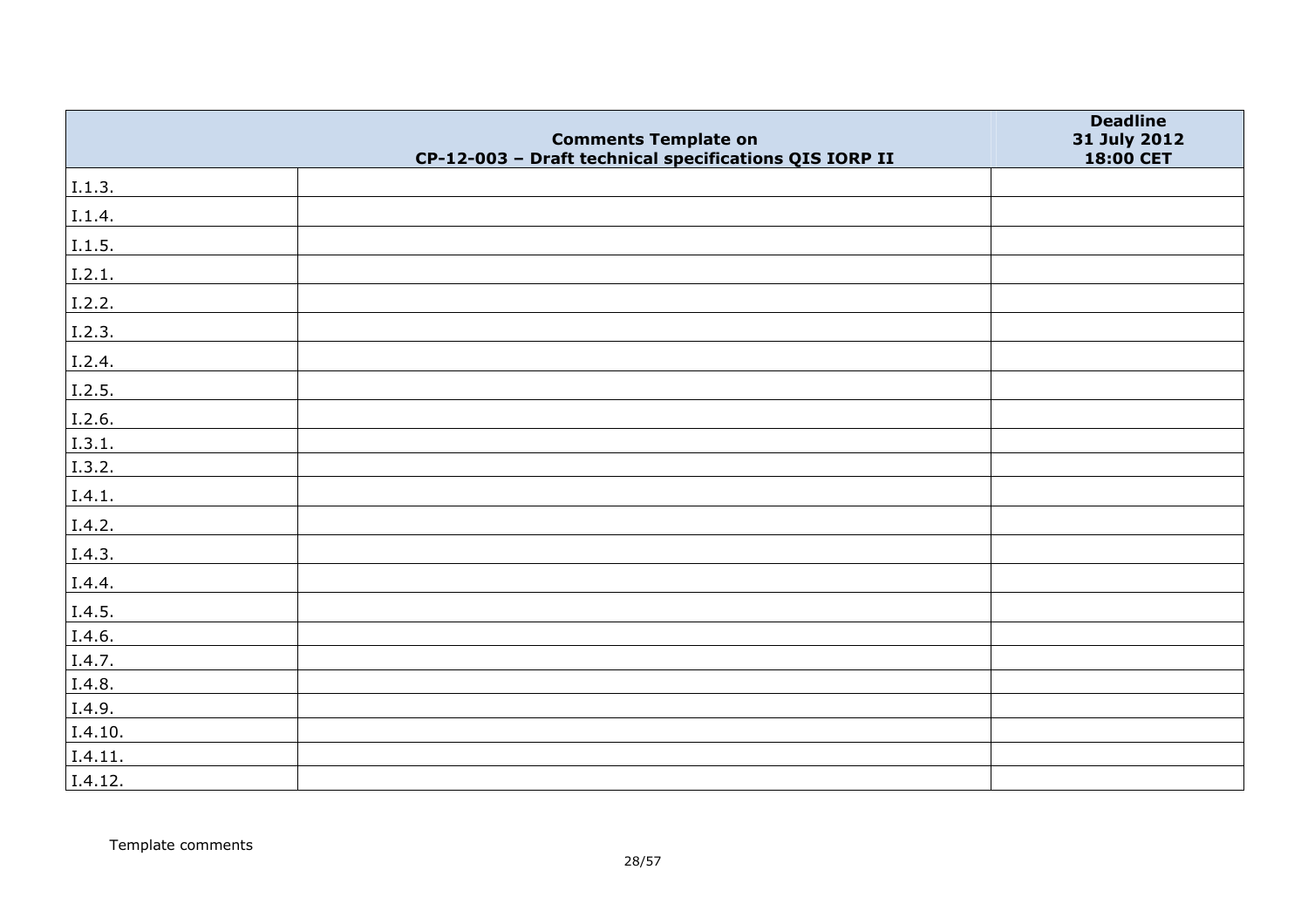|                | <b>Comments Template on</b>                            | <b>Deadline</b><br>31 July 2012 |
|----------------|--------------------------------------------------------|---------------------------------|
|                | CP-12-003 - Draft technical specifications QIS IORP II | 18:00 CET                       |
| I.4.13.        |                                                        |                                 |
| I.4.14.        |                                                        |                                 |
| I.4.15.        |                                                        |                                 |
| I.4.16.        |                                                        |                                 |
| I.4.17.        |                                                        |                                 |
| I.4.18.        |                                                        |                                 |
| I.4.19.        |                                                        |                                 |
| I.4.20.        |                                                        |                                 |
| I.4.21.        |                                                        |                                 |
| I.4.22.        |                                                        |                                 |
| I.5.1.         |                                                        |                                 |
| I.5.2.         |                                                        |                                 |
| I.5.3.         |                                                        |                                 |
| I.5.4.         |                                                        |                                 |
| $\vert$ I.5.5. |                                                        |                                 |
| I.5.6.         |                                                        |                                 |
| I.5.7.         |                                                        |                                 |
| I.5.8.         |                                                        |                                 |
| I.6.1.         |                                                        |                                 |
| I.6.2.         |                                                        |                                 |
| I.6.3.         |                                                        |                                 |
| I.7.1.         |                                                        |                                 |
| I.7.2.         |                                                        |                                 |
| I.7.3.         |                                                        |                                 |

Template comments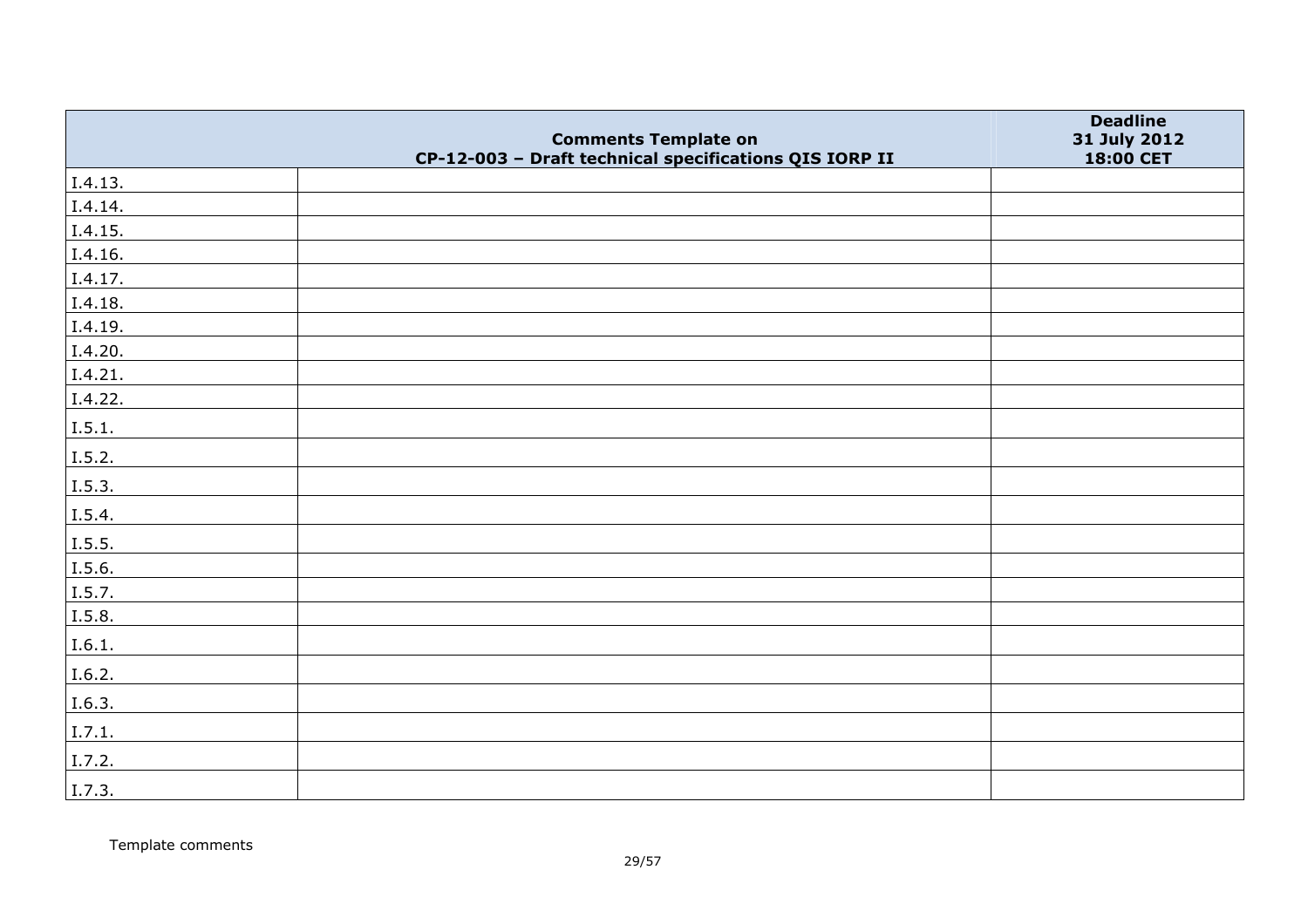|          | <b>Comments Template on</b>                            | <b>Deadline</b><br>31 July 2012 |
|----------|--------------------------------------------------------|---------------------------------|
|          | CP-12-003 - Draft technical specifications QIS IORP II | 18:00 CET                       |
| I.7.4.   |                                                        |                                 |
| I.7.5.   |                                                        |                                 |
| I.8.1.   |                                                        |                                 |
| I.8.2.   |                                                        |                                 |
| I.8.3.   |                                                        |                                 |
| I.8.4.   |                                                        |                                 |
| I.8.5.   |                                                        |                                 |
| I.8.6.   |                                                        |                                 |
| I.9.1.   |                                                        |                                 |
| I.9.2.   |                                                        |                                 |
| I.9.3.   |                                                        |                                 |
| I.10.1.  |                                                        |                                 |
| I.10.2.  |                                                        |                                 |
| I.10.3.  |                                                        |                                 |
| I.10.4   |                                                        |                                 |
| I.11.1   |                                                        |                                 |
| HBS.1.1. |                                                        |                                 |
| HBS.2.1. |                                                        |                                 |
| HBS.2.2. |                                                        |                                 |
| HBS.2.3. |                                                        |                                 |
| HBS.2.4. |                                                        |                                 |
| HBS.2.5. |                                                        |                                 |
| HBS.2.6. |                                                        |                                 |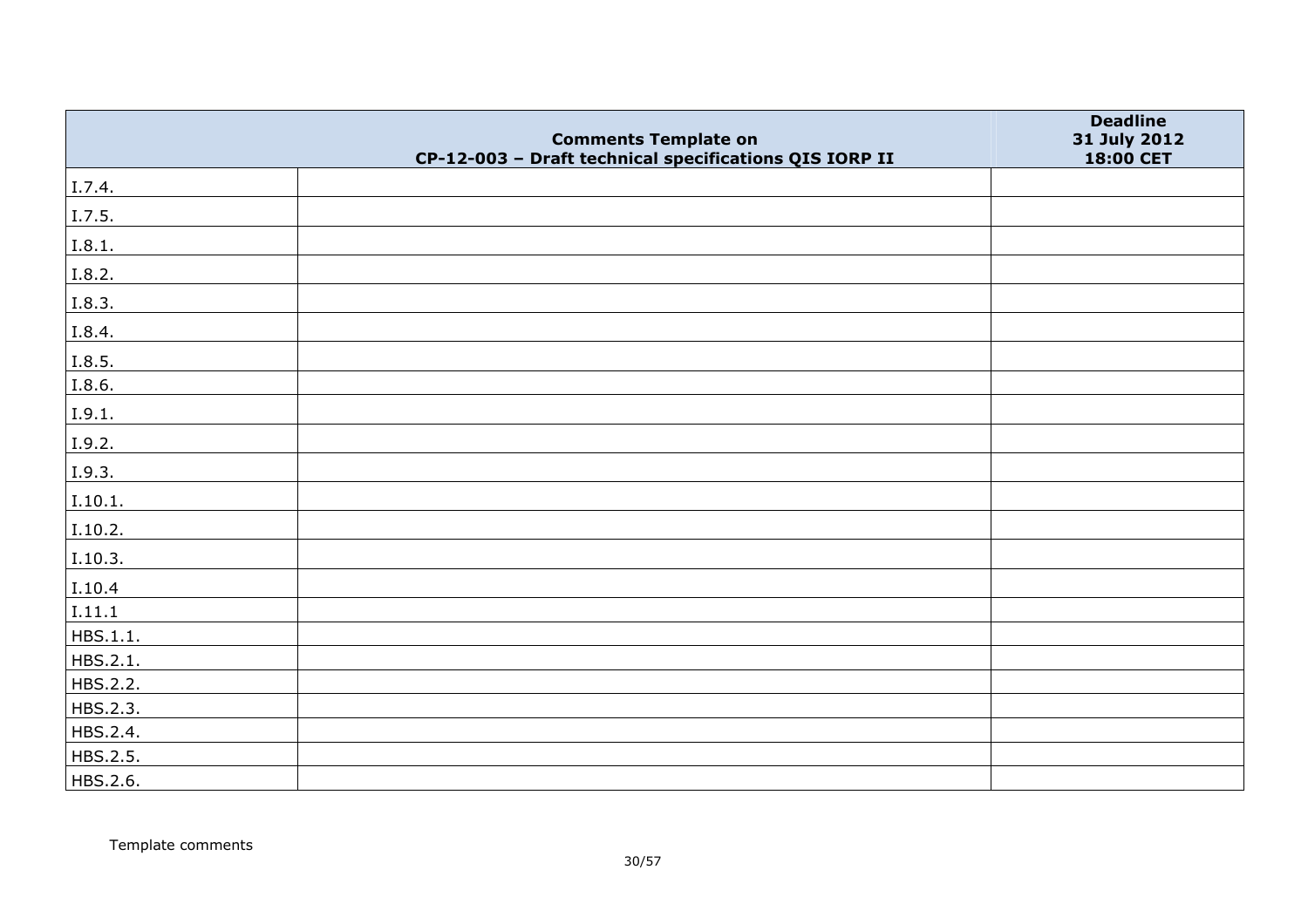|           |                                                                                       | <b>Deadline</b>           |
|-----------|---------------------------------------------------------------------------------------|---------------------------|
|           | <b>Comments Template on</b><br>CP-12-003 - Draft technical specifications QIS IORP II | 31 July 2012<br>18:00 CET |
| HBS.2.7.  |                                                                                       |                           |
| HBS.2.8.  |                                                                                       |                           |
| HBS.3.1.  |                                                                                       |                           |
| HBS.3.2.  |                                                                                       |                           |
| HBS.3.3.  |                                                                                       |                           |
| HBS.3.4.  |                                                                                       |                           |
| HBS.3.5.  |                                                                                       |                           |
| HBS.3.6.  |                                                                                       |                           |
| HBS.3.7.  |                                                                                       |                           |
| HBS.3.8.  |                                                                                       |                           |
| HBS.3.9.  |                                                                                       |                           |
| HBS.3.10. |                                                                                       |                           |
| HBS.3.11. |                                                                                       |                           |
| HBS.3.12. |                                                                                       |                           |
| HBS.3.13. |                                                                                       |                           |
| HBS.3.14. |                                                                                       |                           |
| HBS.3.15. |                                                                                       |                           |
| HBS.3.16. |                                                                                       |                           |
| HBS.3.17. |                                                                                       |                           |
| HBS.3.18. |                                                                                       |                           |
| HBS.3.19. |                                                                                       |                           |
| HBS.3.20. |                                                                                       |                           |
| HBS.3.21. |                                                                                       |                           |
| HBS.3.22. |                                                                                       |                           |
| HBS.3.23. |                                                                                       |                           |
| HBS.3.24. |                                                                                       |                           |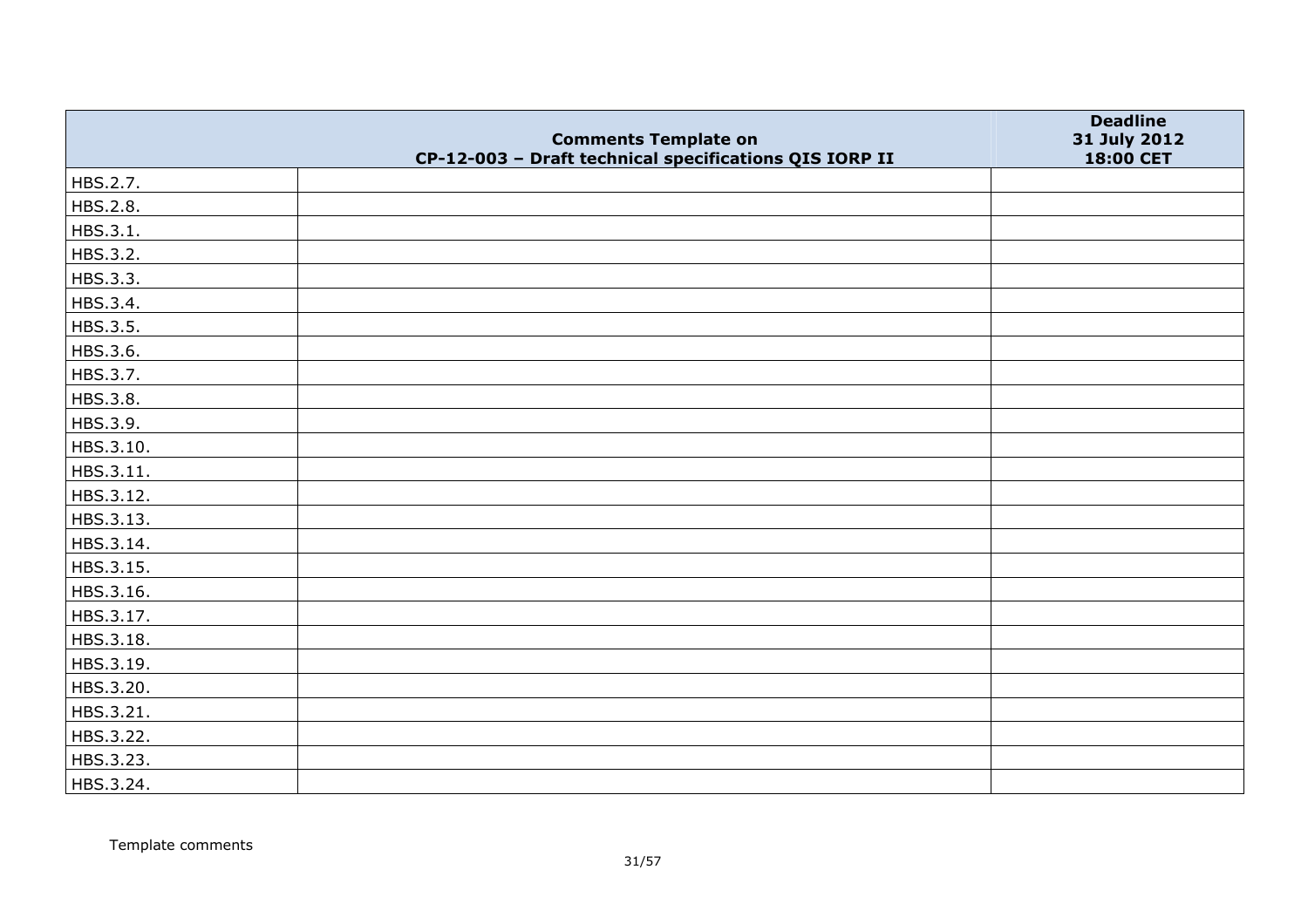|           |                                                                                       | <b>Deadline</b>           |
|-----------|---------------------------------------------------------------------------------------|---------------------------|
|           | <b>Comments Template on</b><br>CP-12-003 - Draft technical specifications QIS IORP II | 31 July 2012<br>18:00 CET |
| HBS.3.25. |                                                                                       |                           |
| HBS.3.26. |                                                                                       |                           |
| HBS.3.27. |                                                                                       |                           |
| HBS.3.28. |                                                                                       |                           |
| HBS.3.29. |                                                                                       |                           |
| HBS.4.1.  |                                                                                       |                           |
| HBS.4.2.  |                                                                                       |                           |
| HBS.4.3.  |                                                                                       |                           |
| HBS.4.4.  |                                                                                       |                           |
| HBS.4.5.  |                                                                                       |                           |
| HBS.4.6.  |                                                                                       |                           |
| HBS.4.7.  |                                                                                       |                           |
| HBS.4.8.  |                                                                                       |                           |
| HBS.4.9.  |                                                                                       |                           |
| HBS.4.10. |                                                                                       |                           |
| HBS.4.11. |                                                                                       |                           |
| HBS.4.12. |                                                                                       |                           |
| HBS.4.13. |                                                                                       |                           |
| HBS.4.14. |                                                                                       |                           |
| HBS.4.15. |                                                                                       |                           |
| HBS.4.16. |                                                                                       |                           |
| HBS.4.17. |                                                                                       |                           |
| HBS.4.18. |                                                                                       |                           |
| HBS.4.19. |                                                                                       |                           |
| HBS.4.20. |                                                                                       |                           |
| HBS.4.21. |                                                                                       |                           |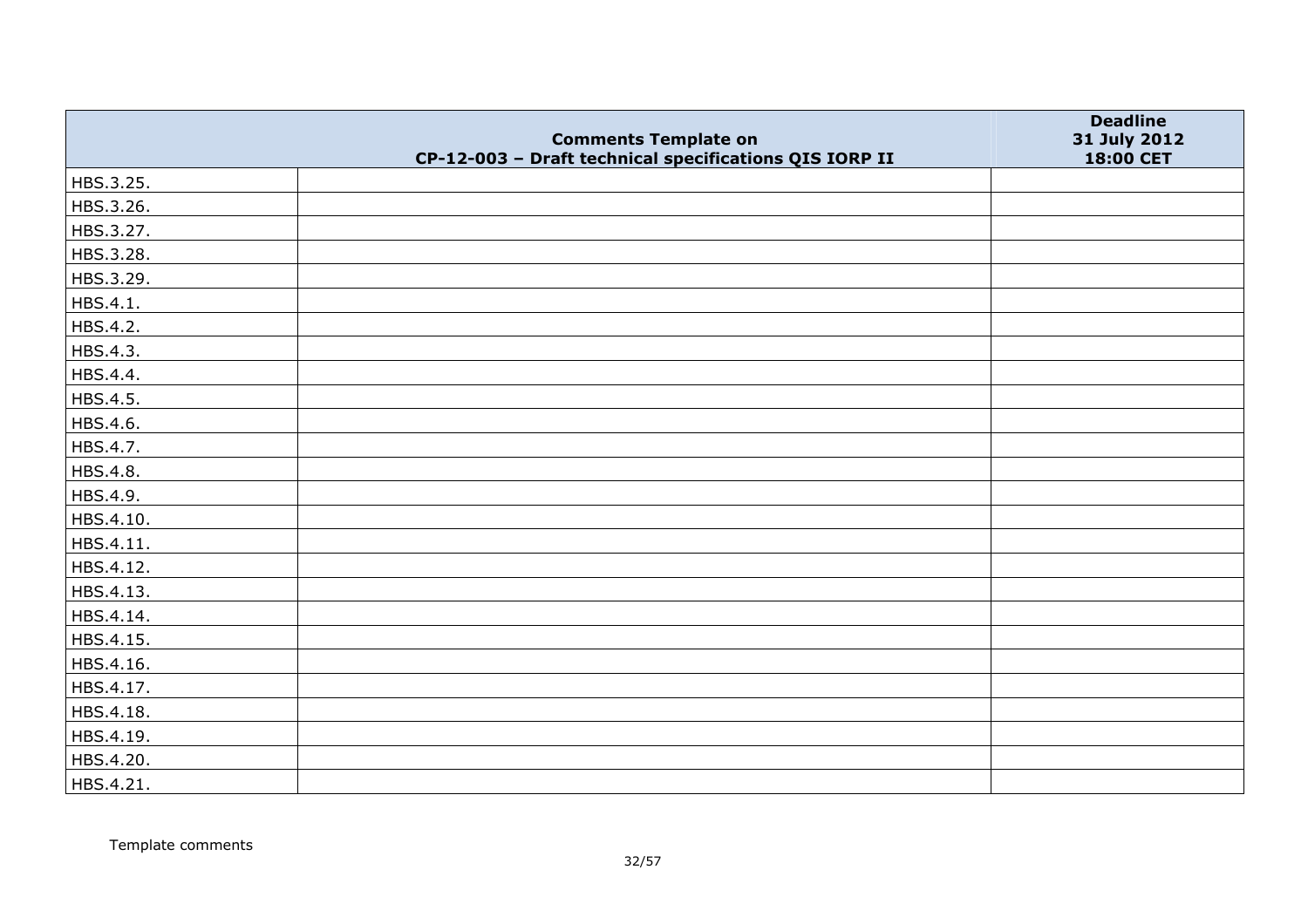|           | <b>Comments Template on</b>                            | <b>Deadline</b><br>31 July 2012 |
|-----------|--------------------------------------------------------|---------------------------------|
|           | CP-12-003 - Draft technical specifications QIS IORP II | 18:00 CET                       |
| HBS.4.22. |                                                        |                                 |
| HBS.4.23. |                                                        |                                 |
| HBS.4.24. |                                                        |                                 |
| HBS.4.25. |                                                        |                                 |
| HBS.4.26. |                                                        |                                 |
| HBS.4.27. |                                                        |                                 |
| HBS.4.28. |                                                        |                                 |
| HBS.4.29. |                                                        |                                 |
| HBS.4.30. |                                                        |                                 |
| HBS.4.31. |                                                        |                                 |
| HBS.4.32. |                                                        |                                 |
| HBS.4.33. |                                                        |                                 |
| HBS.4.34. |                                                        |                                 |
| HBS.4.35. |                                                        |                                 |
| HBS.4.36. |                                                        |                                 |
| HBS.4.37. |                                                        |                                 |
| HBS.4.38. |                                                        |                                 |
| HBS.4.39. |                                                        |                                 |
| HBS.4.40. |                                                        |                                 |
| HBS.4.41. |                                                        |                                 |
| HBS.4.42. |                                                        |                                 |
| HBS.4.43. |                                                        |                                 |
| HBS.4.44. |                                                        |                                 |
| HBS.4.45. |                                                        |                                 |
| HBS.4.46. |                                                        |                                 |
| HBS.4.47. |                                                        |                                 |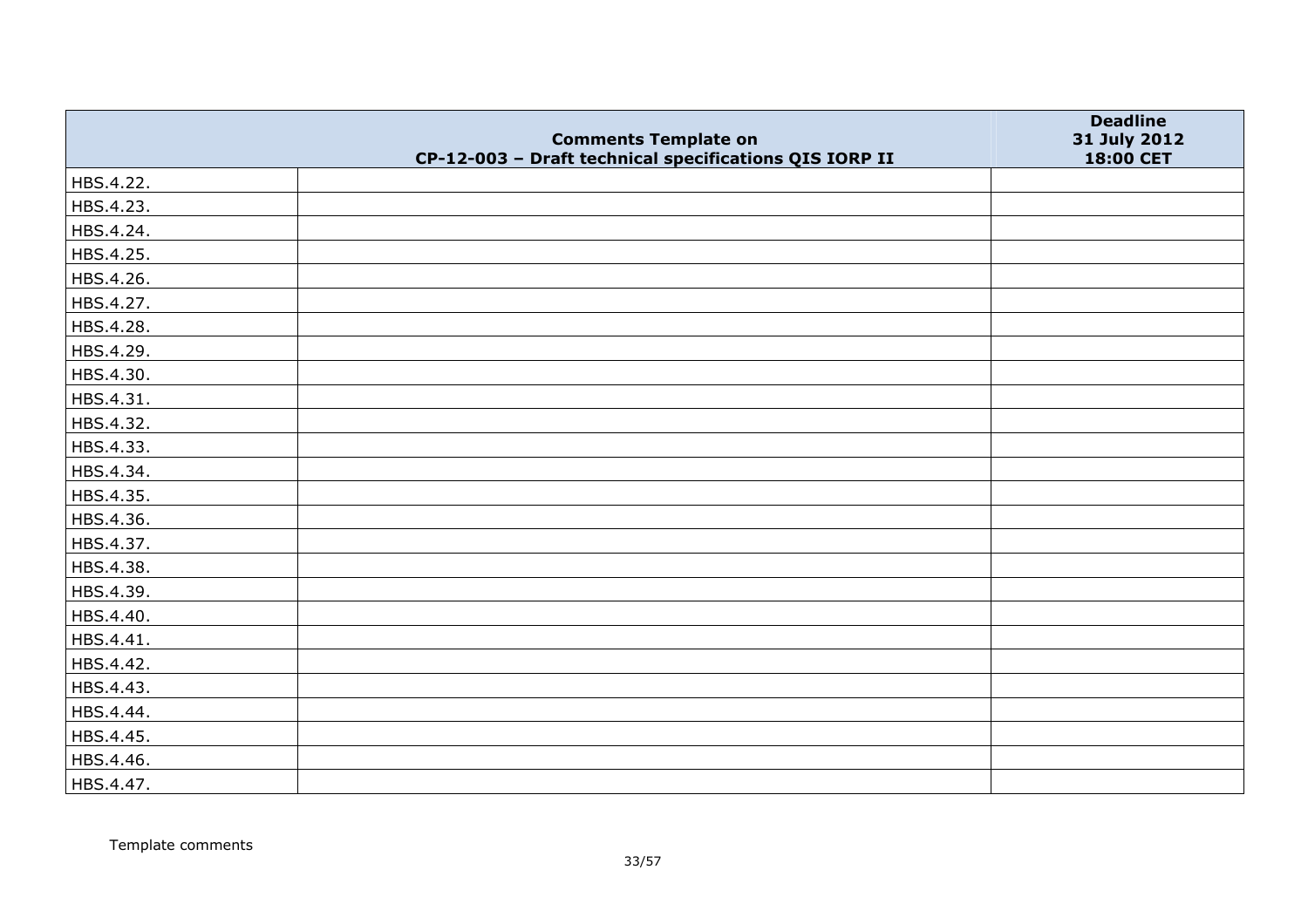|           | <b>Comments Template on</b>                            | <b>Deadline</b>           |
|-----------|--------------------------------------------------------|---------------------------|
|           | CP-12-003 - Draft technical specifications QIS IORP II | 31 July 2012<br>18:00 CET |
| HBS.4.48. |                                                        |                           |
| HBS.4.49. |                                                        |                           |
| HBS.4.50. |                                                        |                           |
| HBS.4.51. |                                                        |                           |
| HBS.4.52. |                                                        |                           |
| HBS.4.53. |                                                        |                           |
| HBS.4.54. |                                                        |                           |
| HBS.4.55. |                                                        |                           |
| HBS.4.56. |                                                        |                           |
| HBS.4.57. |                                                        |                           |
| HBS.4.58. |                                                        |                           |
| HBS.4.59. |                                                        |                           |
| HBS.4.60. |                                                        |                           |
| HBS.4.61. |                                                        |                           |
| HBS.5.1.  |                                                        |                           |
| HBS.5.2.  |                                                        |                           |
| HBS.5.3.  |                                                        |                           |
| HBS.5.4.  |                                                        |                           |
| HBS.5.5.  |                                                        |                           |
| HBS.6.1.  |                                                        |                           |
| HBS.6.2.  |                                                        |                           |
| HBS.6.3.  |                                                        |                           |
| HBS.6.4.  |                                                        |                           |
| HBS.6.5.  |                                                        |                           |
| HBS.6.6.  |                                                        |                           |
| HBS.6.7.  |                                                        |                           |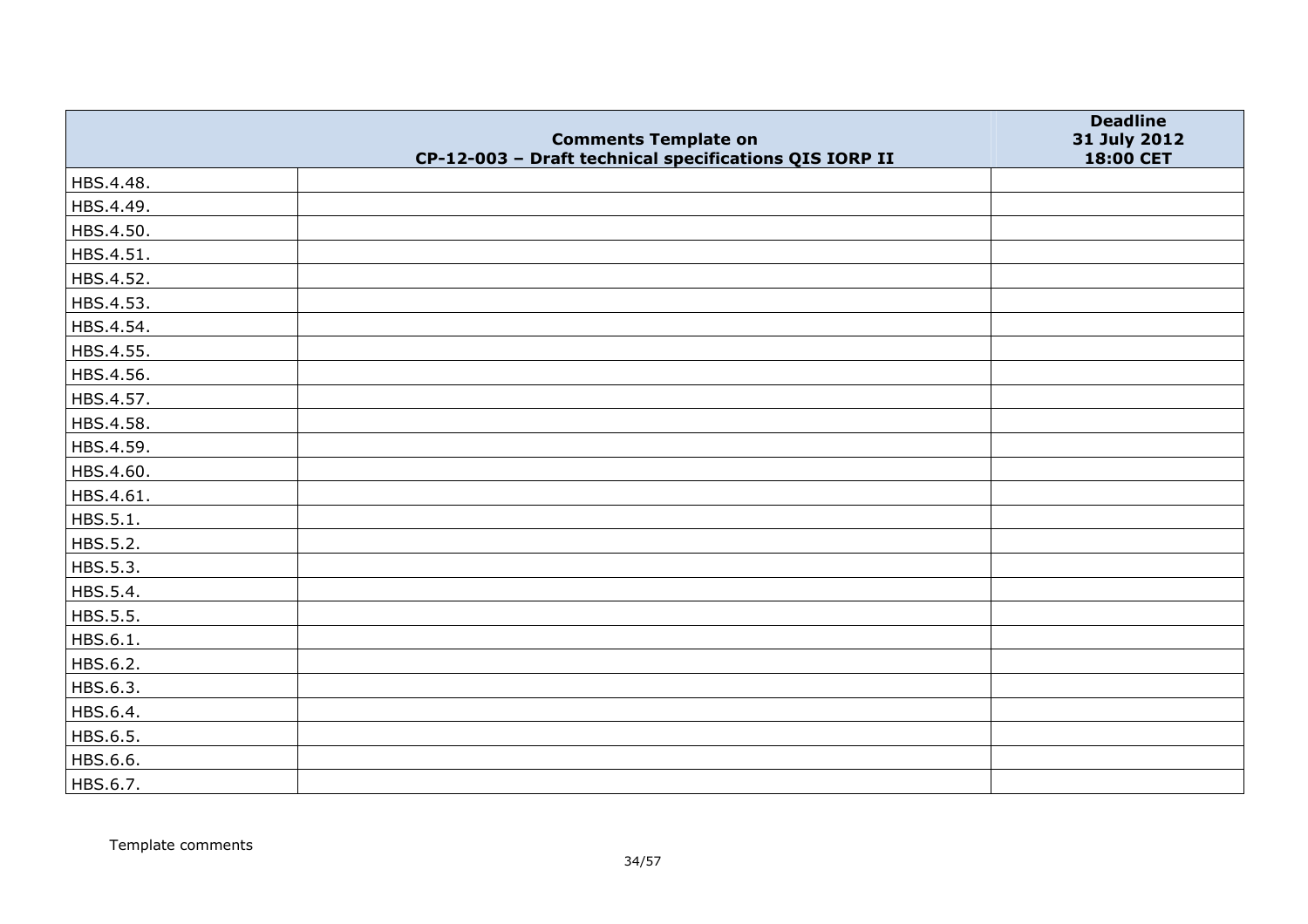|           | <b>Comments Template on</b>                                           | <b>Deadline</b><br>31 July 2012 |
|-----------|-----------------------------------------------------------------------|---------------------------------|
|           | CP-12-003 - Draft technical specifications QIS IORP II                | 18:00 CET                       |
| HBS.6.8.  |                                                                       |                                 |
| HBS.6.9.  |                                                                       |                                 |
| HBS.6.10. |                                                                       |                                 |
| HBS.6.11. |                                                                       |                                 |
| HBS.6.12. |                                                                       |                                 |
| HBS.6.13. |                                                                       |                                 |
| HBS.6.14. |                                                                       |                                 |
| HBS.6.15. |                                                                       |                                 |
| HBS.6.16. |                                                                       |                                 |
| HBS.6.17. |                                                                       |                                 |
| HBS.6.18. |                                                                       |                                 |
| HBS.6.19. |                                                                       |                                 |
| HBS.6.20. |                                                                       |                                 |
| HBS.6.21. | In which case restitutions to the sponsor should be assumed possible? |                                 |
| HBS.6.22. |                                                                       |                                 |
| HBS.6.23. |                                                                       |                                 |
| HBS.6.24. |                                                                       |                                 |
| HBS.6.25. |                                                                       |                                 |
| HBS.6.26. |                                                                       |                                 |
| HBS.6.27. |                                                                       |                                 |
| HBS.6.28. |                                                                       |                                 |
| HBS.6.29. |                                                                       |                                 |
| HBS.6.30. |                                                                       |                                 |
| HBS.6.31. |                                                                       |                                 |
| HBS.6.32. |                                                                       |                                 |
| HBS.6.33. |                                                                       |                                 |

Template comments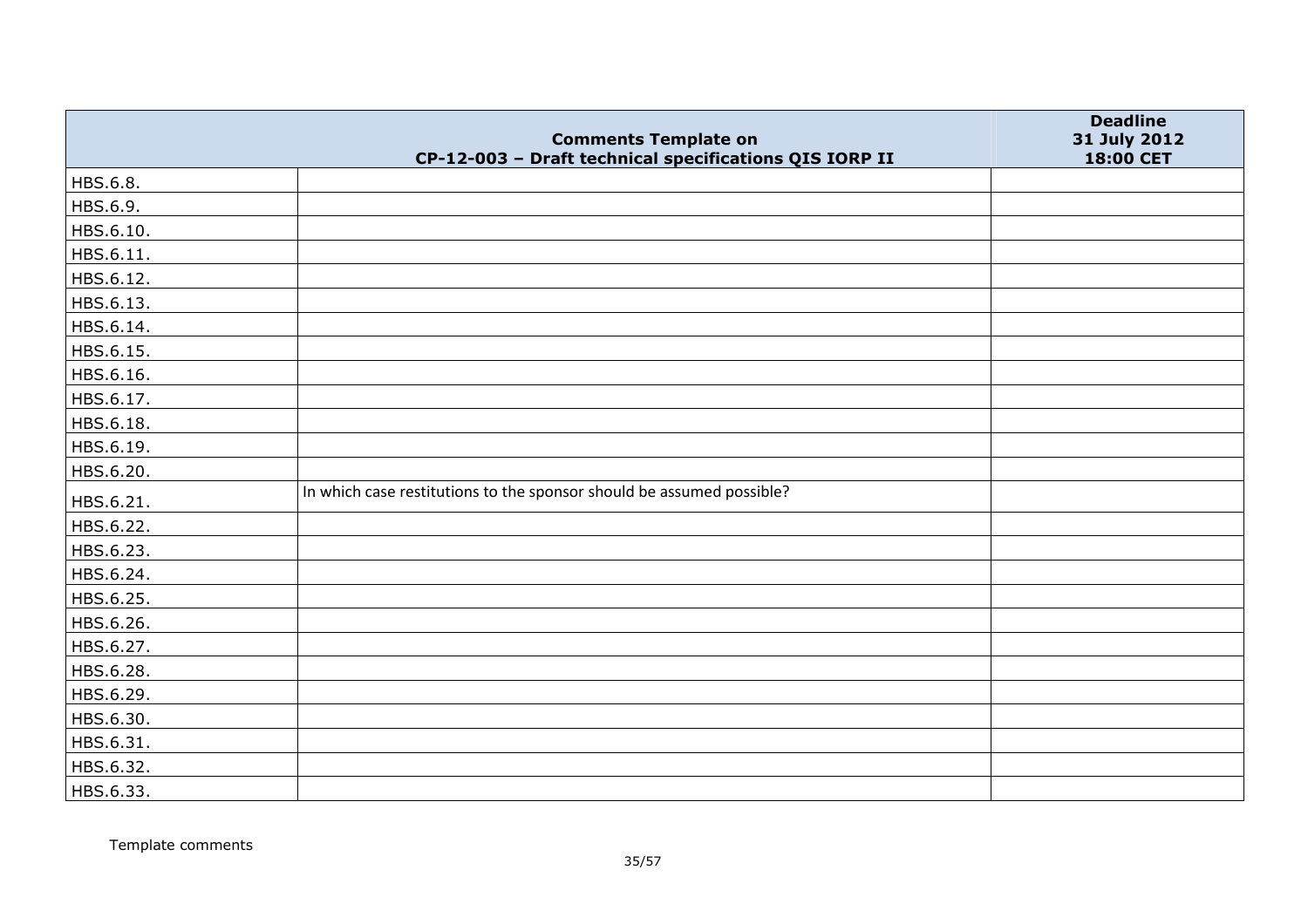|           | <b>Comments Template on</b>                                                                                                                                                                                                                                       | <b>Deadline</b><br>31 July 2012 |
|-----------|-------------------------------------------------------------------------------------------------------------------------------------------------------------------------------------------------------------------------------------------------------------------|---------------------------------|
|           | CP-12-003 - Draft technical specifications QIS IORP II                                                                                                                                                                                                            | 18:00 CET                       |
| HBS.6.34. |                                                                                                                                                                                                                                                                   |                                 |
| HBS.6.35. |                                                                                                                                                                                                                                                                   |                                 |
| HBS.6.36. |                                                                                                                                                                                                                                                                   |                                 |
| HBS.6.37. |                                                                                                                                                                                                                                                                   |                                 |
| HBS.6.38. |                                                                                                                                                                                                                                                                   |                                 |
| HBS.6.39. |                                                                                                                                                                                                                                                                   |                                 |
| HBS.6.40. |                                                                                                                                                                                                                                                                   |                                 |
| HBS.6.41. |                                                                                                                                                                                                                                                                   |                                 |
|           | Do Level A TP include the risk margin?                                                                                                                                                                                                                            |                                 |
|           | either the risk margin is included in level A TP and sponsor support includes capitalizing an<br>$\blacksquare$<br>insurance company<br>or it is not included in level A TP and as long as there are less invested assets than TP, the<br>HBS will be in deficit. |                                 |
| HBS.6.42. |                                                                                                                                                                                                                                                                   |                                 |
| HBS.6.43. |                                                                                                                                                                                                                                                                   |                                 |
| HBS.6.44. |                                                                                                                                                                                                                                                                   |                                 |
| HBS.6.45. |                                                                                                                                                                                                                                                                   |                                 |
| HBS.6.46. |                                                                                                                                                                                                                                                                   |                                 |
| HBS.6.47. |                                                                                                                                                                                                                                                                   |                                 |
| HBS.6.48. |                                                                                                                                                                                                                                                                   |                                 |
| HBS.6.49. |                                                                                                                                                                                                                                                                   |                                 |
| HBS.6.50. |                                                                                                                                                                                                                                                                   |                                 |
| HBS.6.51. |                                                                                                                                                                                                                                                                   |                                 |
| HBS.6.52. |                                                                                                                                                                                                                                                                   |                                 |
| HBS.6.53. |                                                                                                                                                                                                                                                                   |                                 |
| HBS.6.54. |                                                                                                                                                                                                                                                                   |                                 |
| HBS.6.55. |                                                                                                                                                                                                                                                                   |                                 |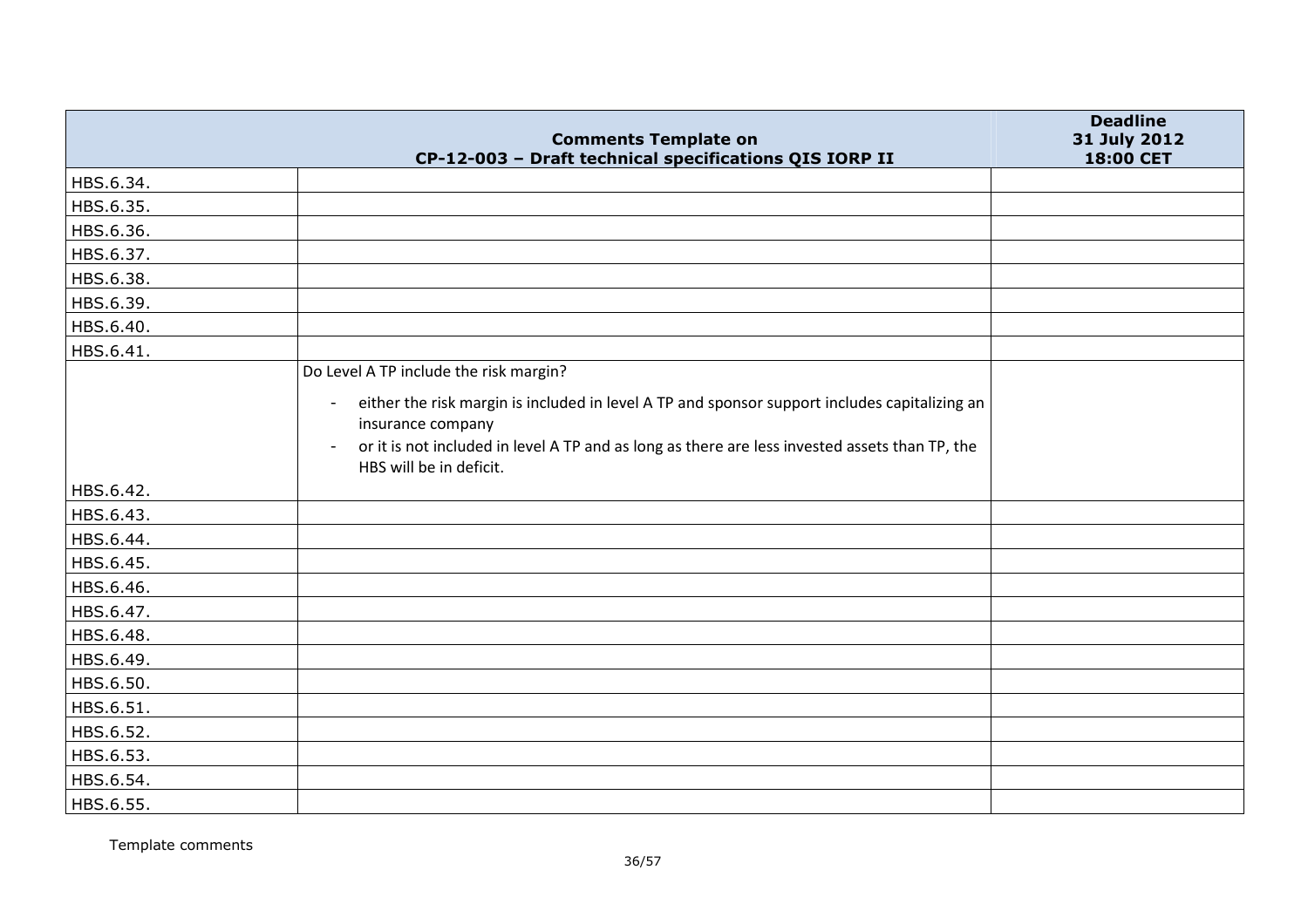|           | <b>Comments Template on</b>                            | <b>Deadline</b><br>31 July 2012 |
|-----------|--------------------------------------------------------|---------------------------------|
|           | CP-12-003 - Draft technical specifications QIS IORP II | 18:00 CET                       |
| HBS.6.56. |                                                        |                                 |
| HBS.6.57. |                                                        |                                 |
| HBS.6.58. |                                                        |                                 |
| HBS.6.59. |                                                        |                                 |
| HBS.6.60. |                                                        |                                 |
| HBS.6.61. |                                                        |                                 |
| HBS.6.62. |                                                        |                                 |
| HBS.6.63. |                                                        |                                 |
| HBS.6.64. |                                                        |                                 |
| HBS.6.65. |                                                        |                                 |
| HBS.6.66. |                                                        |                                 |
| HBS.6.67. |                                                        |                                 |
| HBS.6.68. |                                                        |                                 |
| HBS.6.69. |                                                        |                                 |
| HBS.6.70. |                                                        |                                 |
| HBS.6.71. |                                                        |                                 |
| HBS.6.72. |                                                        |                                 |
| HBS.6.73. |                                                        |                                 |
| HBS.6.74. |                                                        |                                 |
| HBS.6.75. |                                                        |                                 |
| HBS.6.76. |                                                        |                                 |
| HBS.6.77. |                                                        |                                 |
| HBS.6.78. |                                                        |                                 |
| HBS.6.79. |                                                        |                                 |
| HBS.6.80. |                                                        |                                 |
| HBS.6.81. |                                                        |                                 |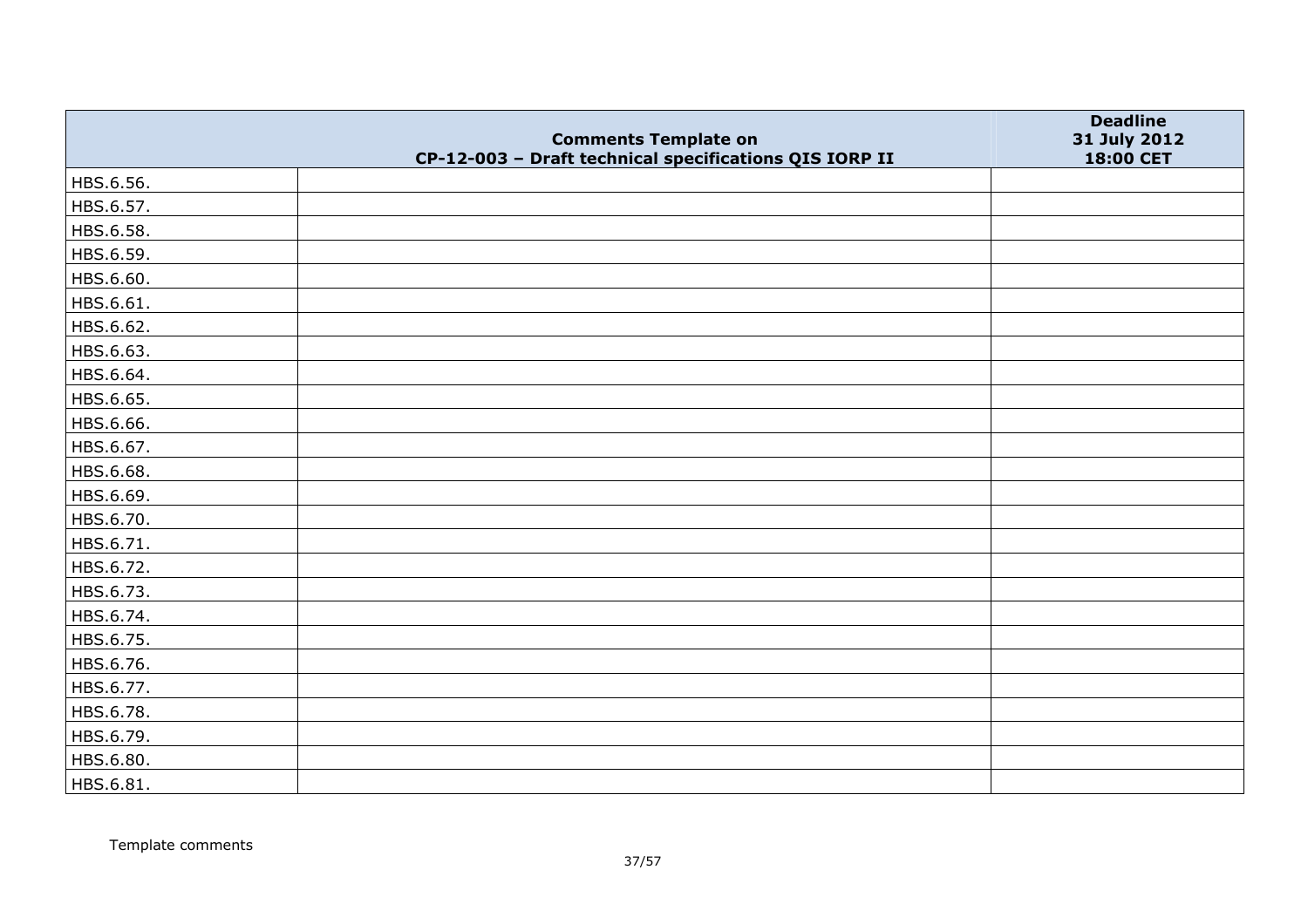|           | <b>Comments Template on</b>                            | <b>Deadline</b><br>31 July 2012 |
|-----------|--------------------------------------------------------|---------------------------------|
|           | CP-12-003 - Draft technical specifications QIS IORP II | 18:00 CET                       |
| HBS.6.82. |                                                        |                                 |
| HBS.6.83. |                                                        |                                 |
| HBS.6.84. |                                                        |                                 |
| HBS.6.85. |                                                        |                                 |
| HBS.6.86. |                                                        |                                 |
| HBS.6.87. |                                                        |                                 |
| HBS.6.88. |                                                        |                                 |
| HBS.6.89. |                                                        |                                 |
| HBS.6.90. |                                                        |                                 |
| HBS.7.1.  |                                                        |                                 |
| HBS.7.2.  |                                                        |                                 |
| HBS.7.3.  |                                                        |                                 |
| HBS.7.4.  |                                                        |                                 |
| HBS.7.5.  |                                                        |                                 |
| HBS.7.6.  |                                                        |                                 |
| HBS.7.7.  |                                                        |                                 |
| HBS.7.8.  |                                                        |                                 |
| HBS.7.9.  |                                                        |                                 |
| HBS.7.10. |                                                        |                                 |
| HBS.7.11. |                                                        |                                 |
| HBS.7.12. |                                                        |                                 |
| HBS.7.13. |                                                        |                                 |
| HBS.7.14. |                                                        |                                 |
| HBS.7.15. |                                                        |                                 |
| HBS.7.16. |                                                        |                                 |
| HBS.7.17. |                                                        |                                 |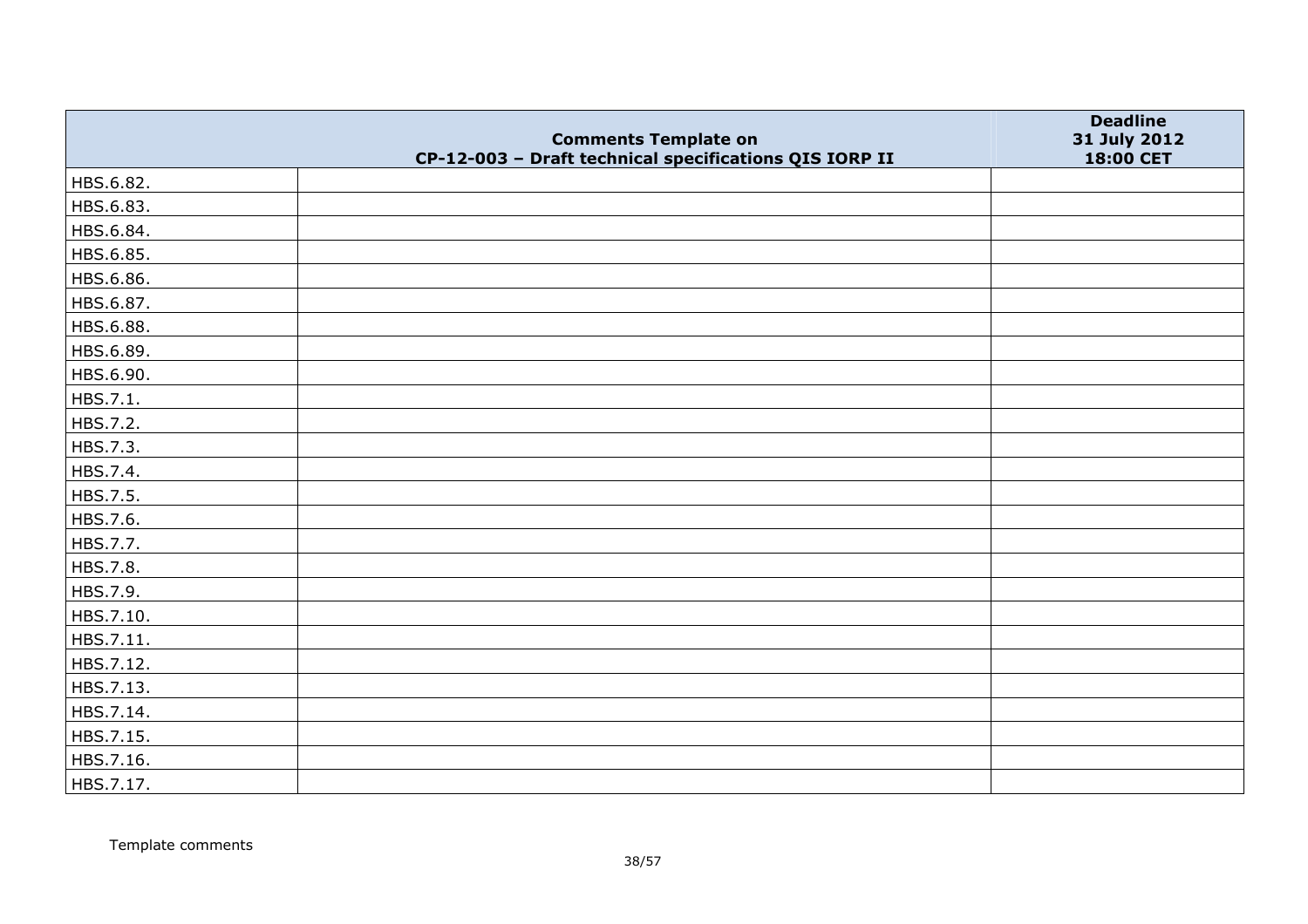|           | <b>Comments Template on</b>                            | <b>Deadline</b>           |
|-----------|--------------------------------------------------------|---------------------------|
|           | CP-12-003 - Draft technical specifications QIS IORP II | 31 July 2012<br>18:00 CET |
| HBS.7.18. |                                                        |                           |
| HBS.7.19. |                                                        |                           |
| HBS.7.20. |                                                        |                           |
| HBS.7.21. |                                                        |                           |
| HBS.7.22. |                                                        |                           |
| HBS.7.23. |                                                        |                           |
| HBS.7.24. |                                                        |                           |
| HBS.7.25. |                                                        |                           |
| HBS.7.26. |                                                        |                           |
| HBS.7.27. |                                                        |                           |
| HBS.7.28. |                                                        |                           |
| HBS.7.29. |                                                        |                           |
| HBS.7.30. |                                                        |                           |
| HBS.7.31. |                                                        |                           |
| HBS.7.32. |                                                        |                           |
| HBS.7.33. |                                                        |                           |
| HBS.7.34. |                                                        |                           |
| HBS.7.35. |                                                        |                           |
| HBS.7.36. |                                                        |                           |
| HBS.7.37. |                                                        |                           |
| HBS.7.38. |                                                        |                           |
| HBS.7.39. |                                                        |                           |
| HBS.7.40. |                                                        |                           |
| HBS.7.41. |                                                        |                           |
| HBS.7.42. |                                                        |                           |
| HBS.8.1.  |                                                        |                           |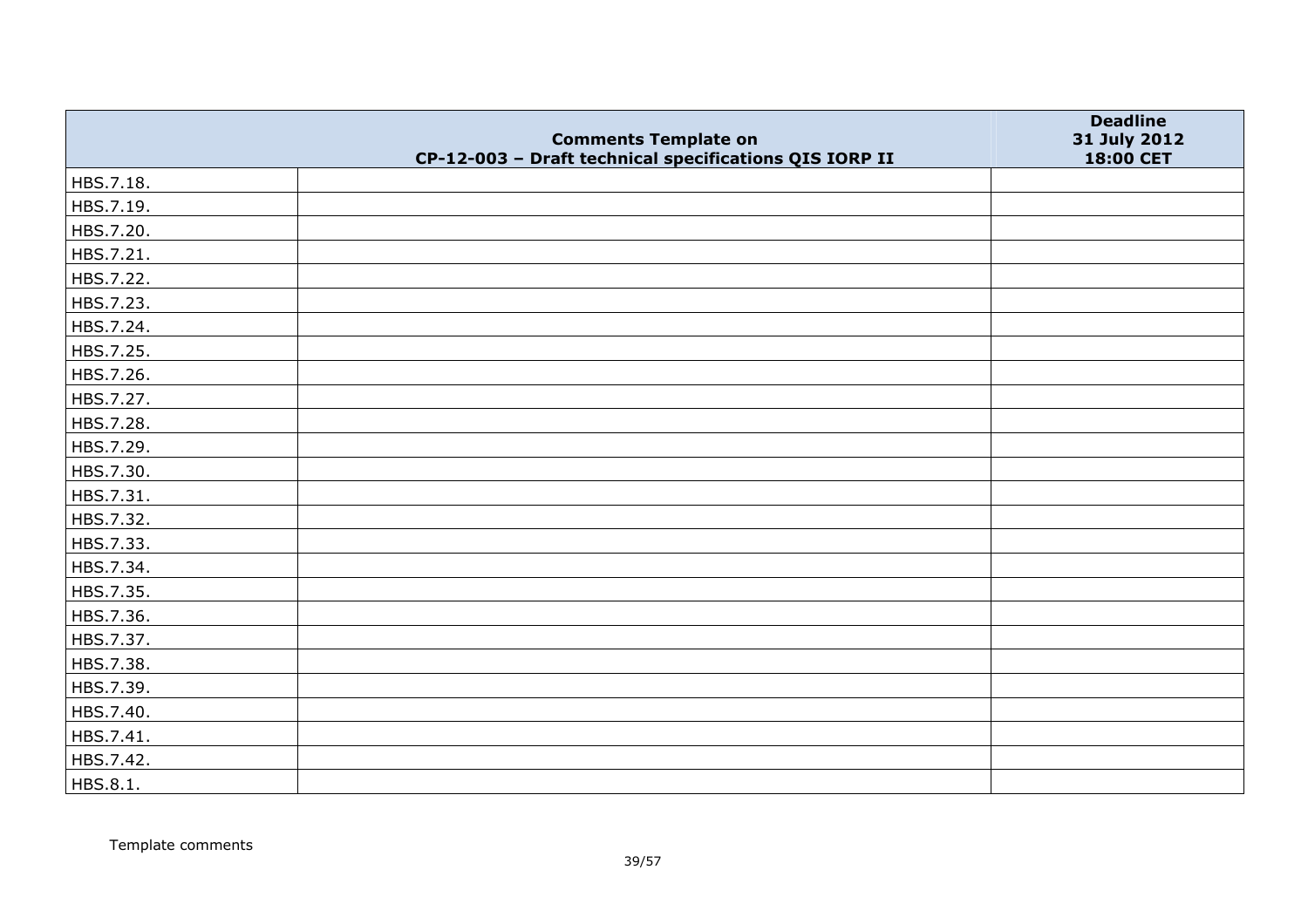|           | <b>Comments Template on</b>                            | <b>Deadline</b>           |
|-----------|--------------------------------------------------------|---------------------------|
|           | CP-12-003 - Draft technical specifications QIS IORP II | 31 July 2012<br>18:00 CET |
| HBS.8.2.  |                                                        |                           |
| HBS.8.3.  |                                                        |                           |
| HBS.8.4.  |                                                        |                           |
| HBS.8.5.  |                                                        |                           |
| HBS.8.6.  |                                                        |                           |
| HBS.8.7.  |                                                        |                           |
| HBS.8.8.  |                                                        |                           |
| HBS.8.9.  |                                                        |                           |
| HBS.8.10. |                                                        |                           |
| HBS.8.11. |                                                        |                           |
| HBS.8.12. |                                                        |                           |
| HBS.8.13. |                                                        |                           |
| HBS.8.14. |                                                        |                           |
| HBS.8.15. |                                                        |                           |
| HBS.8.16. |                                                        |                           |
| HBS.8.17. |                                                        |                           |
| HBS.8.18. |                                                        |                           |
| HBS.8.19. |                                                        |                           |
| HBS.8.20. |                                                        |                           |
| HBS.8.21. |                                                        |                           |
| HBS.8.22. |                                                        |                           |
| HBS.8.23. |                                                        |                           |
| HBS.8.24. |                                                        |                           |
| HBS.9.1.  |                                                        |                           |
| HBS.9.2.  |                                                        |                           |
| HBS.9.3.  |                                                        |                           |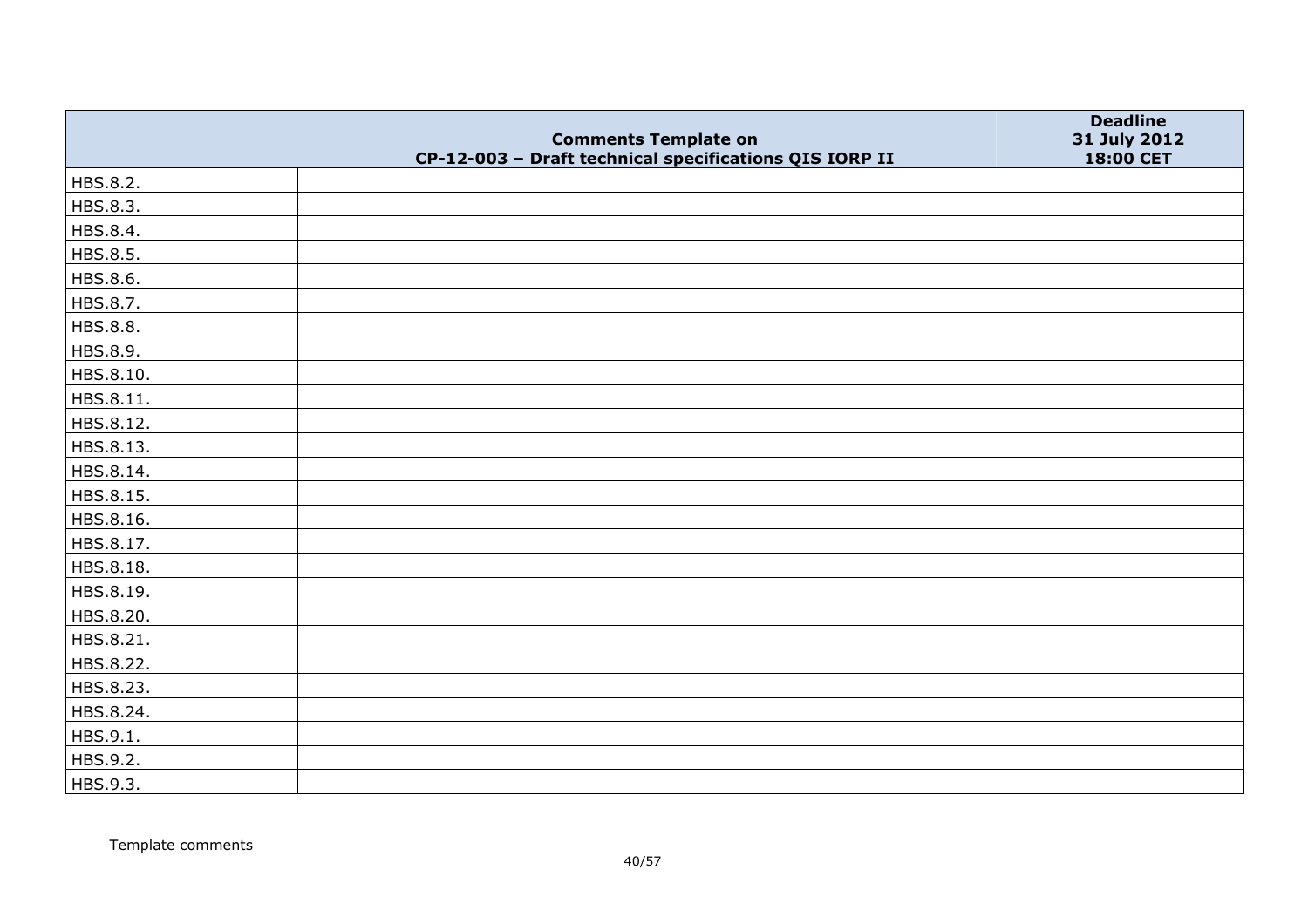|                   |                                                                                       | <b>Deadline</b>           |
|-------------------|---------------------------------------------------------------------------------------|---------------------------|
|                   | <b>Comments Template on</b><br>CP-12-003 - Draft technical specifications QIS IORP II | 31 July 2012<br>18:00 CET |
| HBS.9.4.          |                                                                                       |                           |
| HBS.9.5.          |                                                                                       |                           |
| HBS.9.6.          |                                                                                       |                           |
| HBS.9.7.          |                                                                                       |                           |
| HBS.9.8.          |                                                                                       |                           |
| HBS.9.9.          |                                                                                       |                           |
| SCR.1.1.          |                                                                                       |                           |
| SCR.1.2.          |                                                                                       |                           |
| SCR.1.3.          |                                                                                       |                           |
| SCR.1.4.          |                                                                                       |                           |
| SCR.1.5.          |                                                                                       |                           |
| SCR.1.6.          |                                                                                       |                           |
| SCR.1.7.          |                                                                                       |                           |
| SCR.1.8.          |                                                                                       |                           |
| SCR.1.9.          |                                                                                       |                           |
| $ $ SCR.1.10.     |                                                                                       |                           |
| SCR.1.11.         |                                                                                       |                           |
| $ $ SCR.1.12.     |                                                                                       |                           |
| $ $ SCR.1.13.     |                                                                                       |                           |
| $ $ SCR.1.14.     |                                                                                       |                           |
| $\vert$ SCR.1.15. |                                                                                       |                           |
| SCR.1.16.         |                                                                                       |                           |
| $ $ SCR.1.17.     |                                                                                       |                           |
| SCR.1.18.         |                                                                                       |                           |
| SCR.1.19.         |                                                                                       |                           |
| SCR.1.20.         |                                                                                       |                           |

Template comments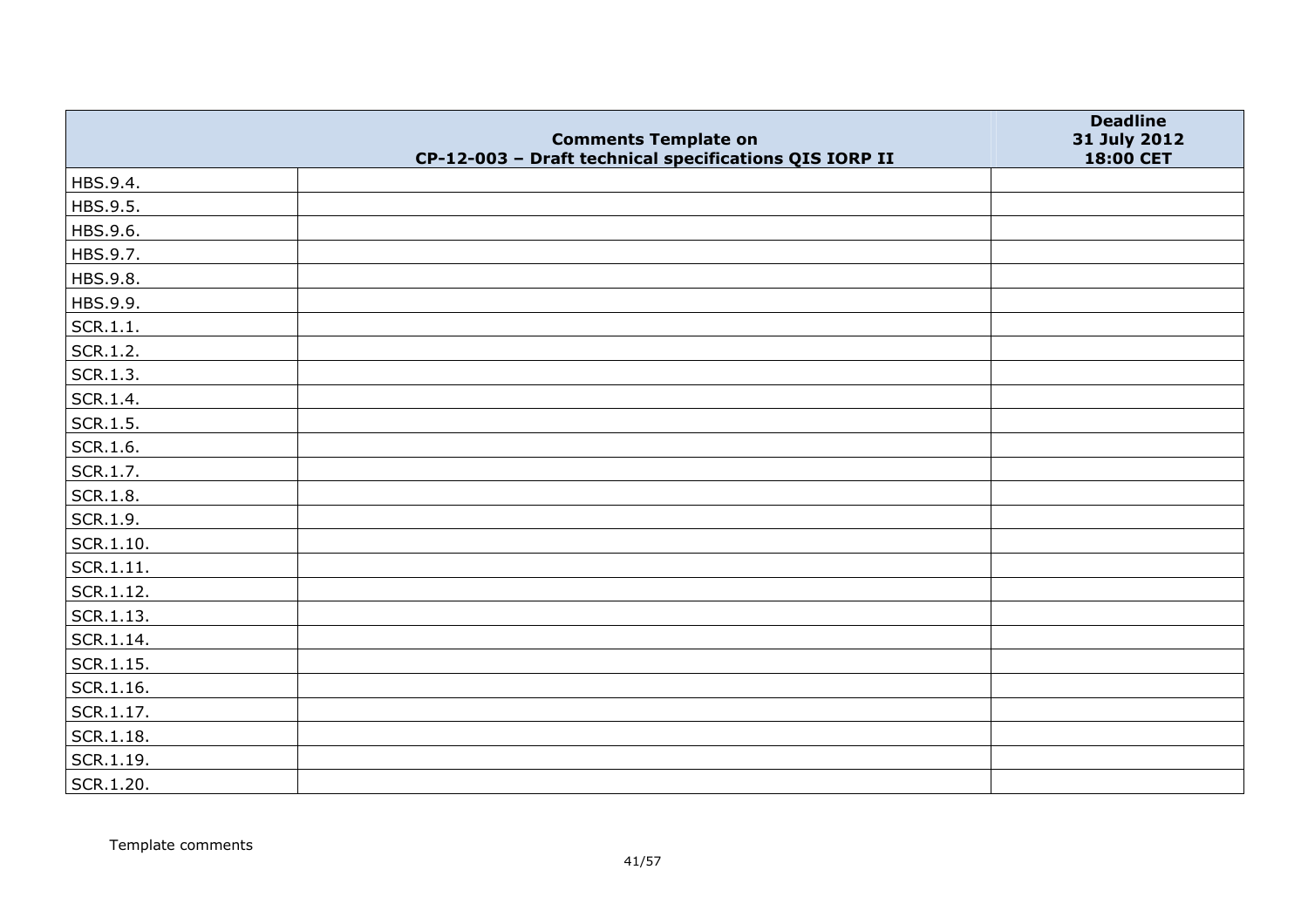|           |                                                                                       | <b>Deadline</b>           |
|-----------|---------------------------------------------------------------------------------------|---------------------------|
|           | <b>Comments Template on</b><br>CP-12-003 - Draft technical specifications QIS IORP II | 31 July 2012<br>18:00 CET |
| SCR.1.21. |                                                                                       |                           |
| SCR.1.22. |                                                                                       |                           |
| SCR.1.23. |                                                                                       |                           |
| SCR.1.24. |                                                                                       |                           |
| SCR.1.25. |                                                                                       |                           |
| SCR.2.1.  |                                                                                       |                           |
| SCR.2.2.  |                                                                                       |                           |
| SCR.2.3.  |                                                                                       |                           |
| SCR.2.4.  |                                                                                       |                           |
| SCR.2.5.  |                                                                                       |                           |
| SCR.2.6.  |                                                                                       |                           |
| SCR.2.7.  |                                                                                       |                           |
| SCR.2.8.  |                                                                                       |                           |
| SCR.2.9.  |                                                                                       |                           |
| SCR.2.10. |                                                                                       |                           |
| SCR.2.11. |                                                                                       |                           |
| SCR.2.12. |                                                                                       |                           |
| SCR.2.13. |                                                                                       |                           |
| SCR.2.14. |                                                                                       |                           |
| SCR.2.15. |                                                                                       |                           |
| SCR.2.16. |                                                                                       |                           |
| SCR.2.17. |                                                                                       |                           |
| SCR.2.18. |                                                                                       |                           |
| SCR.2.19. |                                                                                       |                           |
| SCR.2.20. |                                                                                       |                           |
| SCR.2.21. |                                                                                       |                           |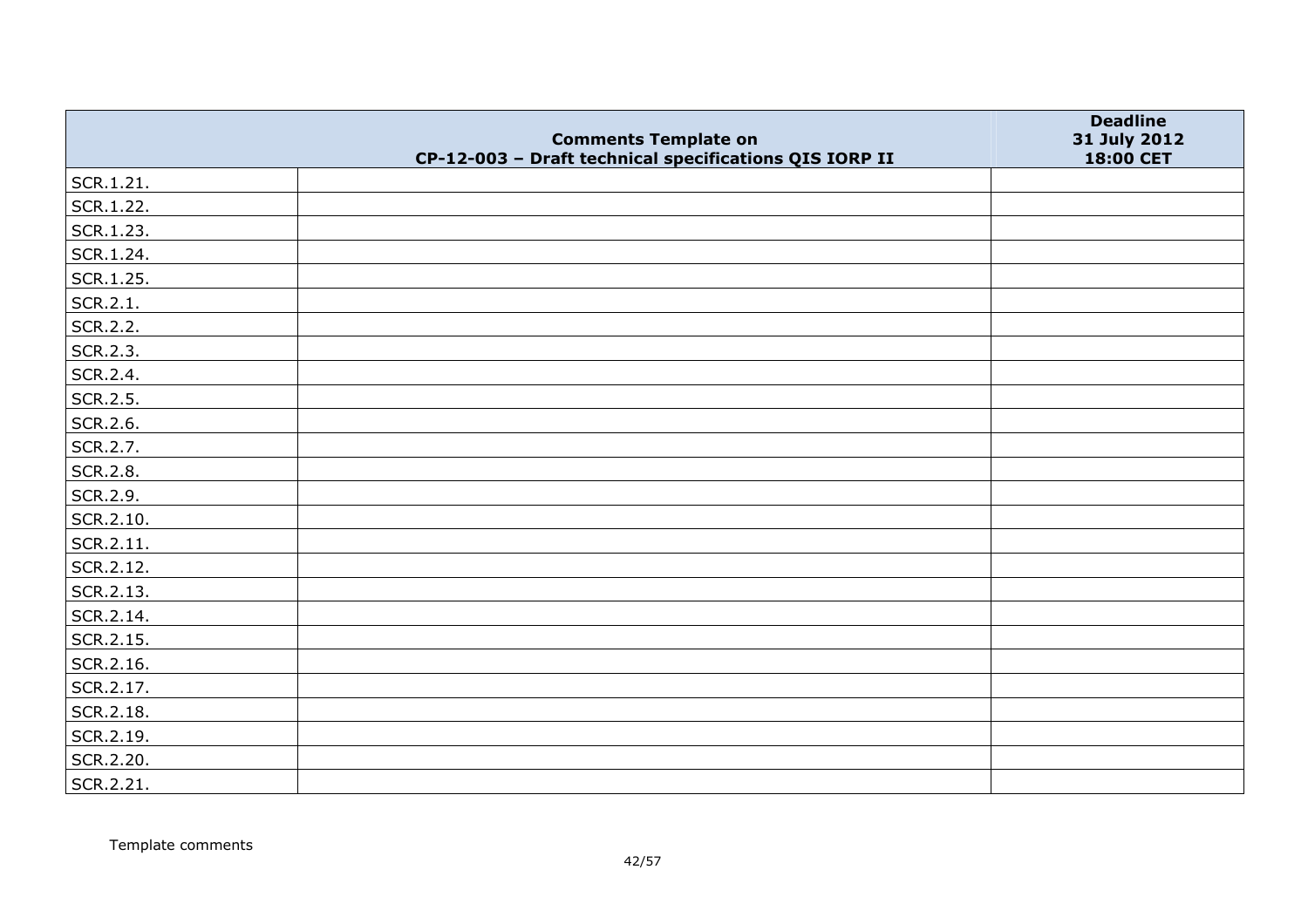|           |                                                                                       | <b>Deadline</b>           |
|-----------|---------------------------------------------------------------------------------------|---------------------------|
|           | <b>Comments Template on</b><br>CP-12-003 - Draft technical specifications QIS IORP II | 31 July 2012<br>18:00 CET |
| SCR.2.22. |                                                                                       |                           |
| SCR.2.23. |                                                                                       |                           |
| SCR.2.24. |                                                                                       |                           |
| SCR.2.25. |                                                                                       |                           |
| SCR.2.26. |                                                                                       |                           |
| SCR.2.27. |                                                                                       |                           |
| SCR.2.28. |                                                                                       |                           |
| SCR.2.29. |                                                                                       |                           |
| SCR.2.30. |                                                                                       |                           |
| SCR.2.31. |                                                                                       |                           |
| SCR.2.32. |                                                                                       |                           |
| SCR.2.33. |                                                                                       |                           |
| SCR.2.34. |                                                                                       |                           |
| SCR.2.35. |                                                                                       |                           |
| SCR.3.1.  |                                                                                       |                           |
| SCR.3.2.  |                                                                                       |                           |
| SCR.3.3.  |                                                                                       |                           |
| SCR.3.4.  |                                                                                       |                           |
| SCR.3.5.  |                                                                                       |                           |
| SCR.3.6.  |                                                                                       |                           |
| SCR.4.1.  |                                                                                       |                           |
| SCR.4.2.  |                                                                                       |                           |
| SCR.4.3.  |                                                                                       |                           |
| SCR.4.4.  |                                                                                       |                           |
| SCR.5.1.  |                                                                                       |                           |
| SCR.5.2.  |                                                                                       |                           |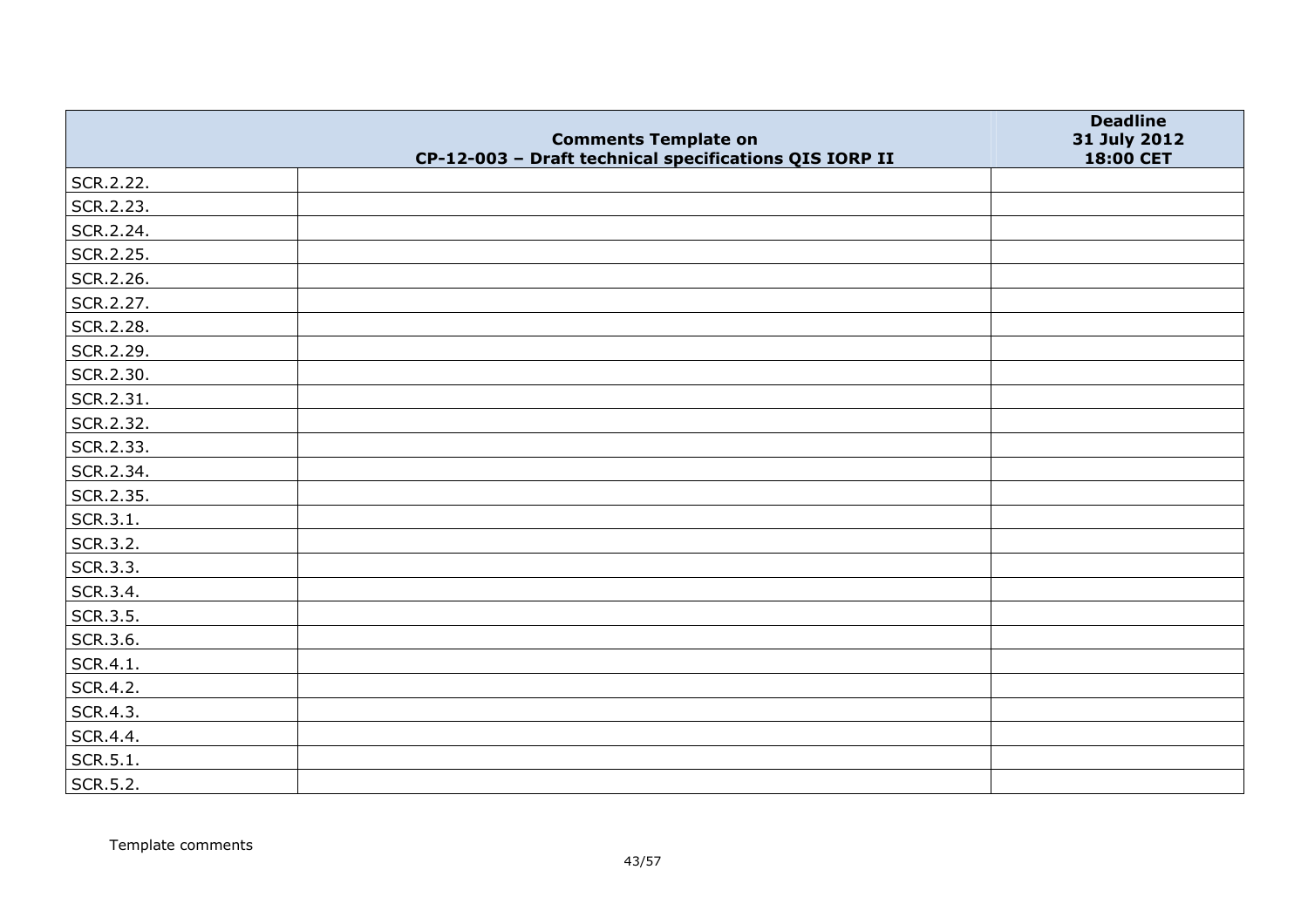|                   |                                                                                       | <b>Deadline</b>           |
|-------------------|---------------------------------------------------------------------------------------|---------------------------|
|                   | <b>Comments Template on</b><br>CP-12-003 - Draft technical specifications QIS IORP II | 31 July 2012<br>18:00 CET |
| SCR.5.3.          |                                                                                       |                           |
| SCR.5.4.          |                                                                                       |                           |
| SCR.5.5.          |                                                                                       |                           |
| SCR.5.6.          |                                                                                       |                           |
| SCR.5.7.          |                                                                                       |                           |
| SCR.5.8.          |                                                                                       |                           |
| SCR.5.9.          |                                                                                       |                           |
| $\vert$ SCR.5.10. |                                                                                       |                           |
| $\vert$ SCR.5.11. |                                                                                       |                           |
| SCR.5.12.         |                                                                                       |                           |
| $\vert$ SCR.5.13. |                                                                                       |                           |
| SCR.5.14.         |                                                                                       |                           |
| $\vert$ SCR.5.15. |                                                                                       |                           |
| SCR.5.16.         |                                                                                       |                           |
| SCR.5.17.         |                                                                                       |                           |
| SCR.5.18.         |                                                                                       |                           |
| SCR.5.19.         |                                                                                       |                           |
| SCR.5.20.         |                                                                                       |                           |
| SCR.5.21.         |                                                                                       |                           |
| SCR.5.22.         |                                                                                       |                           |
| SCR.5.23.         |                                                                                       |                           |
| SCR.5.24.         |                                                                                       |                           |
| SCR.5.25.         |                                                                                       |                           |
| SCR.5.26.         |                                                                                       |                           |
| SCR.5.27.         |                                                                                       |                           |
| SCR.5.28.         |                                                                                       |                           |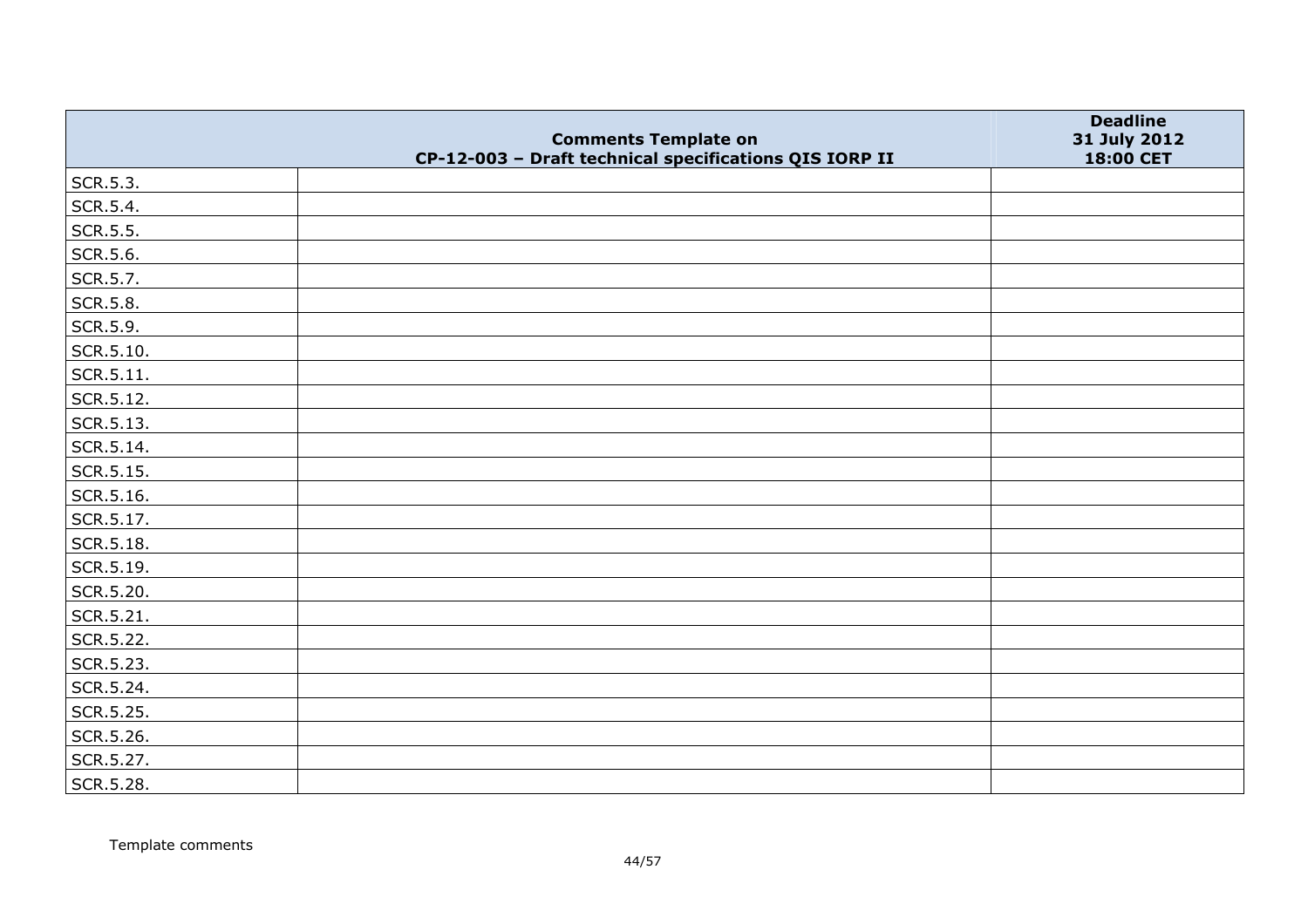|           | <b>Comments Template on</b>                            | <b>Deadline</b><br>31 July 2012 |
|-----------|--------------------------------------------------------|---------------------------------|
|           | CP-12-003 - Draft technical specifications QIS IORP II | 18:00 CET                       |
| SCR.5.29. |                                                        |                                 |
| SCR.5.30. |                                                        |                                 |
| SCR.5.31. |                                                        |                                 |
| SCR.5.32. |                                                        |                                 |
| SCR.5.33. |                                                        |                                 |
| SCR.5.34. |                                                        |                                 |
| SCR.5.35. |                                                        |                                 |
| SCR.5.36. |                                                        |                                 |
| SCR.5.37. |                                                        |                                 |
| SCR.5.38. |                                                        |                                 |
| SCR.5.39. |                                                        |                                 |
| SCR.5.40. |                                                        |                                 |
| SCR.5.41. |                                                        |                                 |
| SCR.5.42. |                                                        |                                 |
| SCR.5.43. |                                                        |                                 |
| SCR.5.44. |                                                        |                                 |
| SCR.5.45. |                                                        |                                 |
| SCR.5.46. |                                                        |                                 |
| SCR.5.47. |                                                        |                                 |
| SCR.5.48. |                                                        |                                 |
| SCR.5.49. |                                                        |                                 |
| SCR.5.50. |                                                        |                                 |
| SCR.5.51. |                                                        |                                 |
| SCR.5.52. |                                                        |                                 |
| SCR.5.53. |                                                        |                                 |
| SCR.5.54. |                                                        |                                 |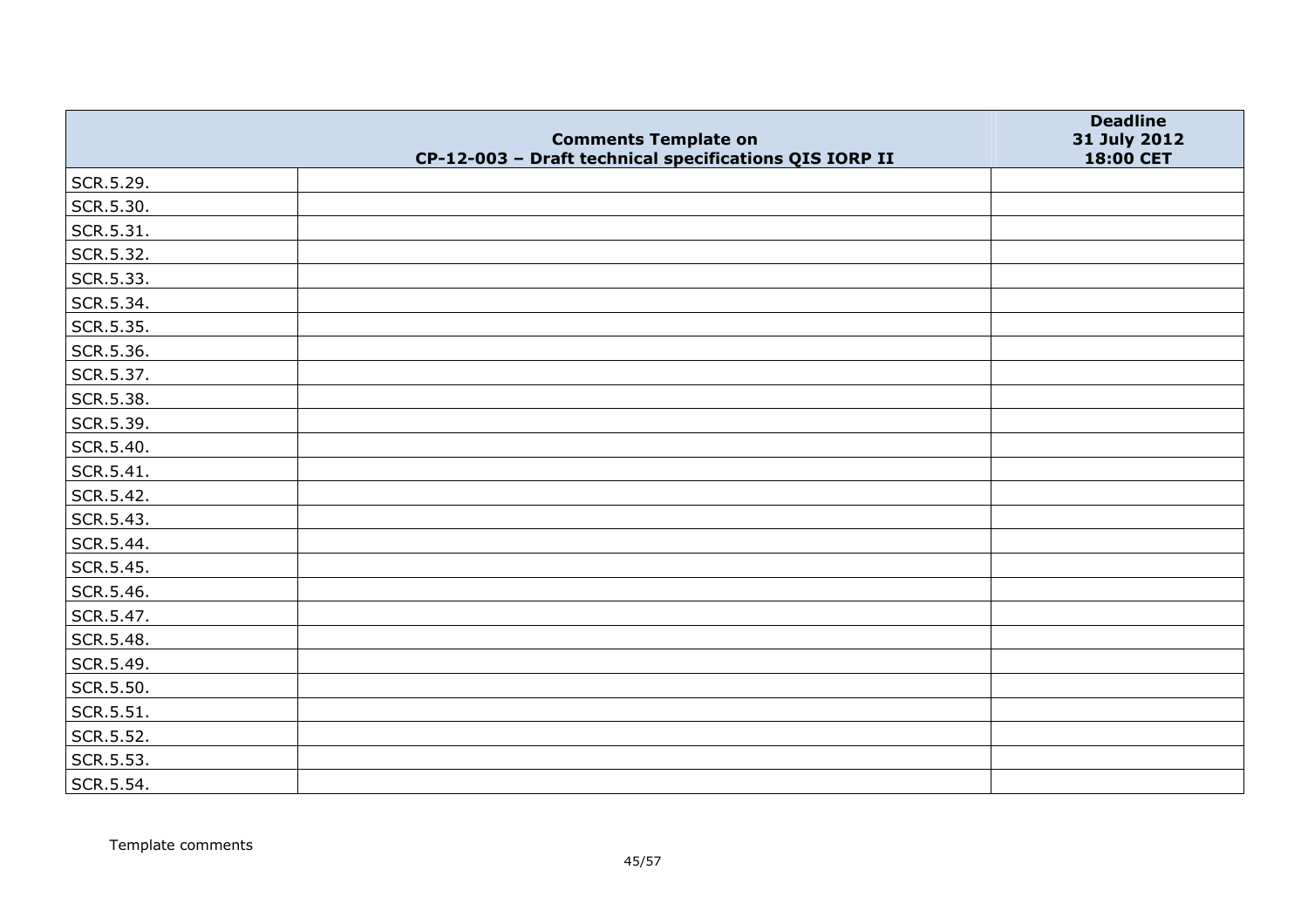|           | <b>Comments Template on</b>                            | <b>Deadline</b><br>31 July 2012 |
|-----------|--------------------------------------------------------|---------------------------------|
|           | CP-12-003 - Draft technical specifications QIS IORP II | 18:00 CET                       |
| SCR.5.55. |                                                        |                                 |
| SCR.5.56. |                                                        |                                 |
| SCR.5.57. |                                                        |                                 |
| SCR.5.58. |                                                        |                                 |
| SCR.5.59. |                                                        |                                 |
| SCR.5.60. |                                                        |                                 |
| SCR.5.61. |                                                        |                                 |
| SCR.5.62. |                                                        |                                 |
| SCR.5.63. |                                                        |                                 |
| SCR.5.64. |                                                        |                                 |
| SCR.5.65. |                                                        |                                 |
| SCR.5.66. |                                                        |                                 |
| SCR.5.67. |                                                        |                                 |
| SCR.5.68. |                                                        |                                 |
| SCR.5.69. |                                                        |                                 |
| SCR.5.70. |                                                        |                                 |
| SCR.5.71. |                                                        |                                 |
| SCR.5.72. |                                                        |                                 |
| SCR.5.73. |                                                        |                                 |
| SCR.5.74. |                                                        |                                 |
| SCR.5.75. |                                                        |                                 |
| SCR.5.76. |                                                        |                                 |
| SCR.5.77. |                                                        |                                 |
| SCR.5.78. |                                                        |                                 |
| SCR.5.79. |                                                        |                                 |
| SCR.5.80. |                                                        |                                 |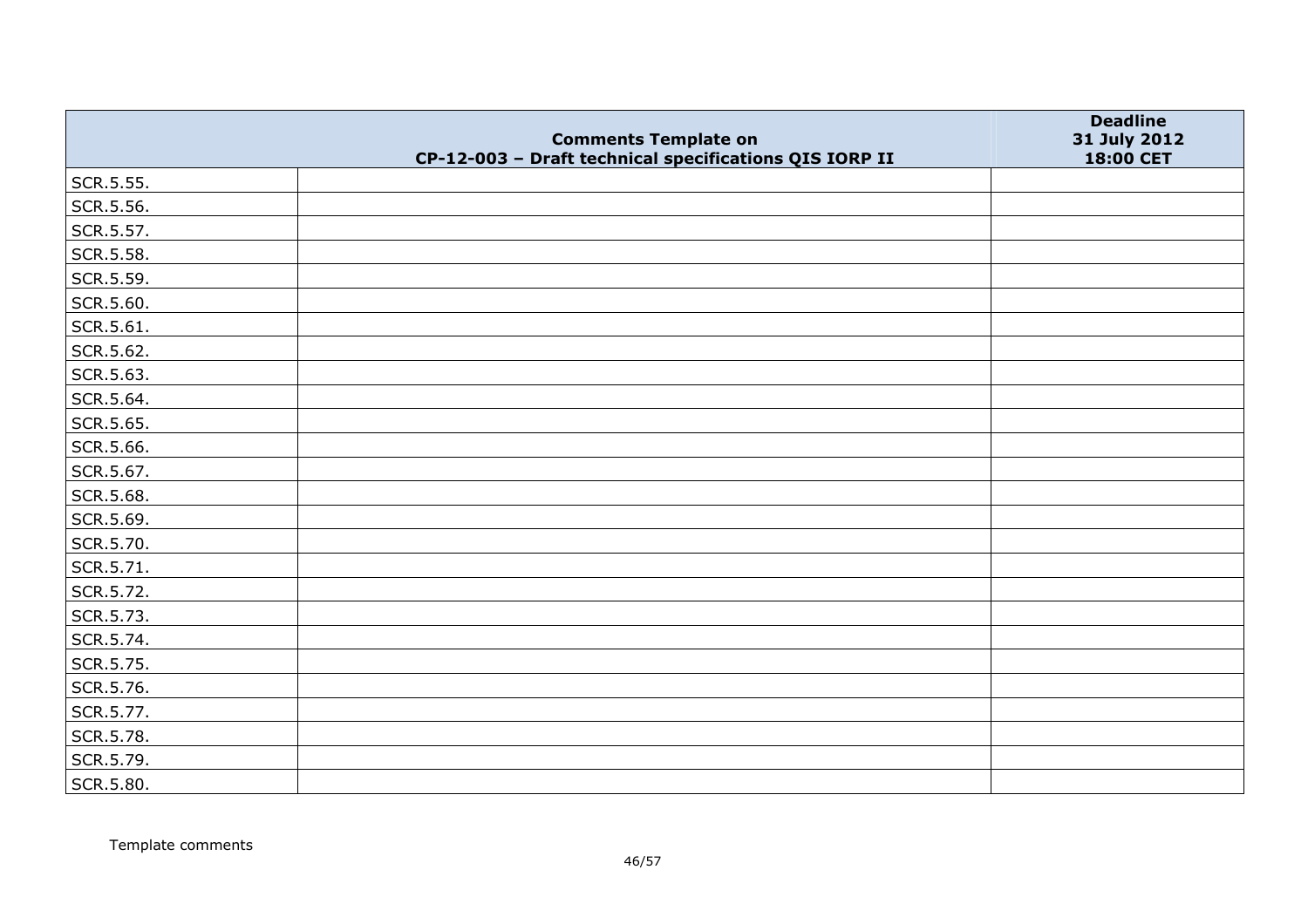|            |                                                                                       | <b>Deadline</b>           |
|------------|---------------------------------------------------------------------------------------|---------------------------|
|            | <b>Comments Template on</b><br>CP-12-003 - Draft technical specifications QIS IORP II | 31 July 2012<br>18:00 CET |
| SCR.5.81.  |                                                                                       |                           |
| SCR.5.82.  |                                                                                       |                           |
| SCR.5.83.  |                                                                                       |                           |
| SCR.5.84.  |                                                                                       |                           |
| SCR.5.85.  |                                                                                       |                           |
| SCR.5.86.  |                                                                                       |                           |
| SCR.5.87.  |                                                                                       |                           |
| SCR.5.88.  |                                                                                       |                           |
| SCR.5.89.  |                                                                                       |                           |
| SCR.5.90.  |                                                                                       |                           |
| SCR.5.91.  |                                                                                       |                           |
| SCR.5.92.  |                                                                                       |                           |
| SCR.5.93.  |                                                                                       |                           |
| SCR.5.94.  |                                                                                       |                           |
| SCR.5.95.  |                                                                                       |                           |
| SCR.5.96.  |                                                                                       |                           |
| SCR.5.97.  |                                                                                       |                           |
| SCR.5.98.  |                                                                                       |                           |
| SCR.5.99.  |                                                                                       |                           |
| SCR.5.100. |                                                                                       |                           |
| SCR.5.101. |                                                                                       |                           |
| SCR.5.102. |                                                                                       |                           |
| SCR.5.103. |                                                                                       |                           |
| SCR.5.104. |                                                                                       |                           |
| SCR.5.105. |                                                                                       |                           |
| SCR.5.106. |                                                                                       |                           |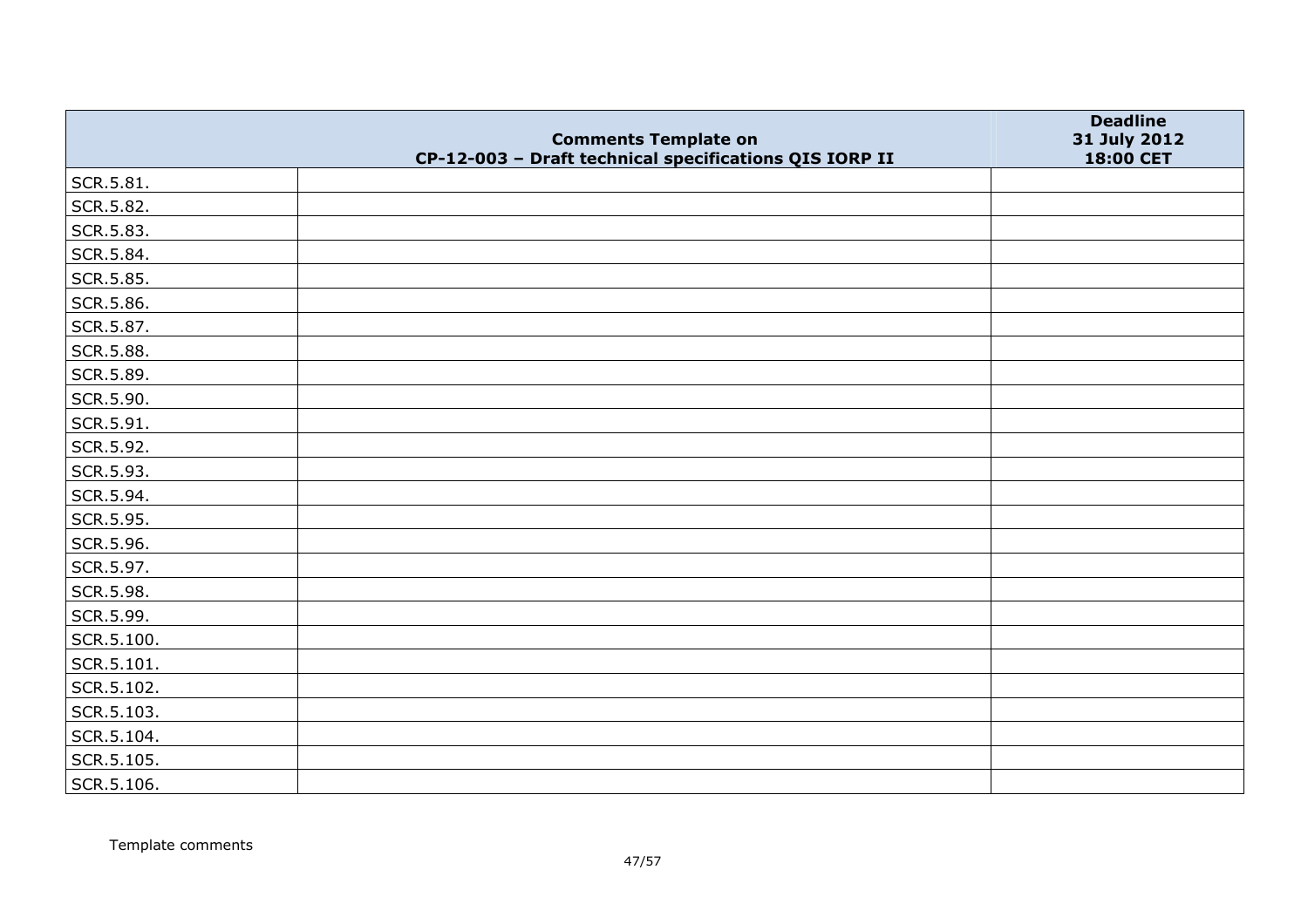|                    | <b>Comments Template on</b>                            | <b>Deadline</b><br>31 July 2012 |
|--------------------|--------------------------------------------------------|---------------------------------|
|                    | CP-12-003 - Draft technical specifications QIS IORP II | 18:00 CET                       |
| SCR.5.107.         |                                                        |                                 |
| SCR.5.108.         |                                                        |                                 |
| SCR.5.109.         |                                                        |                                 |
| SCR.5.110.         |                                                        |                                 |
| $\vert$ SCR.5.111. |                                                        |                                 |
| SCR.5.112.         |                                                        |                                 |
| SCR.5.113.         |                                                        |                                 |
| SCR.5.114.         |                                                        |                                 |
| SCR.5.115.         |                                                        |                                 |
| SCR.5.116.         |                                                        |                                 |
| SCR.5.117.         |                                                        |                                 |
| SCR.5.118.         |                                                        |                                 |
| SCR.5.119.         |                                                        |                                 |
| SCR.5.120.         |                                                        |                                 |
| SCR.5.121.         |                                                        |                                 |
| SCR.5.122.         |                                                        |                                 |
| SCR.5.123.         |                                                        |                                 |
| SCR.5.124.         |                                                        |                                 |
| SCR.5.125.         |                                                        |                                 |
| SCR.5.126.         |                                                        |                                 |
| SCR.5.127.         |                                                        |                                 |
| SCR.5.128.         |                                                        |                                 |
| SCR.5.129.         |                                                        |                                 |
| SCR.5.130.         |                                                        |                                 |
| SCR.5.131.         |                                                        |                                 |
| SCR.6.1.           |                                                        |                                 |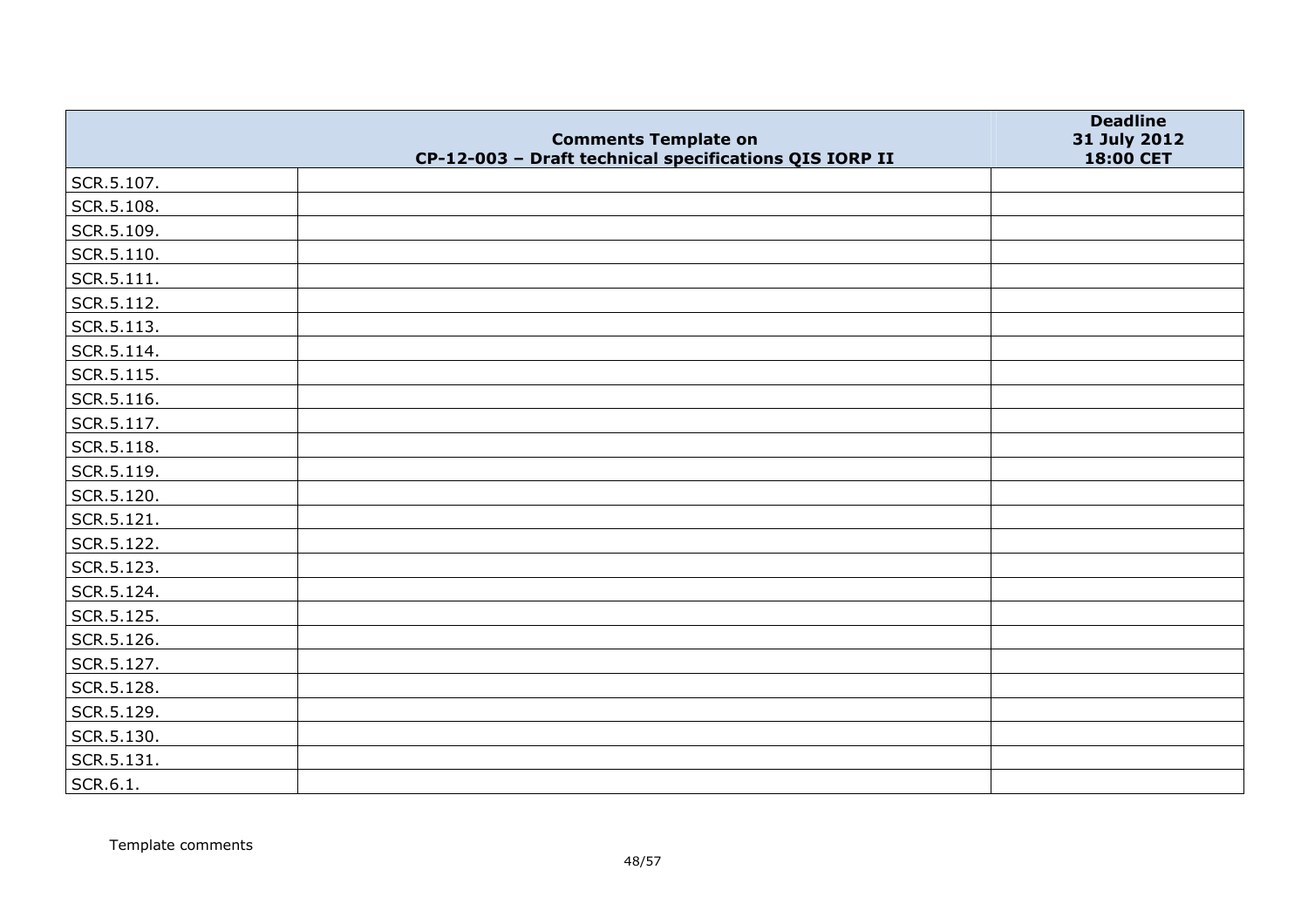|           |                                                                                       | <b>Deadline</b>           |
|-----------|---------------------------------------------------------------------------------------|---------------------------|
|           | <b>Comments Template on</b><br>CP-12-003 - Draft technical specifications QIS IORP II | 31 July 2012<br>18:00 CET |
| SCR.6.2.  |                                                                                       |                           |
| SCR.6.3.  |                                                                                       |                           |
| SCR.6.4.  |                                                                                       |                           |
| SCR.6.5.  |                                                                                       |                           |
| SCR.6.6.  |                                                                                       |                           |
| SCR.6.7.  |                                                                                       |                           |
| SCR.6.8.  |                                                                                       |                           |
| SCR.6.9.  |                                                                                       |                           |
| SCR.6.10. |                                                                                       |                           |
| SCR.6.11. |                                                                                       |                           |
| SCR.6.12. |                                                                                       |                           |
| SCR.6.13. |                                                                                       |                           |
| SCR.6.14. |                                                                                       |                           |
| SCR.6.15. |                                                                                       |                           |
| SCR.6.16. |                                                                                       |                           |
| SCR.6.17. |                                                                                       |                           |
| SCR.6.18. |                                                                                       |                           |
| SCR.6.19. |                                                                                       |                           |
| SCR.6.20. |                                                                                       |                           |
| SCR.6.21. |                                                                                       |                           |
| SCR.6.22. |                                                                                       |                           |
| SCR.6.23. |                                                                                       |                           |
| SCR.6.24. |                                                                                       |                           |
| SCR.6.25. |                                                                                       |                           |
| SCR.6.26. |                                                                                       |                           |
| SCR.6.27. |                                                                                       |                           |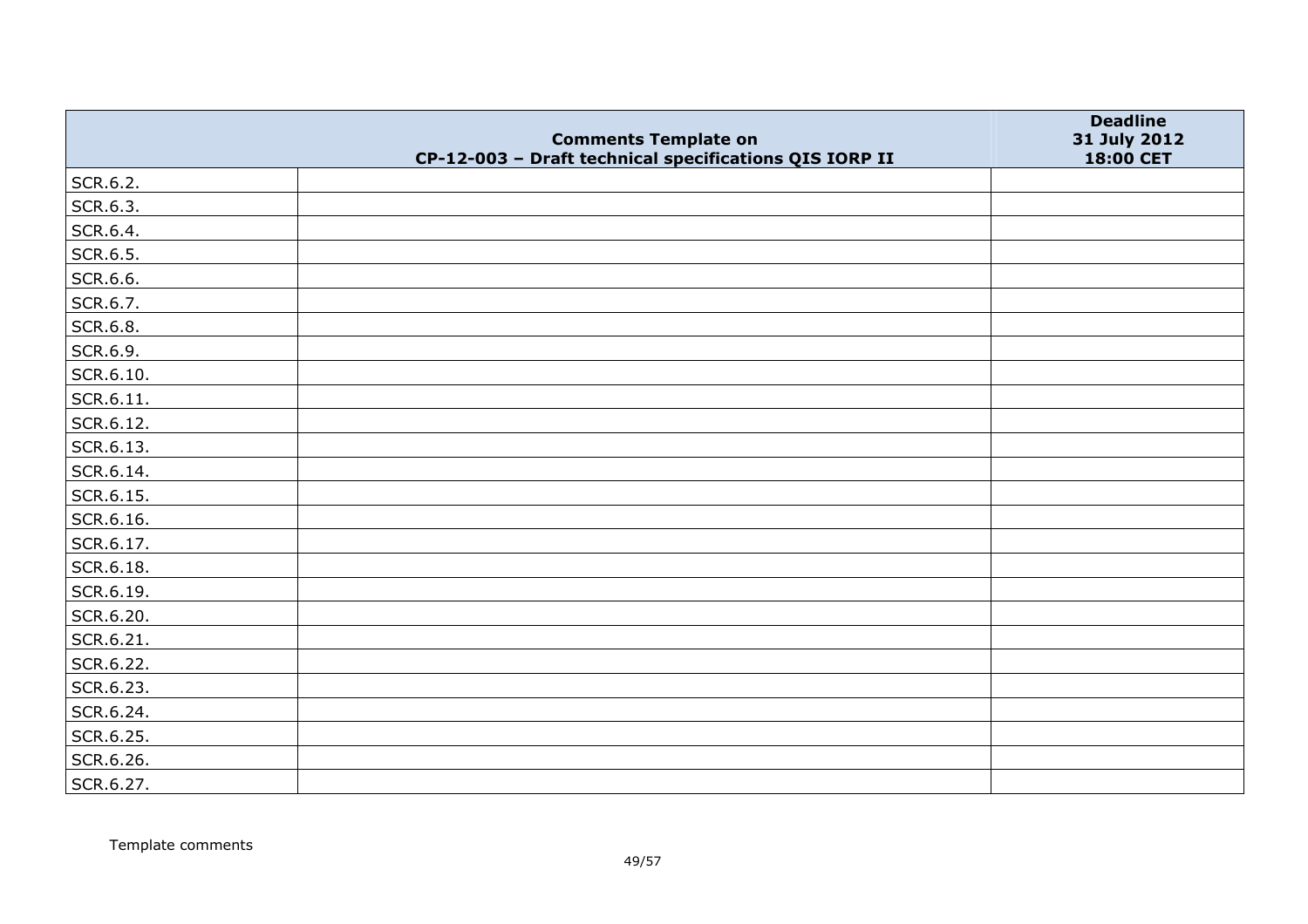|           |                                                                                       | <b>Deadline</b>           |
|-----------|---------------------------------------------------------------------------------------|---------------------------|
|           | <b>Comments Template on</b><br>CP-12-003 - Draft technical specifications QIS IORP II | 31 July 2012<br>18:00 CET |
| SCR.6.28. |                                                                                       |                           |
| SCR.6.29. |                                                                                       |                           |
| SCR.6.30. |                                                                                       |                           |
| SCR.6.31. |                                                                                       |                           |
| SCR.6.32. |                                                                                       |                           |
| SCR.7.1.  |                                                                                       |                           |
| SCR.7.2.  |                                                                                       |                           |
| SCR.7.3.  |                                                                                       |                           |
| SCR.7.4.  |                                                                                       |                           |
| SCR.7.5.  |                                                                                       |                           |
| SCR.7.6.  |                                                                                       |                           |
| SCR.7.7.  |                                                                                       |                           |
| SCR.7.8.  |                                                                                       |                           |
| SCR.7.9.  |                                                                                       |                           |
| SCR.7.10. |                                                                                       |                           |
| SCR.7.11. |                                                                                       |                           |
| SCR.7.12. |                                                                                       |                           |
| SCR.7.13. |                                                                                       |                           |
| SCR.7.14. |                                                                                       |                           |
| SCR.7.15. |                                                                                       |                           |
| SCR.7.16. |                                                                                       |                           |
| SCR.7.17. |                                                                                       |                           |
| SCR.7.18. |                                                                                       |                           |
| SCR.7.19. |                                                                                       |                           |
| SCR.7.20. |                                                                                       |                           |
| SCR.7.21. |                                                                                       |                           |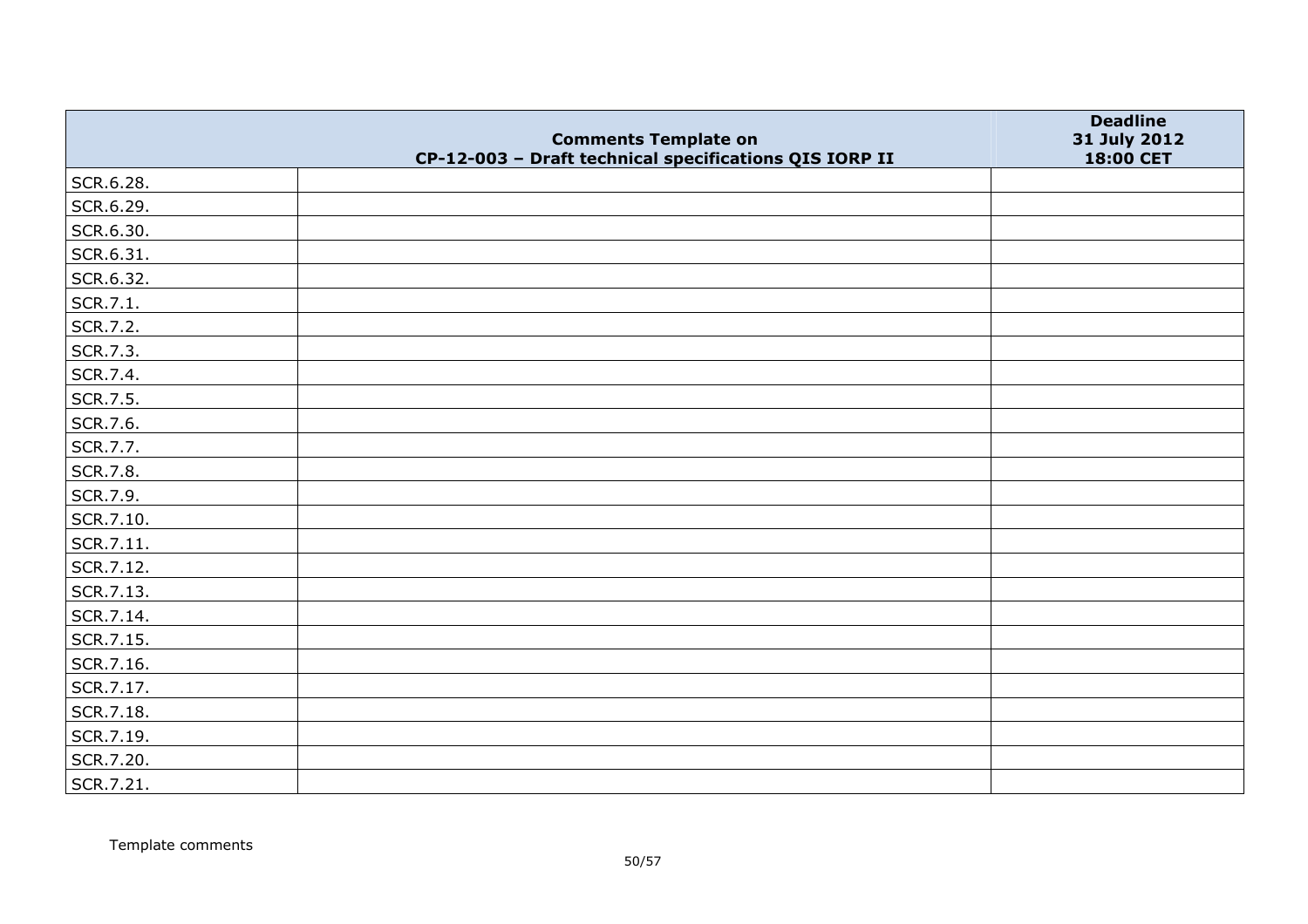|           |                                                                                       | <b>Deadline</b>           |
|-----------|---------------------------------------------------------------------------------------|---------------------------|
|           | <b>Comments Template on</b><br>CP-12-003 - Draft technical specifications QIS IORP II | 31 July 2012<br>18:00 CET |
| SCR.7.22. |                                                                                       |                           |
| SCR.7.23. |                                                                                       |                           |
| SCR.7.24. |                                                                                       |                           |
| SCR.7.25. |                                                                                       |                           |
| SCR.7.26. |                                                                                       |                           |
| SCR.7.27. |                                                                                       |                           |
| SCR.7.28. |                                                                                       |                           |
| SCR.7.29. |                                                                                       |                           |
| SCR.7.30. |                                                                                       |                           |
| SCR.7.31. |                                                                                       |                           |
| SCR.7.32. |                                                                                       |                           |
| SCR.7.33. |                                                                                       |                           |
| SCR.7.34. |                                                                                       |                           |
| SCR.7.35. |                                                                                       |                           |
| SCR.7.36. |                                                                                       |                           |
| SCR.7.37. |                                                                                       |                           |
| SCR.7.38. |                                                                                       |                           |
| SCR.7.39. |                                                                                       |                           |
| SCR.7.40. |                                                                                       |                           |
| SCR.7.41. |                                                                                       |                           |
| SCR.7.42. |                                                                                       |                           |
| SCR.7.43. |                                                                                       |                           |
| SCR.7.44. |                                                                                       |                           |
| SCR.7.45. |                                                                                       |                           |
| SCR.7.46. |                                                                                       |                           |
| SCR.7.47. |                                                                                       |                           |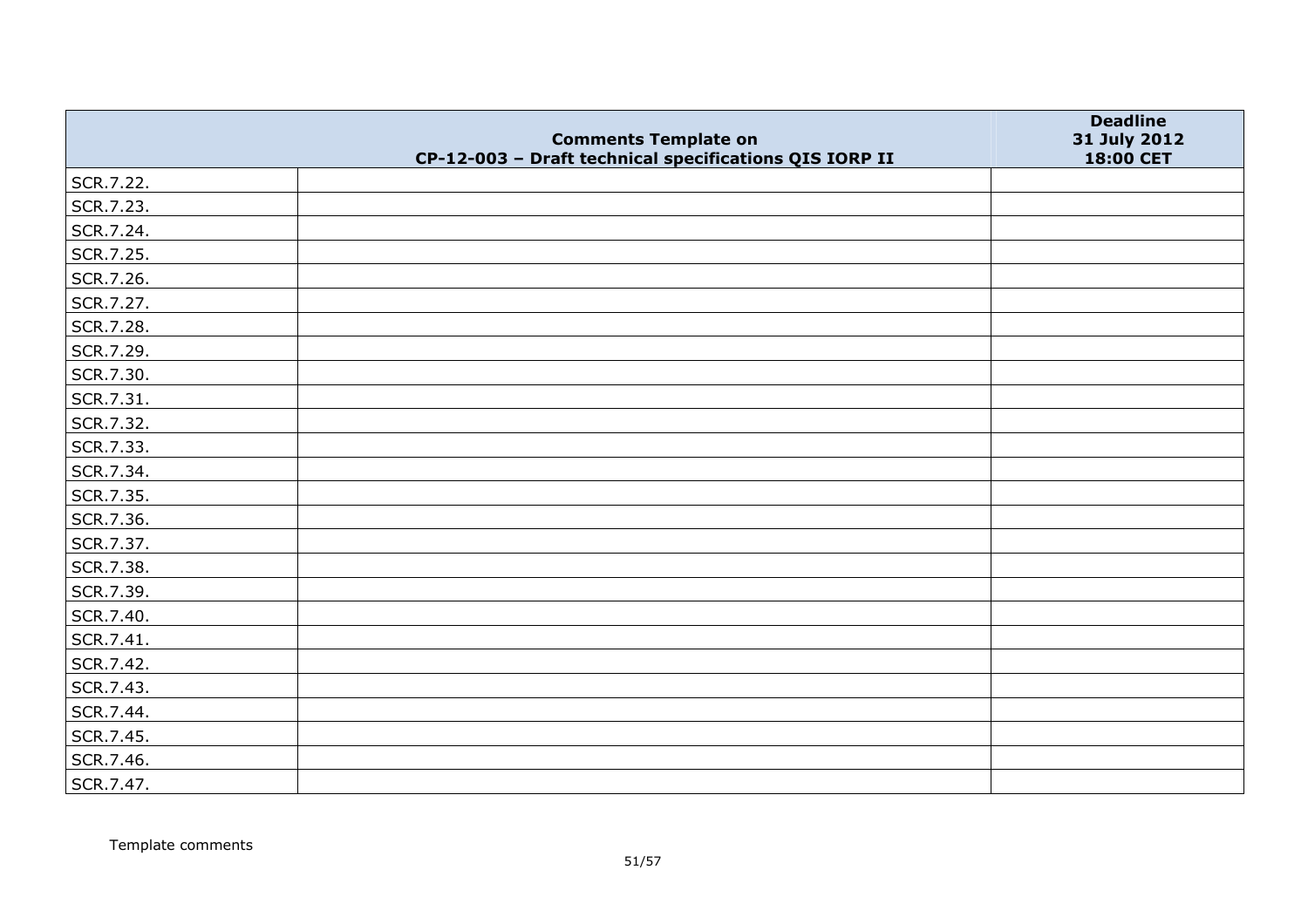|           |                                                                                       | <b>Deadline</b>           |
|-----------|---------------------------------------------------------------------------------------|---------------------------|
|           | <b>Comments Template on</b><br>CP-12-003 - Draft technical specifications QIS IORP II | 31 July 2012<br>18:00 CET |
| SCR.7.48. |                                                                                       |                           |
| SCR.7.49. |                                                                                       |                           |
| SCR.7.50. |                                                                                       |                           |
| SCR.7.51. |                                                                                       |                           |
| SCR.7.52. |                                                                                       |                           |
| SCR.7.53. |                                                                                       |                           |
| SCR.7.54. |                                                                                       |                           |
| SCR.7.55. |                                                                                       |                           |
| SCR.7.56. |                                                                                       |                           |
| SCR.7.57. |                                                                                       |                           |
| SCR.7.58. |                                                                                       |                           |
| SCR.7.59. |                                                                                       |                           |
| SCR.7.60. |                                                                                       |                           |
| SCR.7.61. |                                                                                       |                           |
| SCR.7.62. |                                                                                       |                           |
| SCR.7.63. |                                                                                       |                           |
| SCR.7.64. |                                                                                       |                           |
| SCR.7.65. |                                                                                       |                           |
| SCR.7.66. |                                                                                       |                           |
| SCR.7.67. |                                                                                       |                           |
| SCR.7.68. |                                                                                       |                           |
| SCR.7.69. |                                                                                       |                           |
| SCR.7.70. |                                                                                       |                           |
| SCR.7.71. |                                                                                       |                           |
| SCR.7.72. |                                                                                       |                           |
| SCR.7.73. |                                                                                       |                           |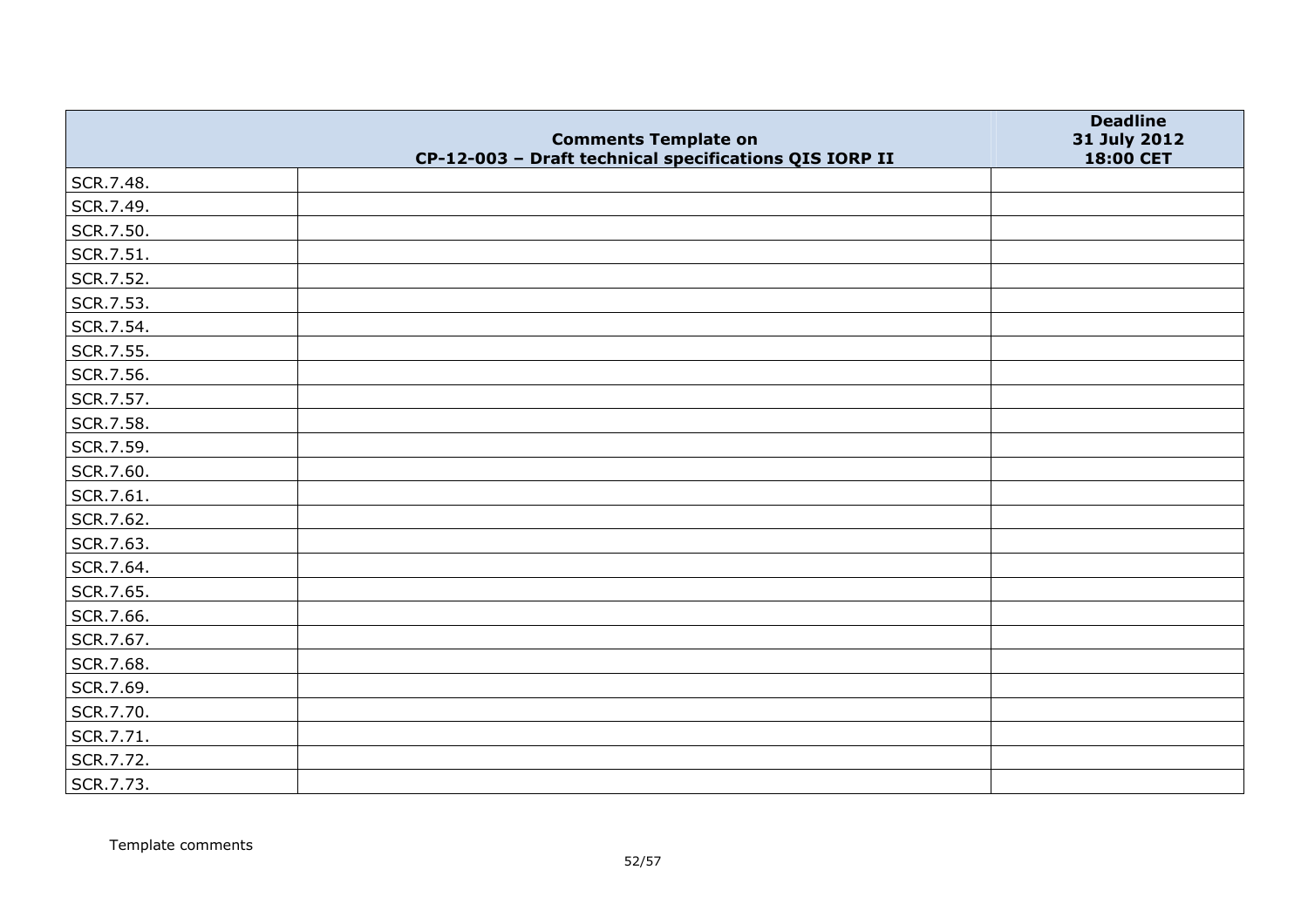|           |                                                                                       | <b>Deadline</b>                  |
|-----------|---------------------------------------------------------------------------------------|----------------------------------|
|           | <b>Comments Template on</b><br>CP-12-003 - Draft technical specifications QIS IORP II | 31 July 2012<br><b>18:00 CET</b> |
| SCR.7.74. |                                                                                       |                                  |
| SCR.7.75. |                                                                                       |                                  |
| SCR.7.76. |                                                                                       |                                  |
| SCR.7.77. |                                                                                       |                                  |
| SCR.7.78. |                                                                                       |                                  |
| SCR.7.79. |                                                                                       |                                  |
| SCR.7.80. |                                                                                       |                                  |
| SCR.7.81. |                                                                                       |                                  |
| SCR.7.82. |                                                                                       |                                  |
| SCR.7.83. |                                                                                       |                                  |
| SCR.7.84. |                                                                                       |                                  |
| SCR.7.85. |                                                                                       |                                  |
| SCR.7.86. |                                                                                       |                                  |
| SCR.7.87. |                                                                                       |                                  |
| SCR.8.1.  |                                                                                       |                                  |
| SCR.8.2.  |                                                                                       |                                  |
| SCR.8.3.  |                                                                                       |                                  |
| SCR.8.4.  |                                                                                       |                                  |
| SCR.8.5.  |                                                                                       |                                  |
| SCR.8.6.  |                                                                                       |                                  |
| SCR.8.7.  |                                                                                       |                                  |
| SCR.9.1.  |                                                                                       |                                  |
| SCR.9.2.  |                                                                                       |                                  |
| SCR.9.3.  |                                                                                       |                                  |
| SCR.9.4.  |                                                                                       |                                  |
| SCR.9.5.  |                                                                                       |                                  |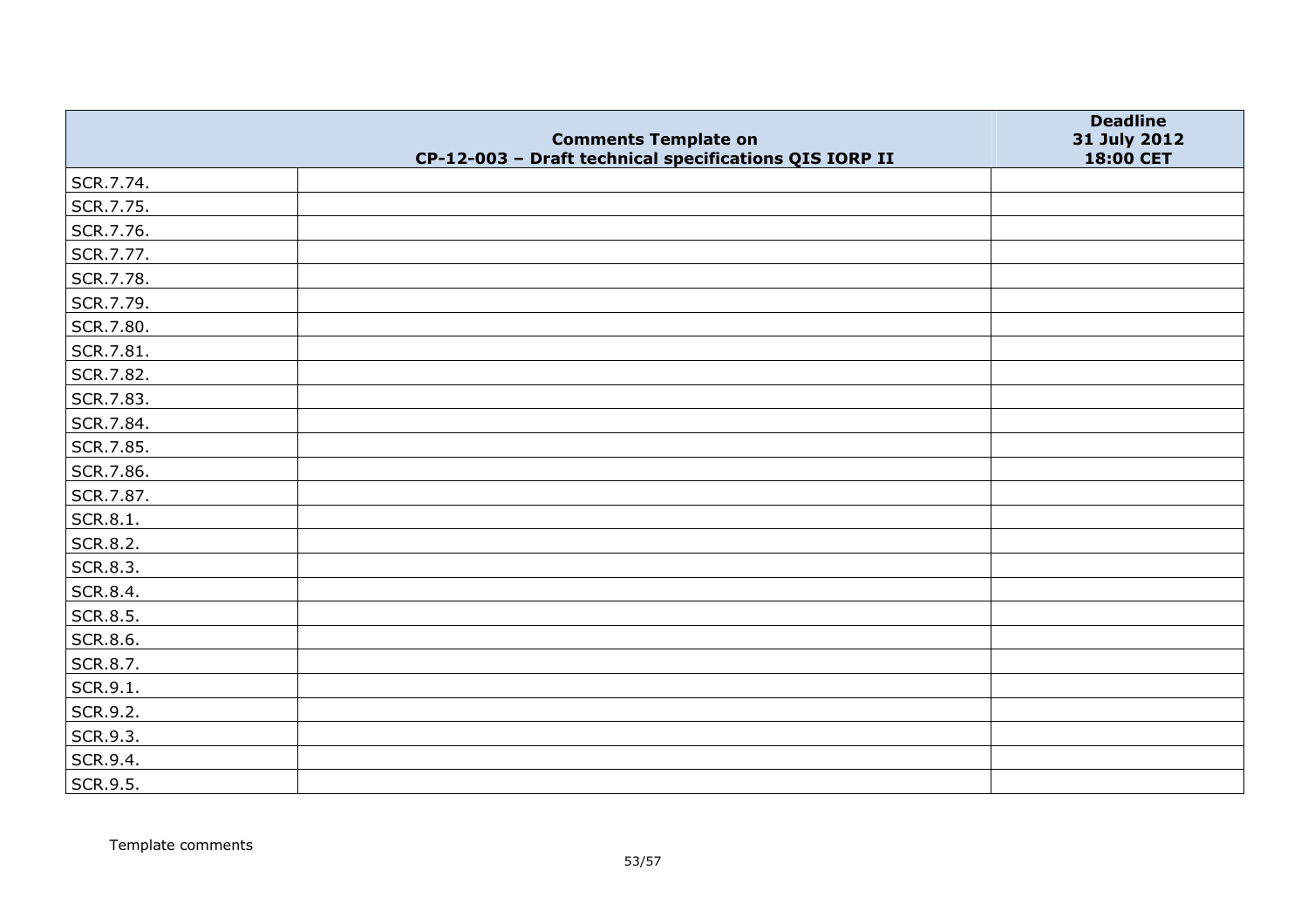|                   |                                                                                       | <b>Deadline</b>           |
|-------------------|---------------------------------------------------------------------------------------|---------------------------|
|                   | <b>Comments Template on</b><br>CP-12-003 - Draft technical specifications QIS IORP II | 31 July 2012<br>18:00 CET |
| SCR.9.6.          |                                                                                       |                           |
| SCR.9.7.          |                                                                                       |                           |
| SCR.9.8.          |                                                                                       |                           |
| SCR.9.9.          |                                                                                       |                           |
| SCR.9.10.         |                                                                                       |                           |
| $\vert$ SCR.9.11. |                                                                                       |                           |
| SCR.9.12.         |                                                                                       |                           |
| SCR.9.13.         |                                                                                       |                           |
| SCR.9.14.         |                                                                                       |                           |
| SCR.9.15.         |                                                                                       |                           |
| SCR.9.16.         |                                                                                       |                           |
| SCR.9.17.         |                                                                                       |                           |
| SCR.9.18.         |                                                                                       |                           |
| SCR.9.19.         |                                                                                       |                           |
| SCR.9.20.         |                                                                                       |                           |
| SCR.9.21.         |                                                                                       |                           |
| SCR.9.22.         |                                                                                       |                           |
| SCR.9.23.         |                                                                                       |                           |
| SCR.9.24.         |                                                                                       |                           |
| SCR.9.25.         |                                                                                       |                           |
| SCR.9.26.         |                                                                                       |                           |
| SCR.9.27.         |                                                                                       |                           |
| SCR.9.28.         |                                                                                       |                           |
| SCR.9.29.         |                                                                                       |                           |
| SCR.9.30.         |                                                                                       |                           |
| SCR.9.31.         |                                                                                       |                           |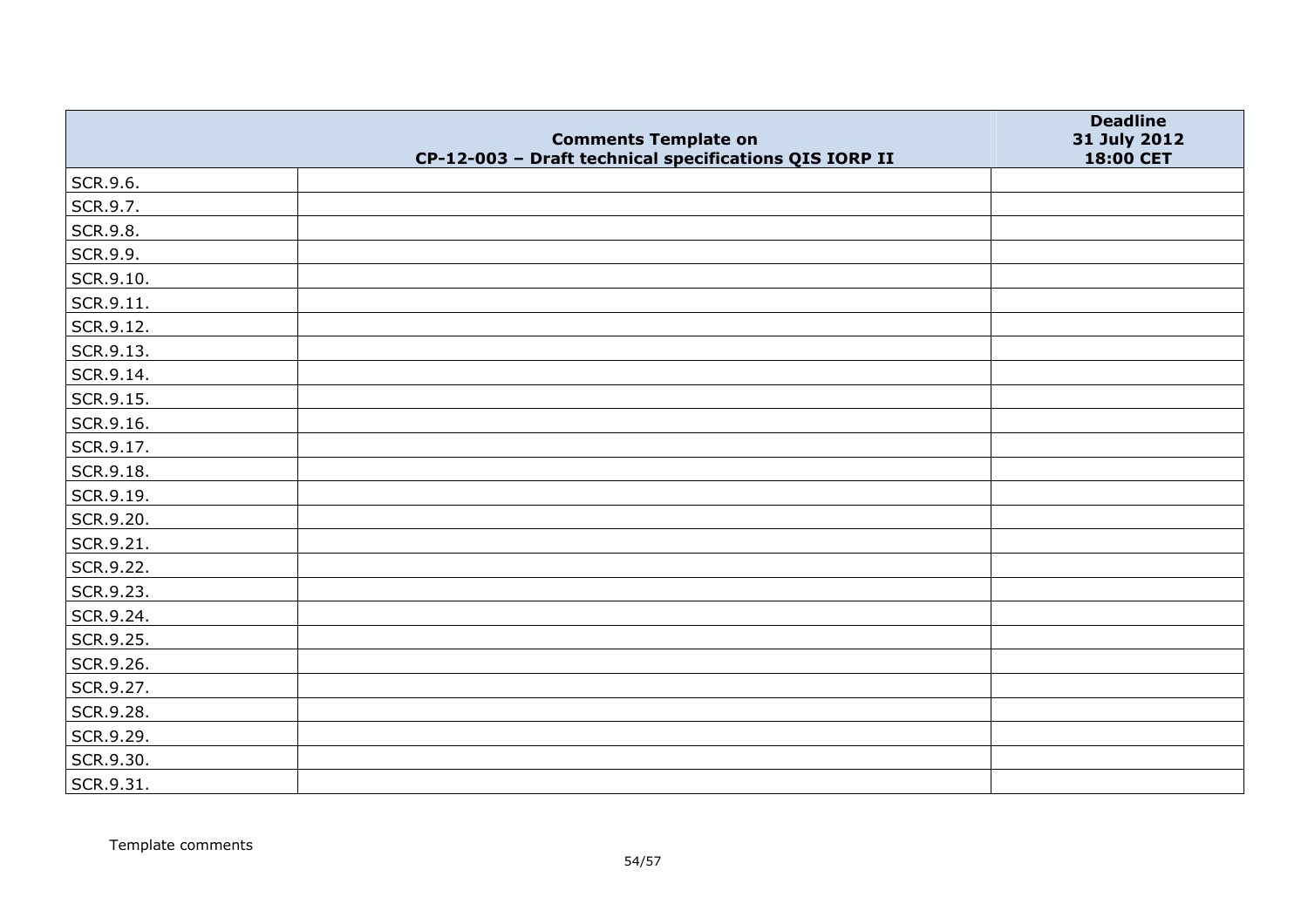|            |                                                                                       | <b>Deadline</b>           |
|------------|---------------------------------------------------------------------------------------|---------------------------|
|            | <b>Comments Template on</b><br>CP-12-003 - Draft technical specifications QIS IORP II | 31 July 2012<br>18:00 CET |
| SCR.9.32.  |                                                                                       |                           |
| SCR.9.33.  |                                                                                       |                           |
| SCR.9.34.  |                                                                                       |                           |
| SCR.10.1.  |                                                                                       |                           |
| SCR.10.2.  |                                                                                       |                           |
| SCR.10.3.  |                                                                                       |                           |
| SCR.10.4.  |                                                                                       |                           |
| SCR.10.5.  |                                                                                       |                           |
| SCR.10.6.  |                                                                                       |                           |
| SCR.10.7.  |                                                                                       |                           |
| SCR.10.8.  |                                                                                       |                           |
| SCR.10.9.  |                                                                                       |                           |
| SCR.10.10. |                                                                                       |                           |
| SCR.10.11. |                                                                                       |                           |
| MCR.1.1.   |                                                                                       |                           |
| MCR.2.1.   |                                                                                       |                           |
| MCR.2.2.   |                                                                                       |                           |
| MCR.2.3.   |                                                                                       |                           |
| MCR.2.4.   |                                                                                       |                           |
| MCR.2.5.   |                                                                                       |                           |
| MCR.2.6.   |                                                                                       |                           |
| MCR.2.7.   |                                                                                       |                           |
| MCR.2.8.   |                                                                                       |                           |
| MCR.2.9.   |                                                                                       |                           |
| PRO.1.1.   |                                                                                       |                           |
| PRO.2.1.   |                                                                                       |                           |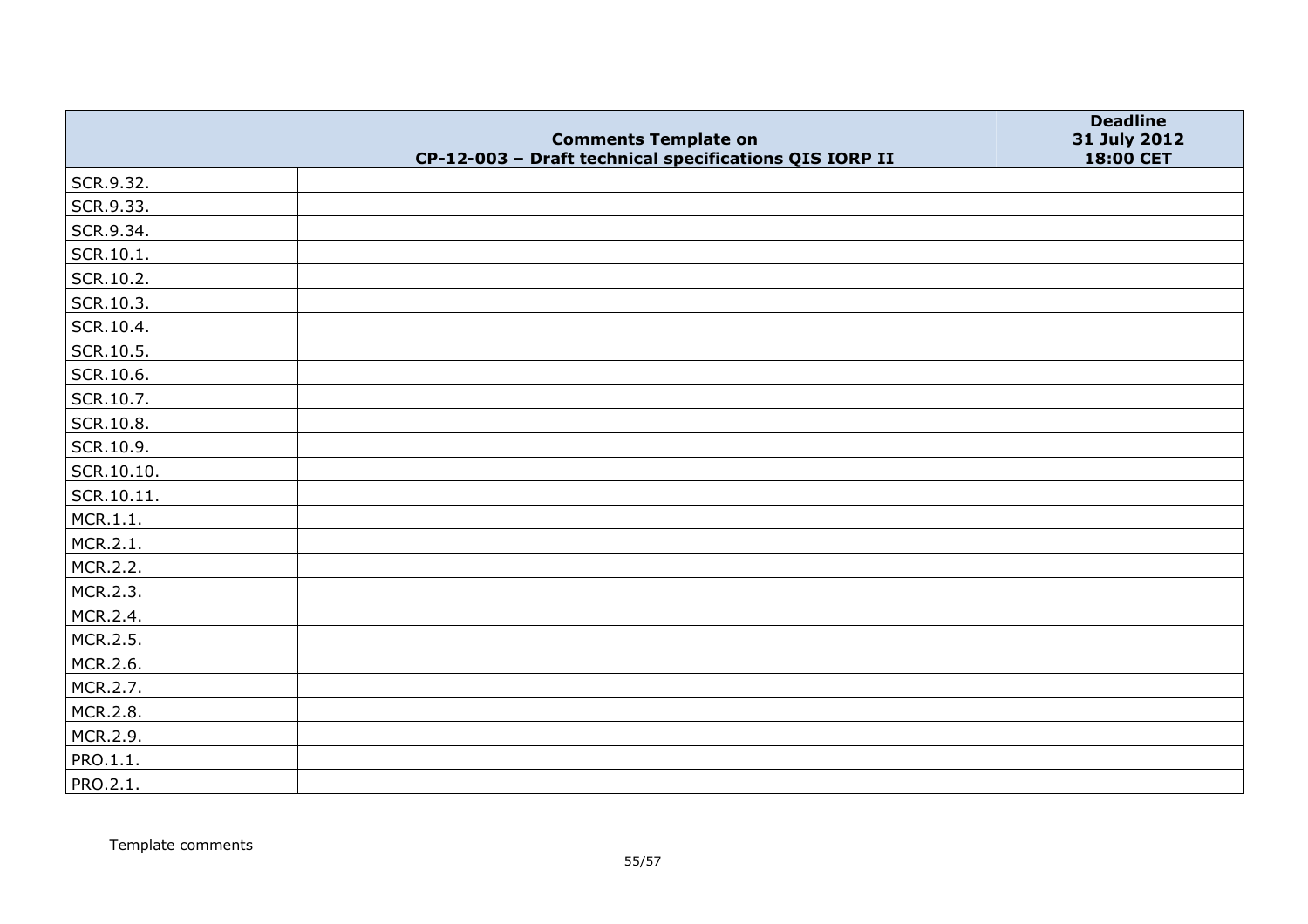|           |                                                                                       | <b>Deadline</b>           |
|-----------|---------------------------------------------------------------------------------------|---------------------------|
|           | <b>Comments Template on</b><br>CP-12-003 - Draft technical specifications QIS IORP II | 31 July 2012<br>18:00 CET |
| PRO.2.2.  |                                                                                       |                           |
| PRO.2.3.  |                                                                                       |                           |
| PRO.2.4.  |                                                                                       |                           |
| PRO.2.5.  |                                                                                       |                           |
| PRO.2.6.  |                                                                                       |                           |
| PRO.3.1.  |                                                                                       |                           |
| PRO.3.2.  |                                                                                       |                           |
| PRO.3.3.  |                                                                                       |                           |
| PRO.3.4.  |                                                                                       |                           |
| PRO.3.5.  |                                                                                       |                           |
| PRO.3.6.  |                                                                                       |                           |
| PRO.3.7.  |                                                                                       |                           |
| PRO.3.8.  |                                                                                       |                           |
| PRO.3.9.  |                                                                                       |                           |
| PRO.3.10. |                                                                                       |                           |
| PRO.3.11. |                                                                                       |                           |
| PRO.3.12. |                                                                                       |                           |
| PRO.3.13. |                                                                                       |                           |
| PRO.3.14. |                                                                                       |                           |
| PRO.3.15. |                                                                                       |                           |
| PRO.3.16. |                                                                                       |                           |
| PRO.3.17. |                                                                                       |                           |
| PRO.3.18. |                                                                                       |                           |
| PRO.3.19. |                                                                                       |                           |
| PRO.3.20. |                                                                                       |                           |
| PRO.3.21. |                                                                                       |                           |